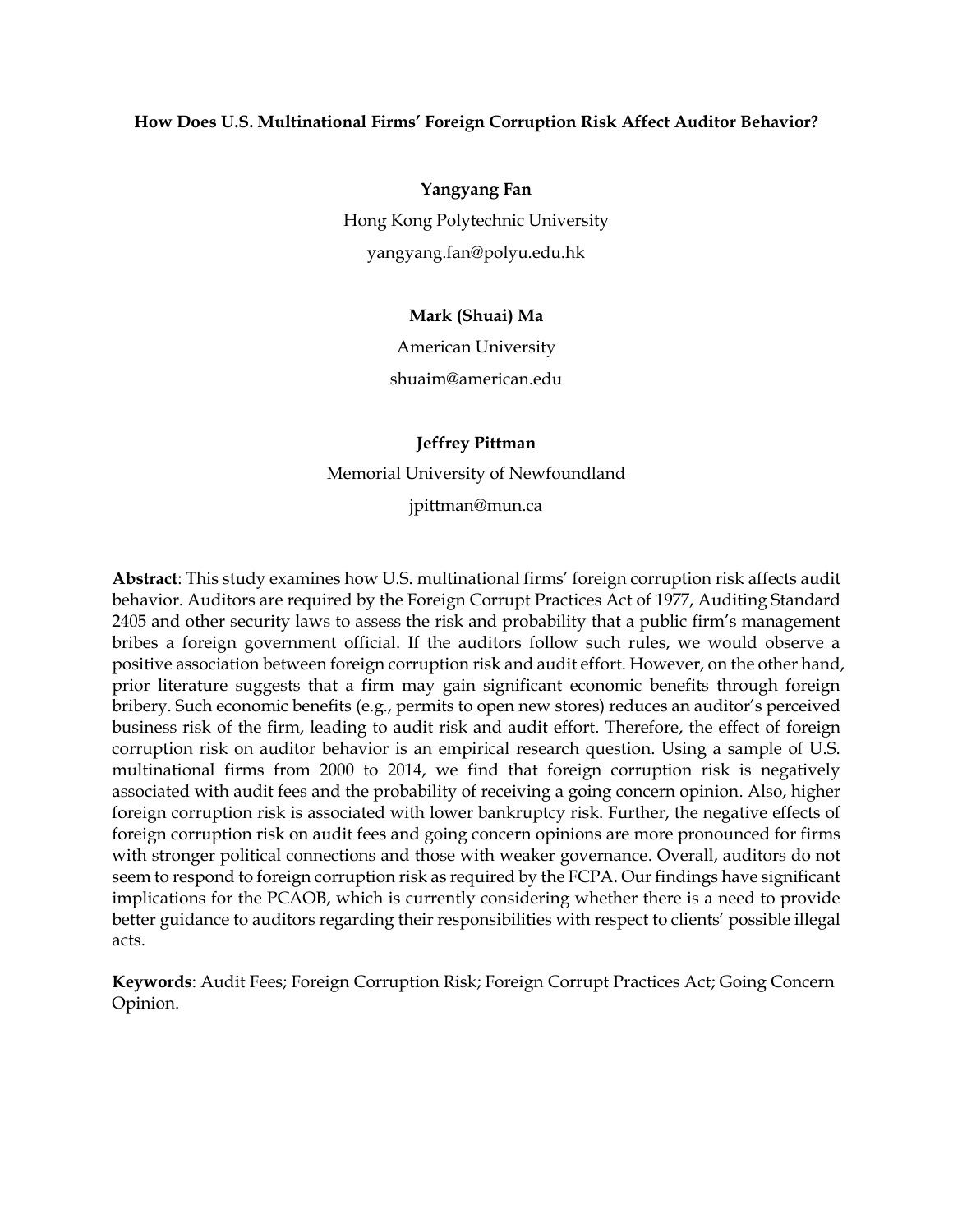#### **How Do Auditors Respond to U.S. Multinational Firms' Foreign Corruption Risk?**

### **1. Introduction**

 $\overline{a}$ 

This study examines how U.S. multinational firms' foreign corruption risk affects audit behavior. 1 We are motivated by the recent standard setting agenda of the Public Company Accounting Oversight Board (PCAOB). Specifically, in the 2017 standard setting update, <sup>2</sup> the PCAOB suggests that an important topic on its research agenda is to consider whether there is a need to provide better directions to auditors regarding their responsibilities with respect to clients' possible illegal acts. According to the Foreign Corrupt Practices Act of 1977 (FCPA), U.S. firms are subject to criminal and civil penalties for bribing foreign government officials. Auditors are required by the FCPA, Auditing Standard 2405 and other security laws to assess the risk that a public firm's management bribes a foreign government official. <sup>3</sup> However, prior literature has not examined whether auditors follow such requirements. Our study fills this void in the literature. Understanding how the risk of such illegal acts affects auditor behavior could provide direct insights into the directions that the PCAOB should provide to auditors.

We predict two countervailing effects of foreign corruption risk on auditor behavior. On the one hand, there are reasons why U.S. firms' foreign corruption risk may increase audit risk and effort. If the FCPA rules and AS 2405 are effectively enforced by an auditor, we expect higher foreign corruption risk to increase the auditor's workload and audit fees. As an interesting

<sup>1</sup> Foreign corruption risk refers to the risk and ex ante probability that a firm bribes foreign government officials. <sup>2</sup> See <https://pcaobus.org/Standards/Documents/Q32017-Standard-Setting-Update.pdf>

 $3$  If the auditor finds such evidence on an illegal act, such as the monetary payment as bribes to foreign government officials, the evidence should be reported to the board of directors who would further investigate the bribery. When the board failed to take appropriate action, the illegal act should be reported by auditors to the SEC.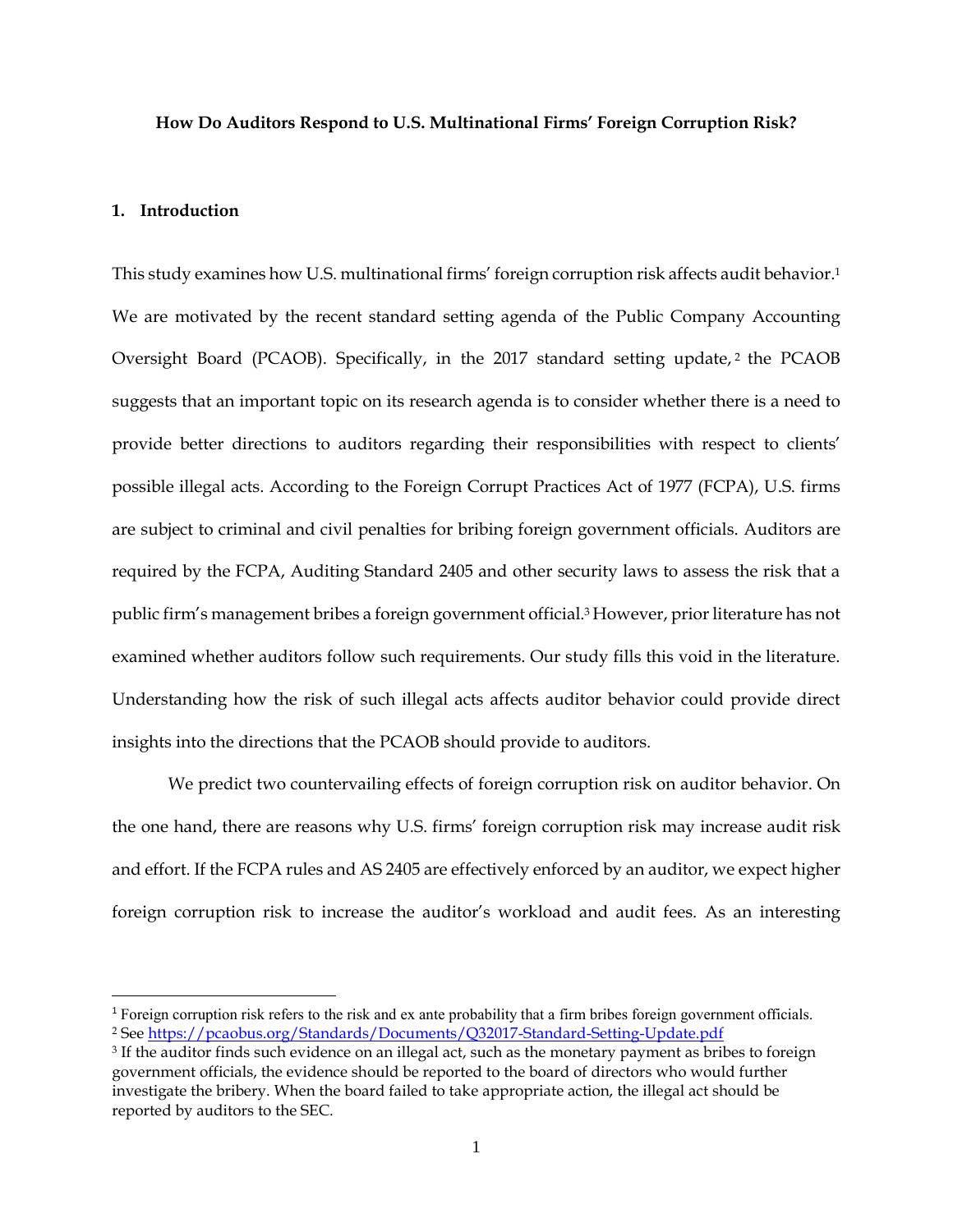anecdotal evidence, the retailer giant, Walmart was revealed to pay bribery to government officials in Mexico in exchange for permits to open new stores and other economic favors. In May of 2015, a shareholder group of Walmart, CtW Investment Group asked the PCAOB to investigate the possible violation of the FCAP by Ernst and Young for knowingly withholding information on Walmart's bribery activities. <sup>4</sup> However, both the PCAOB and the U.S. security and exchange commission (SEC) refused to comment on this issue.<sup>5</sup> To date, auditors have never been prosecuted by the U.S. government in case of client foreign corruption. Therefore, the actual legal threat from the FCPA is very low, and it is not clear whether auditors would exert effort to detect foreign bribery activity.

On the other hand, as in the Walmart case, firms engage in foreign bribery to secure economic benefits and profitable projects. Given the opaque nature and low detection rate of foreign bribery (e.g., OECD 2017), the economic benefits that firms can gain from foreign bribery significantly exceed the expected legal costs. Further, Karpoff, Lee and Martin (2017) find that even if foreign corruption is detected by the SEC or DoJ, the benefits firms gain from foreign bribery is still, on average, much larger than the penalties of FCPA enforcements and other costs (e.g. reputation damage, litigation costs, etc.). Together, these studies suggest that U.S. firms gain significant economic benefits through foreign bribery. Examples of such benefits include access to external capital, government assistance and legal permits to open new factorties and stores (e.g., Faccio et al. 2006, Claessens et al. 2008). Such economic benefits (e.g., the opening of new stores) may reduce an auditor's perceived business risk of the firm, leading to lower audit risk

 $\overline{a}$ 

<sup>&</sup>lt;sup>4</sup> Se[e http://ctwinvestmentgroup.com/wp-content/uploads/2015/05/CtW-to-PCAOB-re-EY-5-21-15.pdf](http://ctwinvestmentgroup.com/wp-content/uploads/2015/05/CtW-to-PCAOB-re-EY-5-21-15.pdf)

<sup>5</sup> Se[e http://fortune.com/2015/09/16/sec-white-pcaob-audit/](http://fortune.com/2015/09/16/sec-white-pcaob-audit/)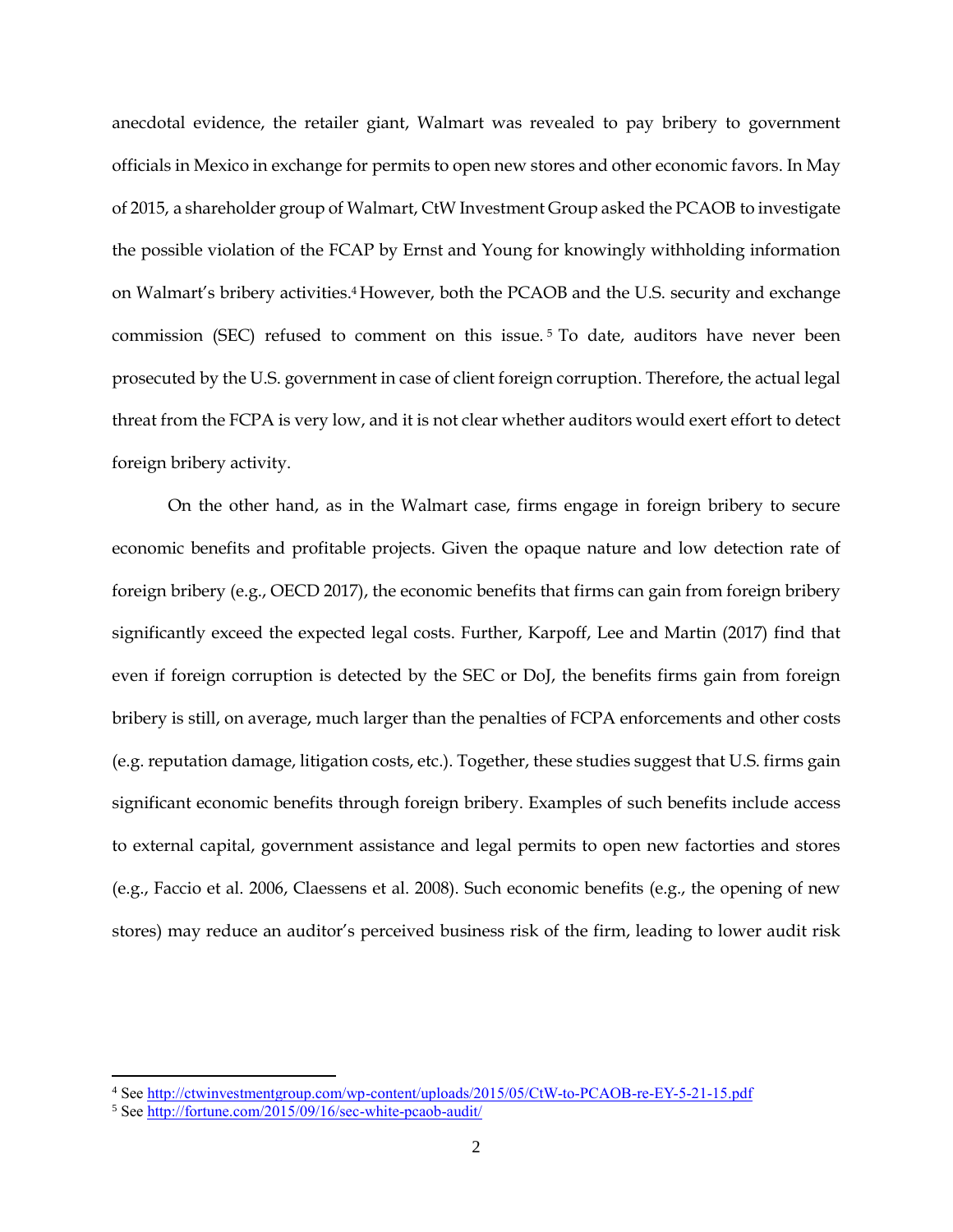and lower auditor effort.<sup>6</sup> Given these competing arguments, the effect of foreign corruption risk on auditor behavior is an empirical research question.

Our empirical analyses use a sample of 28,191 firm-year observations of U.S. multinational firms from 2000 to 2014. We measure foreign corruption risk based on the government corruption index of foreign countries where a US. multinational company has material subsidiaries. The measure of government corruption is the annual Corruption Perceptions Index (CPI) provided by Transparency International since 1996. The index employs expert surveys to rank countries according to the perceived corruption in the country. CPI has been validated and widely used in prior literature (e.g., Wilhelm 2002). Further, to figure out the locations of foreign operations, we rely on the locations of material foreign subsidiaries publicly disclosed by firms in Exhibit 21 of 10 K reports. Thus, our firm-level measure of foreign corruption risk is the weighted average CPI with the number of foreign subsidiaries in each country as the weight.<sup>7</sup>

Our first set of primary analyses tests the effect of foreign corruption risk on audit fees. Higher audit fees can be a result of a higher audit risk premium and/or greater audit efforts (Pratt and Stice 1994, Simunic and Stein 1996, Bell et al. 2001, Hogan and Wilkins 2008). If auditors make efforts assessing clients' possible foreign corruption behavior as required by the FCPA, clients with higher corruption risk should be charged with higher audit fees. However, if the economic benefits that a firm gains from foreign bribery reduce the auditor's assessed audit risk, we should observe lower audit fees for clients with higher corruption risk. We find that

 $\overline{\phantom{a}}$ 

<sup>&</sup>lt;sup>6</sup> We do not suggest that auditors directly use foreign corruption risk as a variable in their models to analyze a firm's business risk. Instead, we argue that foreign corruption risk affects other variables used in those models. For example, in the Walmart case, Walmart obtained permits to open new stores in Mexico through bribing Mexican officials. Auditors may view the opening of new stores as an indicator of low business risk.

<sup>7</sup> In robustness tests, we use the equally weighted average of the CPI as alternative firm-level measure of corruption risk. Results remain similar. In addition, to mitigate concerns about possible non-linear relations between firm size and auditor behavior, we also use a size-adjusted corruption risk measure.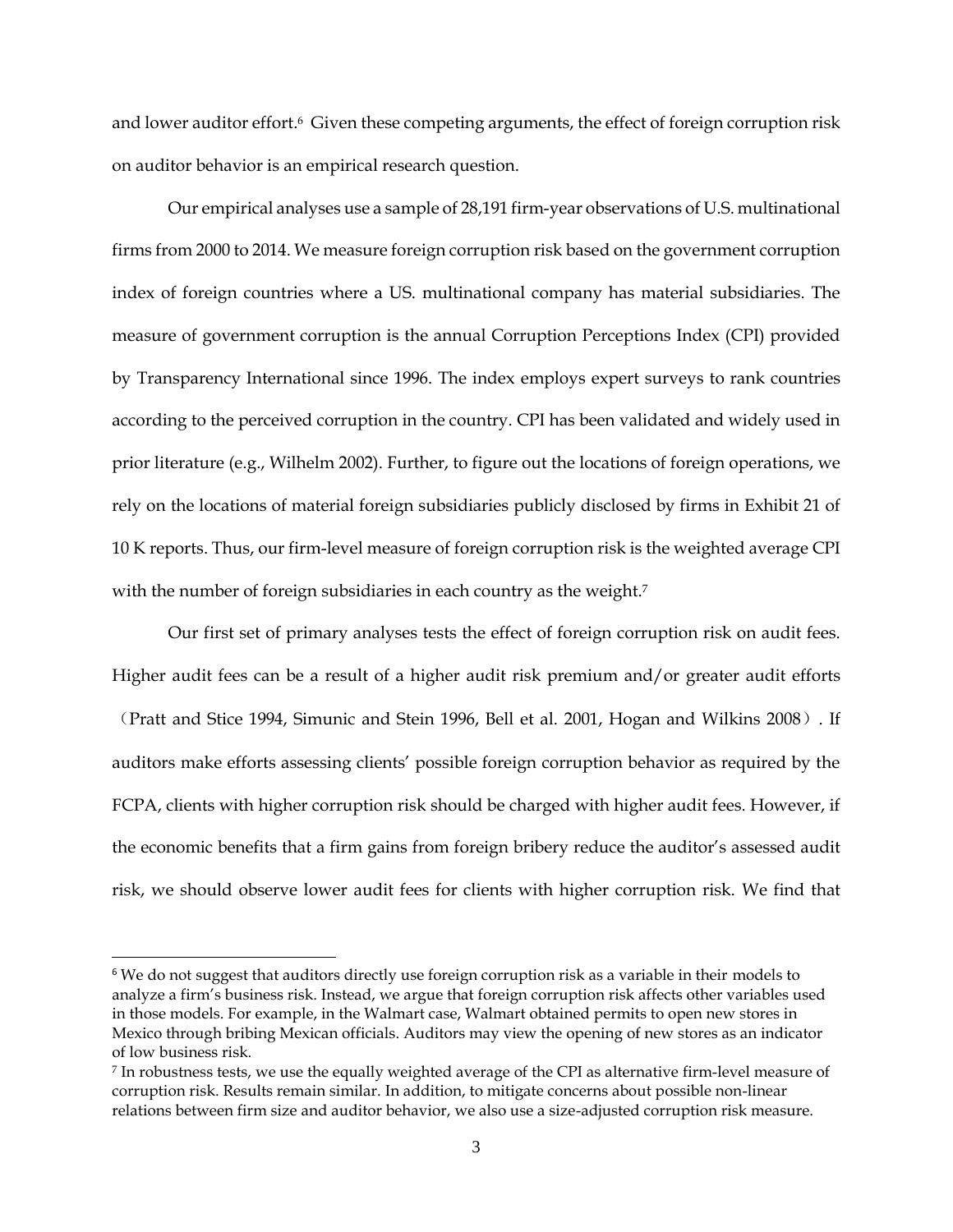foreign corruption risk is negatively associated with audit fees, consistent with the economic benefits gained from foreign bribery significantly reducing audit risk. These results are robust to controlling for firm fixed effects and other determinants of audit fees. Compared with firms with corruption risk at the top quartile, firms with corruption risk at the bottom quartile have 7.05 percent lower audit fees. Therefore, our findings are both statistically and economically significant.

Next, we examine how foreign corruption risk affects the probability of an auditor issuing a going concern opinion and bankruptcy risk. Again, we argue that economic benefits gained from foreign bribery reduces an auditor's perceived business risk of a firm and audit risk. Consistent with our expectation, we find that higher foreign corruption risk is associated with a lower probability of an auditor issuing a going concern opinion. Further, we show that the effect of foreign corruption risk on going concern opinions is not due to either Type I or Type II errors in going concern opinions. Also, we find that higher foreign corruption risk is associated with lower bankruptcy risk.

To examine whether auditors actually follow the FCPA rules in a certain subsample, we further split the sample based on the median of corruption risk. It is possible that auditors spends efforts assessing a firm's corruption risk as required by the FCPA only when the real probability of foreign corruption is high. If so, the effect of foreign corruption risk on audit fees and going concern opinions should become less negative or even positive in the subsample with high corruption risk. <sup>8</sup> However, we still find a significant negative effects of foreign corruption risk on audit fees and going concern opinions in the subsample with high corruption risk. Further, in a

l

<sup>8</sup> If an auditor assesses a firm's corruption risk as required by the FCPA, this would have a positive effect on audit fees, mitigating the negative effect of corruption risk on audit fees.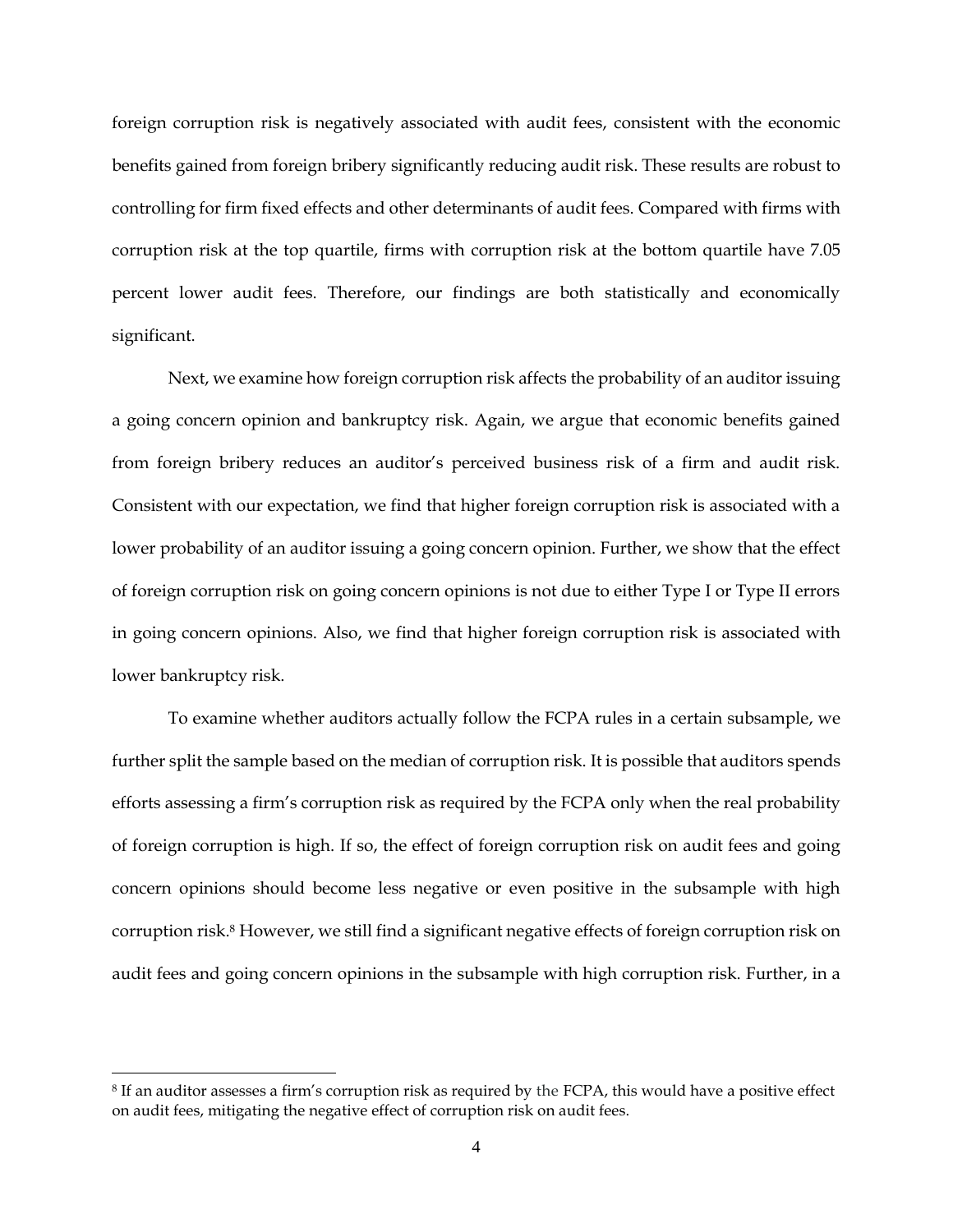subsample with low corruption risk, we also do not find evidence that auditors respond to foreign corruption risk as required by the FCPA.

We also provide cross-sectional analyses. First, we consider the moderating effect of corporate political connections. A politically connected firm is less likely to be prosecuted by the SEC or DoJ (e.g., Correia 2014). Therefore, the firm may be more likely to engage in foreign bribery, and its auditor will be even less concerned about FCPA and pay more attention to the economic benefits. Consistent with our expectation, the negative effects of foreign corruption risk on audit fees and going concern opinions are more pronounced for firms with stronger political connections. Second, we examine whether governance moderates our findings. Strong corporate governance improves firm performance (through legal ways) and thus reduces the need to further gain economic benefits through illegal methods (e.g., Elyasiani and Jia 2010; Schmidt and Fahlenbrach 2017). Therefore, we expect a well governed firm to be less likely to engage in foreign bribery. Also consistent with our expectation, we find that governance, measured by institutional ownership and management ownership, mitigates the negative effects of foreign corruption risk on audit fees and going concern opinions.

We further provide tests by using the Chinese corruption crackdown in 2012 as a plausibly exogenous event that deter firms from foreign bribery. The crackdown deters U.S. firms from bribing Chinese government officials and mitigate the economic benefits of operating in China (Chow 2017), increasing the affected firms' business risk and audit risk. We expect the event to reduce affected firms' foreign corruption risk and thus increase audit fees and going concern opinions. Consistent with our expectation, we find that U.S. firms with more subsidiaries in China experience greater increases in audit fees and going concern opinions after 2012. These findings mitigate concerns about alternative explanations based on endogeneity or reverse causality.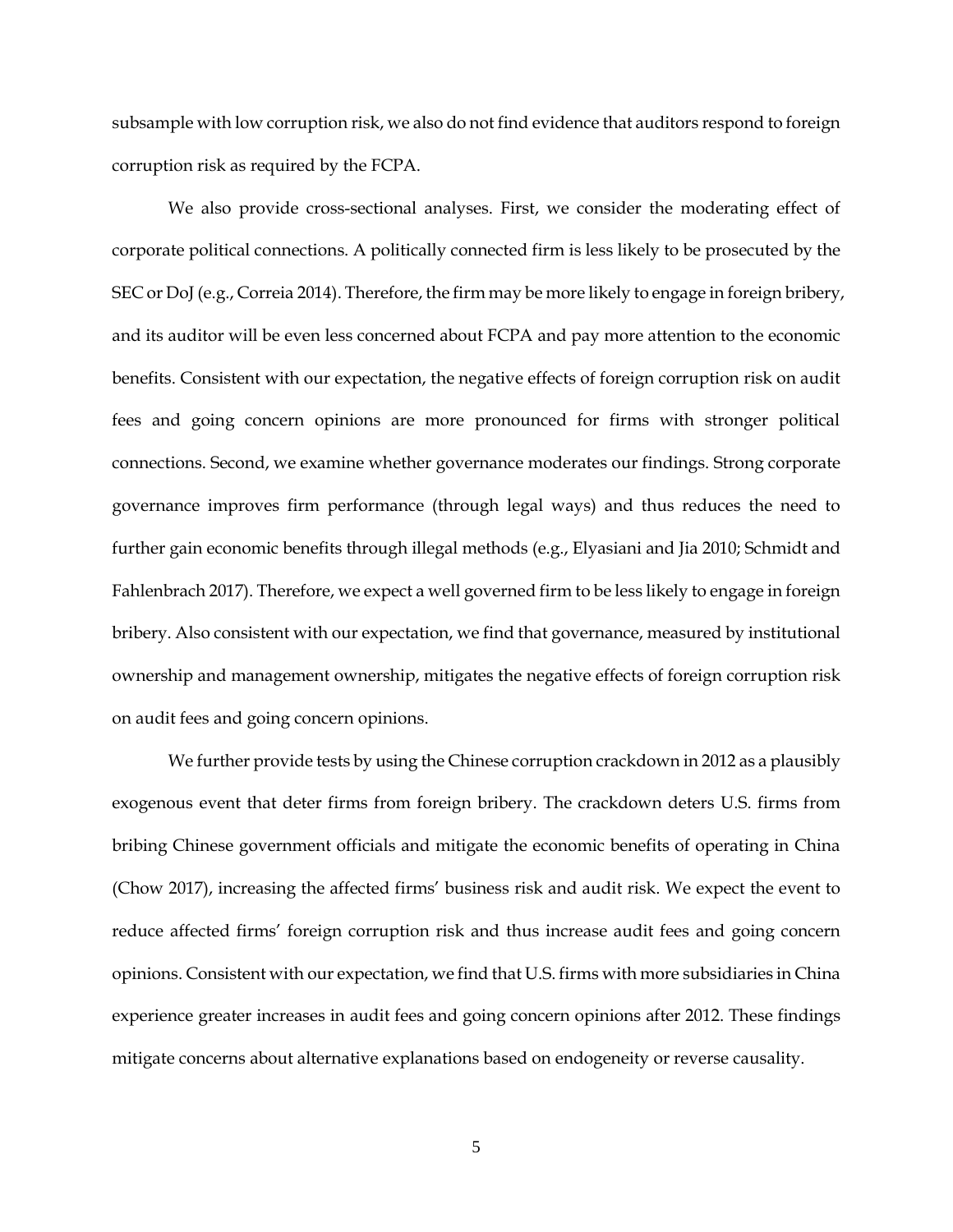Finally, we examine the association between foreign corruption risk and audit quality. An alternative explanation for our findings is that firms with high corruption risk self-select to hire lower quality auditors who charge lower fees. We find that higher foreign corruption risk is not associated with earnings management or the probability of subsequent restatements. These findings mitigate concerns over firms self-selecting auditors with different quality. In addition, we provide several robustness tests.

In sum, our findings suggest that higher foreign corruption risk reduces audit fees and the probability of issuing a going concern opinions due to economic benefits that firms gained from foreign bribery. Thus, auditors don't seem to assess foreign corruption risk as required by the FCPA in the full sample or a subsample. These findings support the concern by regulators (e.g., the PCAOB) that auditors fail to appropriately react to the risk of clients engaging in illegal acts.

Our study makes several important contributions. First, our study is of interest to the PCAOB and other regulators interested in enforcing the FCPA and understanding the consequences of the FCPA. As discussed earlier, the PCAOB is considering whether there is a need to provide better directions to auditors regarding their responsibilities with respect to clients' possible illegal acts. Again, our study suggests that auditors do not seem to assess foreign corruption risk as required by the FCPA. Our findings support the necessity for the PCAOB to provide more guidance about auditors' responsibilities in assessing and reporting clients' possible foreign bribery activities.

Second, we contribute to the literature on auditor behavior by providing evidence on the audit fees and opinion effects of ex ante foreign corruption for U.S. firms. In a different setting, Lyon and Maher (2005) find that audit fees are higher for a small sample of 82 firms that voluntarily disclosed their bribery behavior was before the passage of the Foreign Corrupt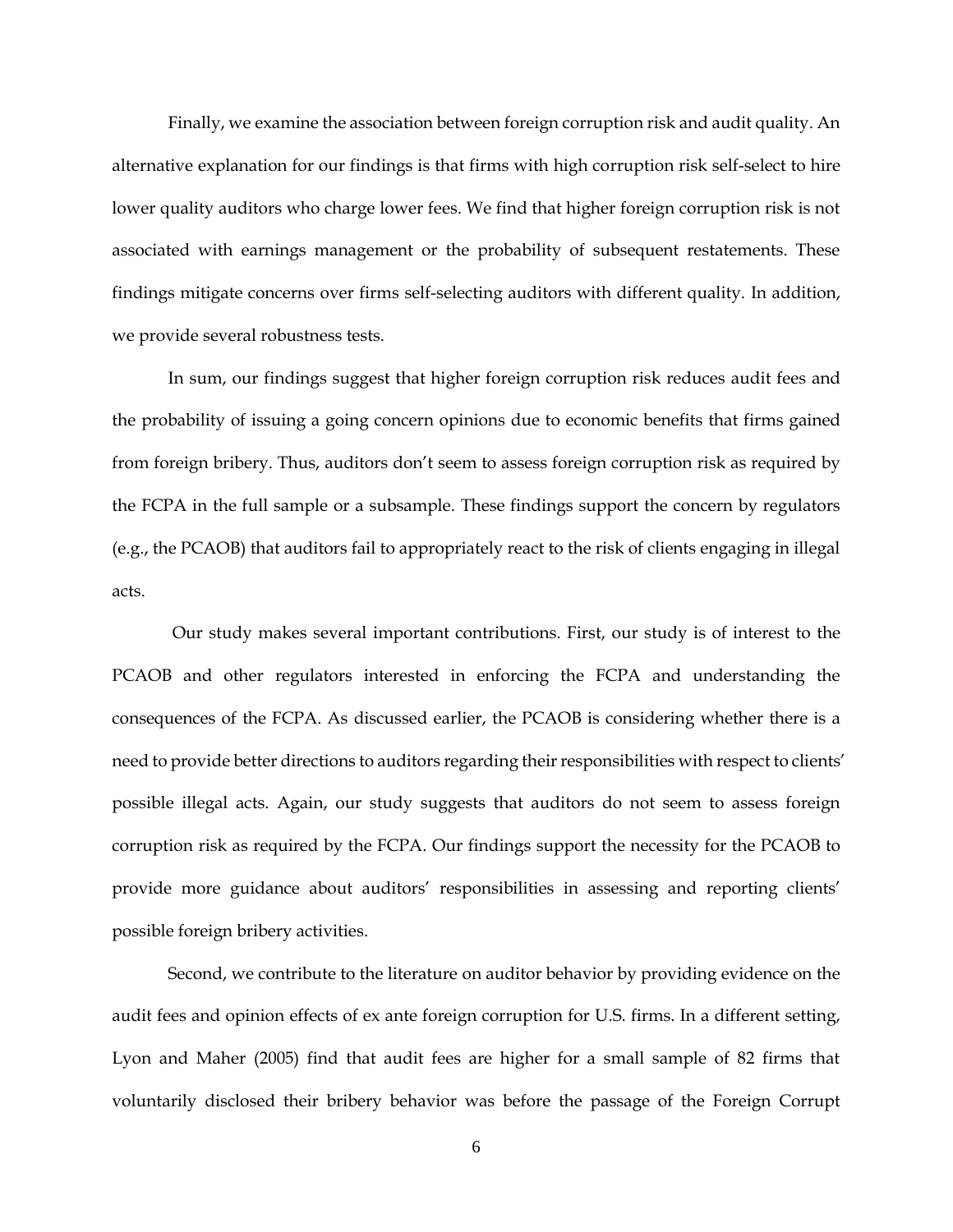Practices Act in 1977. Foreign bribery was not deemed as illegal in U.S. before 1977. So, Lyon and Maher argue that the increased audit fees are due to auditors' assessed business risk being increased by the ex post disclosure of foreign bribery that attracts significant negative publicity. Different from Lyon and Maher (2005), we focus on ex ante corruption risk rather than detected bribery activities. Findings on ex post disclosure of detected bribery activities do not establish an effect of ex ante corruption risk on auditor behavior. We find that auditors charge lower audit fees and issue fewer going concerns to firms with higher foreign corruption risk. Therefore, our findings suggest that ex ante foreign corruption risk has a different effect on audit risk and auditor behavior than public disclosure of ex post corruption behavior.

Finally, we contribute to the literature on the impact of operation location on auditor behavior. Prior studies (e.g. Simunic 1980, Beatty 1993) suggest that the existence of foreign operation of U.S. firms is associated with higher audit fees. But, to the best of our knowledge, few prior studies have examined whether the characteristics of foreign operation matter. Our study helps better understand the effect of the foreign operation characteristics on audit fees and audit opinions.

We organize the remainder of the paper as follows. Section 2 provides relevant literature and develops our hypotheses. Section 3 describes the data and regression models. We provide results in Section 4, and Section 5 provides additional analyses. Section 6 concludes.

#### **2. Literature Review**

#### *2.1 Foreign Corruption Practice Acts*

In the aftermath of the Watergate scandal, more than 400 of U.S. firms were revealed by the SEC to actively bribe foreign officials for foreign business interests. The foreign corruption practice acts (FCPA) were introduced by the U.S. congress in 1977 to combat the potential threat of U.S.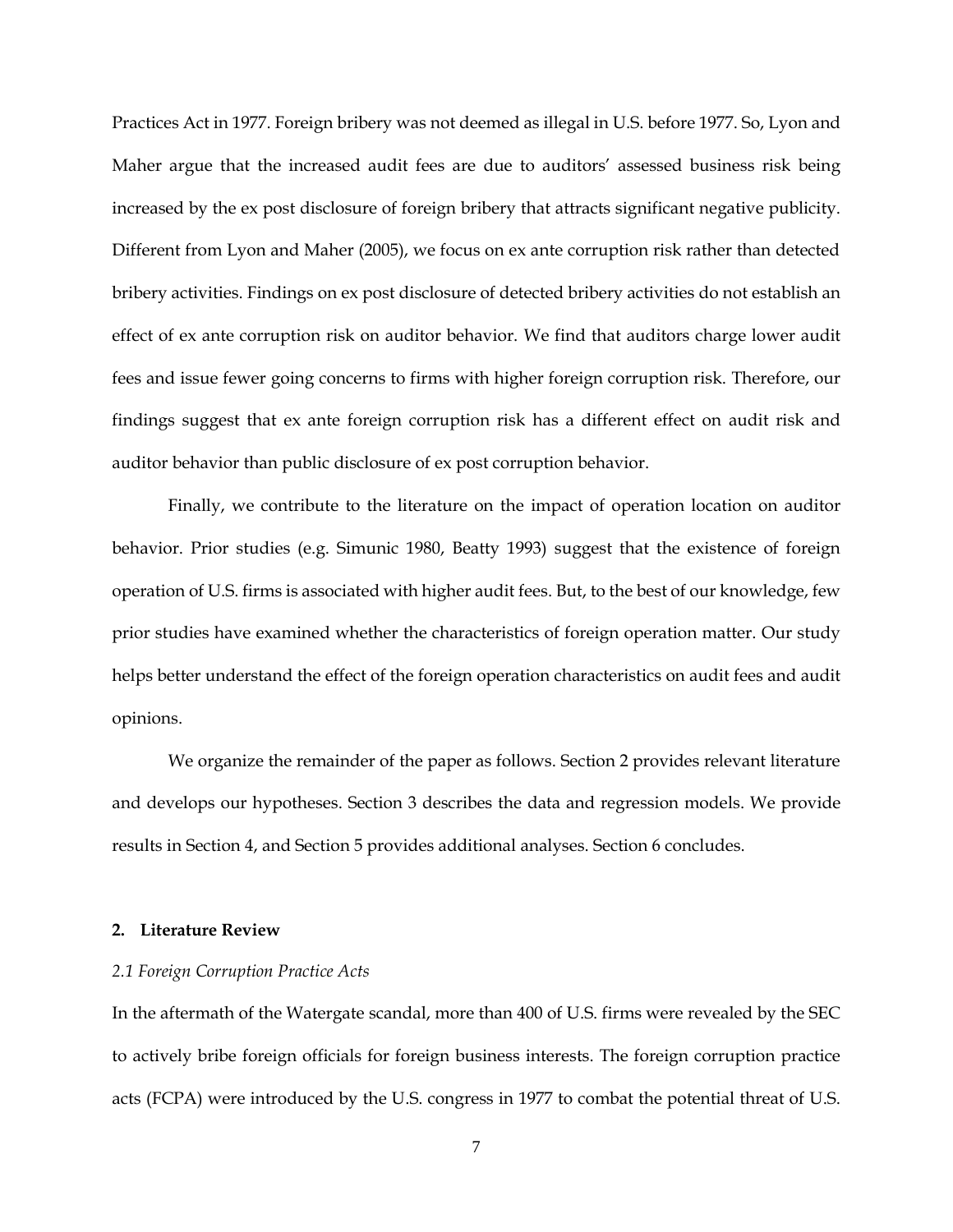firms' foreign corruption behavior to the U.S. international relations with foreign countries. The FCPA consists of two primary provisions. The anti-bribery provision prohibits firms from making any payments to foreign officials for economic returns. Definitions of bribery activities is broad under this provision. Foreign officials include anyone working for a foreign government or an international organization (e.g., World Bank), even including doctors working at state-owned hospitals and professors at public universities. The threshold for materiality is zero. Thus, any cash or non-cash payments to foreign officials are prohibited. The other provision is related to the accounting record-keeping of foreign business transactions. According to FCPA, U.S. public firms are responsible for maintaining an effective accounting reporting and internal control system that accurately reflects all the foreign business transactions.

Later the FCPA was amended twice in 1997 and 1998. The 1997 amendment clarified the standard for judging a violation of the FCPA. A firm violates the FCPA when it consciously disregards or ignores the FCPA and knowingly makes illegal payments to a foreign official. The 1998 amendment extended the scope of entities covered by the FCPA beyond U.S. borders. Specifically, the accounting related provision covers both domestic and foreign public firms listed in U.S.; the anti-bribery provision covers U.S. corporations, foreign corporations listed in the U.S. and foreign persons who run foreign business while in the US.

## *2.2 Effect of FCPA Enforcement*

The biggest criticism of the FCPA is that it creates a significant competitive disadvantage for U.S. firms to run business in foreign countries where bribery activities are prevalent (e.g., Graham 1984). For example, a survey of U.S. multinational firms' executives by Peat, Marwick, Mitchell & CO. in 1979 show that 71% of respondents in the survey suggest the FCPA significantly increased the cost of running business in a foreign country. However, for a long time after its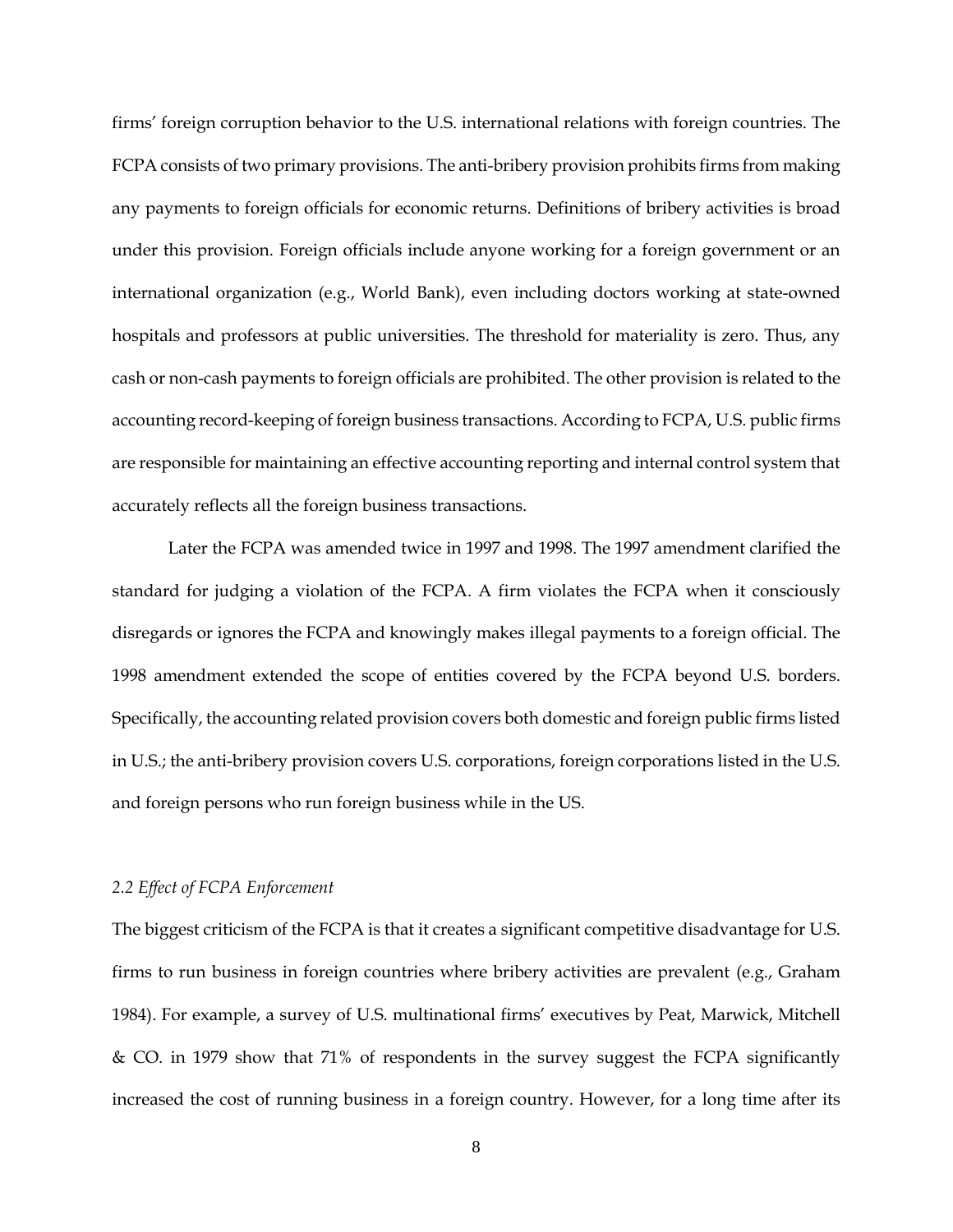introduction, the FPCA was weakly enforced. The U.S. SEC and DoJ are jointly responsible for the enforcement of FCPA.

The first high-profile FCPA case was the prosecution against the German firm Siemens AG in 2007. The SEC alleged that Siemens paid bribery payment to government officials around the world between 2001 and 2007. Siemens settled the case by paying a criminal fine of \$450 million to the DoJ and \$350 million as a civil fine to the SEC.<sup>9</sup> This is the largest penalty against a firm due to FCPA violation as of 2015. Following this influential case, many other famous multinational firms have been prosecuted, including Total S.A., Avon Inc., DaimlerChrysler AG, Hewlett-Packard Company, ALCOA and Walmart.

This controversial law has attracted researchers' attention in recent years. Prior studies suggest that the FCPA and its enforcements have significant effects on subsequent economic activities. Hine and James (1995) shows that the U.S. firms' investment in foreign countries with high corruption level slows down after the passage of the FCPA in 1977. Zume (2014) studies the anti-bribery act in UK, which is largely the same as the FCPA. His findings are similar to Hine and James (1995). Cuervo-Cazurra (2008) find that the deterrent effect of the FCPA on investment in highly corrupt foreign countries is strengthened after the establishment of the Anti-bribery convention by the organization for economic deployment (OECD). Firms from other OCED countries also reduced their investment in corrupt countries after the establishment of Antibribery convention. Wei (2000) finds that U.S. firms' foreign investment is more sensitive to the corruption level in a country than firms from other countries. Karpoff, Lee and Martin (2017) analyze a sample of foreign corruption scandals and find that firms secure profitable projects by bribing in foreign counties. The benefits firms gain from foreign bribery activities is on average

l

<sup>9</sup> More details are available at<https://www.sec.gov/litigation/litreleases/2008/lr20829.htm>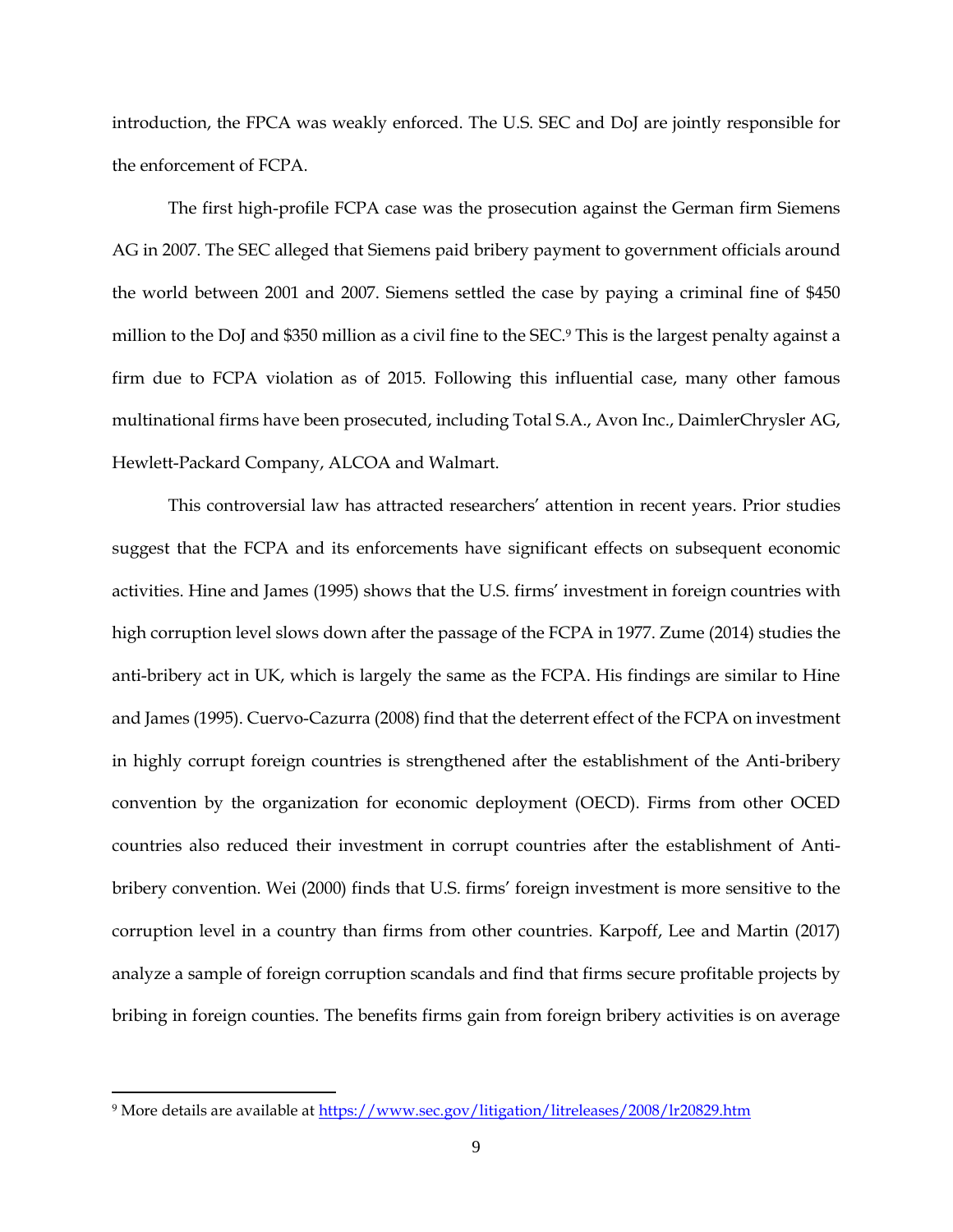larger than the penalties due to FCPA enforcements. These findings are consistent with firms gaining economic benefits gained from foreign corruption behavior and the FCPA reducing such benefits. Graham and Stroup (2016) find that an FCPA enforcement reduces US firms' investments in countries targeted by the enforcement. This is also consistent with firms gaining benefits from foreign corruption behavior and anti-corruption enforcements reducing such benefits.

## *2.3 Auditing Effect of Firm Political Activities*

Our study examines the effect of a firm's ex ante foreign corruption risk on auditor behavior. A line of related prior literature has examined the effect of firm political activities on auditor choice and audit fees. Gul (2006) examines auditors' reaction to Malaysia firms' political connections. Politically connected firms are more likely to manipulate their financial information during the Asian financial crisis, because the government is less likely to prosecute these firms. Therefore, auditors charge Malaysian firms with political connection higher audit fees than non-connected firms during the crisis. But, such findings become insignificant after Malaysia government introduced a capital control police to help political connected firms. Lyon and Maher (2005) analyze the audit fees of a sample of 82 firms that voluntarily disclosed their bribery behavior in the 1970s. Their sample period was before the passage of the Foreign Corrupt Practices Act in 1977. So, foreign bribery was not deemed as illegal in U.S. The authors argue that foreign bribery could attract significant negative publicity and increase the business risk of the client. As a result, audit fees were higher for clients that disclosed paying bribes. Using a sample of firms from 28 countries, Guedhami, Pittman and Saffar (2014) study the auditor choice behavior by firms with political connections. Firms with political connections are more likely to hire a big 4 auditor. Such results are stronger when investors are more concerned over agency problems. These results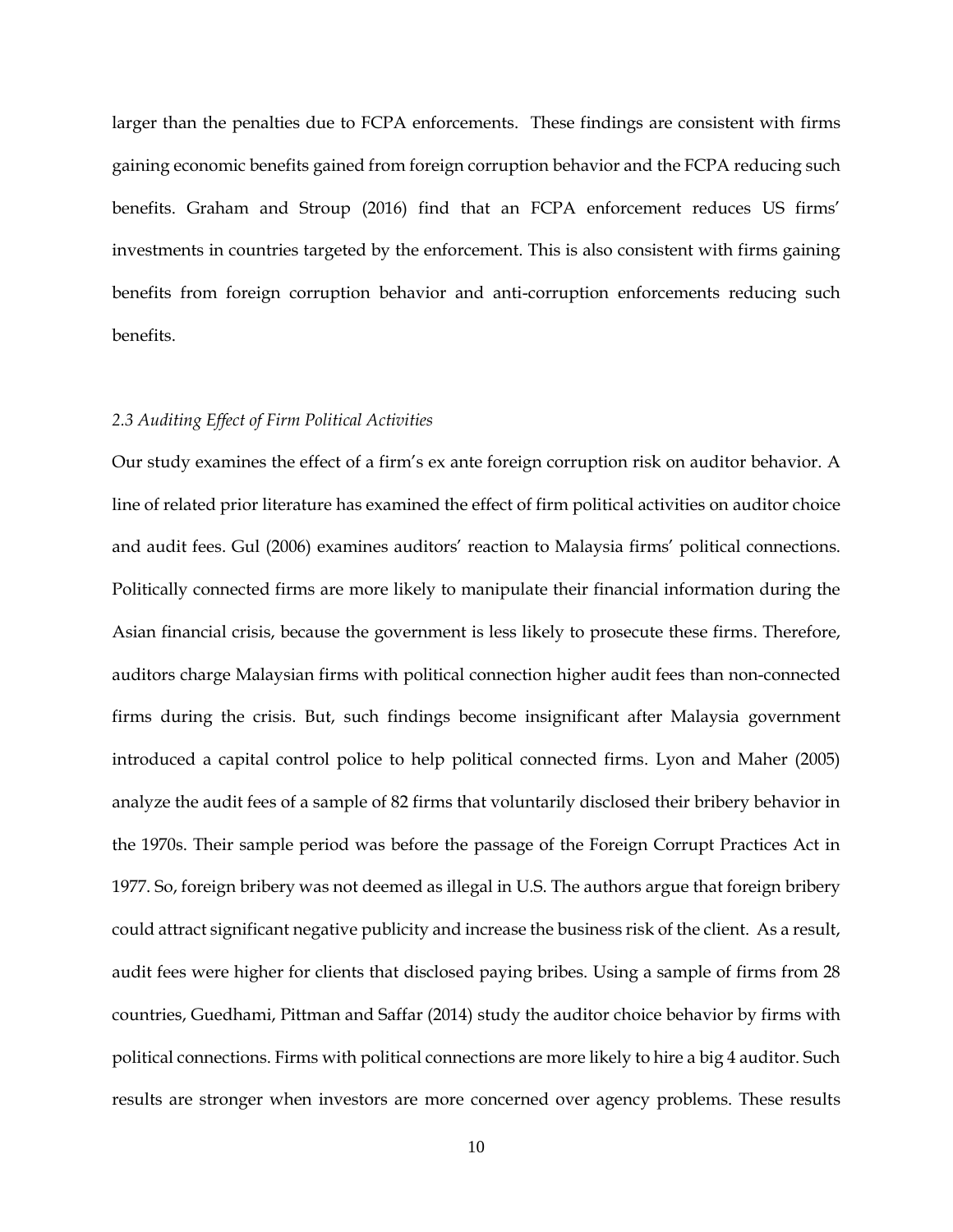suggest that politically connected firms want to improve transparency to mitigate investors' concerns over the agency problems.

Our study is significantly different from these prior studies. Gul (2006) focuses on firms' ties with domestic government. Our study examines the effect of a firm's ex ante corruption risk in foreign countries on auditor behavior regardless of political ties. U.S. firms are not likely to have strong political ties in foreign countries as the ties between Malaysian firms and the government in Gul (2006). Lyon and Maher (2008) examine the effect of ex post identified bribery activities prior to the passage of the FCPA in 1977. Differently, we examine the effect of ex ante corruption risk after 1977. Findings on ex post disclosure of detected bribery activities donot establish an effect of ex ante corruption risk on auditor behavior. After the passage of the FCPA, firms no longer voluntarily disclose foreign bribery activities. Without evidence on identified bribery activities, ex ante corruption risk does not attract negative publicity. Thus, it is not clear whether the ex-ante corruption risk assess auditors' assessed business risk when the client provides no public disclosure on their bribery activities.

#### *2.4 Auditor Liability under FCPA*

Auditors' responsibility in foreign corruption prevention is a controversial issue. On the one hand, auditors argue that they do not have the expertise to detect illegal acts (e.g., Cheng and Epstein 2012). On the other hand, U.S. auditors are required by laws to assess the risk that a public firm's management bribes a foreign government. From 1989, AU section 317 of the U.S. Generally Accepted Auditing Standards (GAAS) requires an auditor to detect illegal acts with material effects on the financial statements. The auditor should consider the effect of illegal acts on the accuracy of financial statements and whether the illegal acts' effects are appropriately disclosed in the financial statements (Taylor and Mcneal 2012). In 1996, Section 10A of the Securities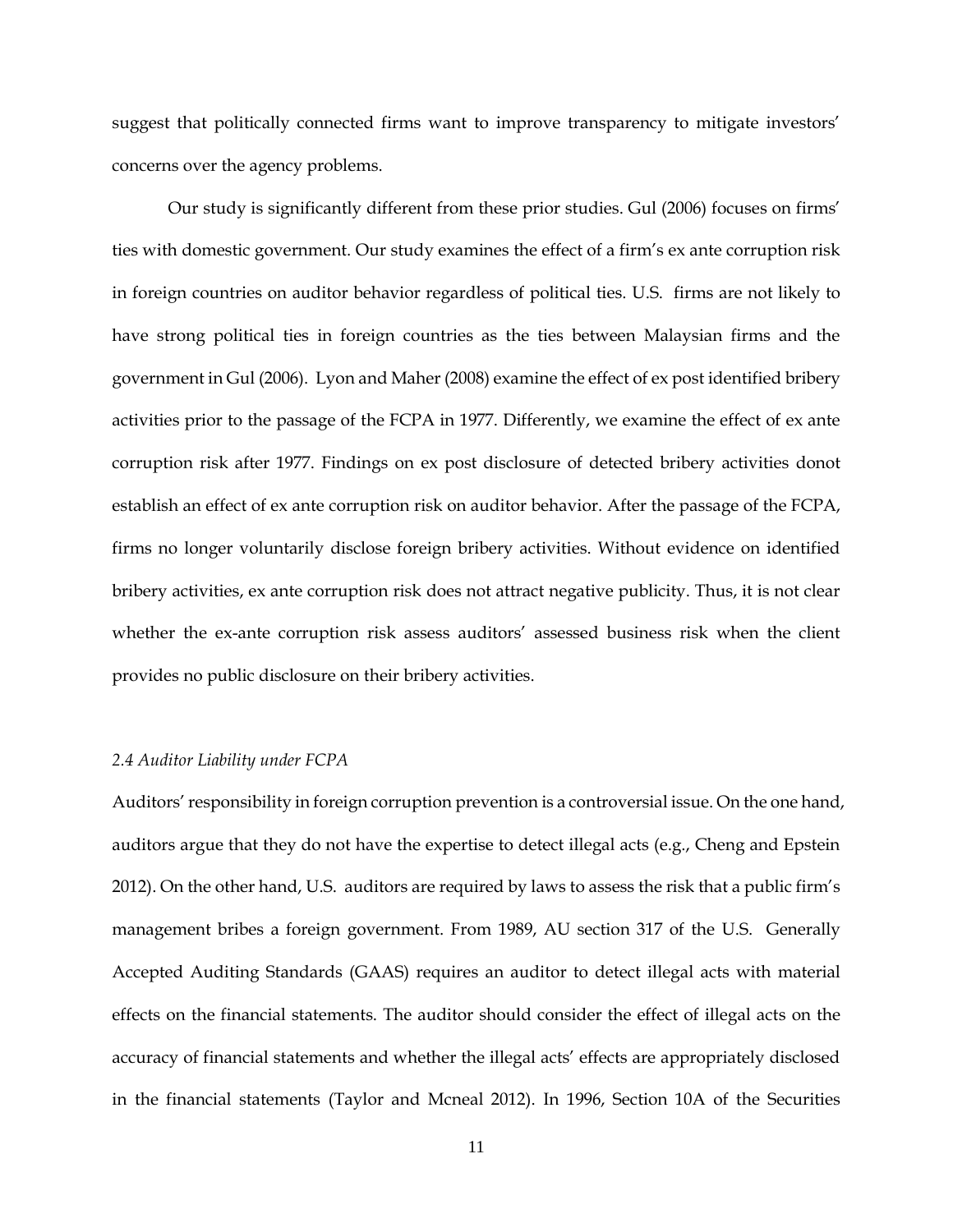Exchange Act further extended the scope of illegal acts that auditors are responsible for detecting. Specifically, an auditor should detect any violation of any law, rule or regulation.

If an auditor finds evidence on an illegal act, such as the monetary payment as bribes to foreign government officials, the Securities Exchange Act requires the evidence to be reported to the board of directors who would further investigate the bribery. If the firm refuses to take remedial actions, the board should report the illegal act to the SEC. The auditor should also withdraw from the engagement. When the board failed to take appropriate action, the illegal act should be directly reported by the auditor to the SEC.

Though the U.S. SEC and the DoJ significantly increased their effort in enforcing the FCPA, auditors are never penalized for failure to detect and report firms' foreign bribery activities. In a recent influential FCAP lawsuit, a whistleblower revealed that the retailer giant, Walmart paid \$24 million to government officials in Mexico in exchange for favorable decisions by the officials (e.g., the approval of new store permits). A shareholder group of Walmart, CtW Investment Group alleged that Walmart's auditor Ernst and Young violated the FCPA. Specifically, based on internal E-mails, Ernst and Young was informed by Walmart's internal audit team of the firm's investigation of foreign corruption behavior in 2006 and 2007. CtW Investment Group asked the PCAOB to investigate whether Ernst and Young responded appropriately to Walmart's bribery activities in Mexico. However, both the PCAOB and the SEC refused to respond to the request by CtW Investment Group. Therefore, though the revelation of clients' briberies might hurt auditor reputation, auditors are never prosecuted by the U.S. government in case of client foreign corruption. Thus, it is not clear whether auditors would be motivated to enforce the FCPA and detect such bribery activities.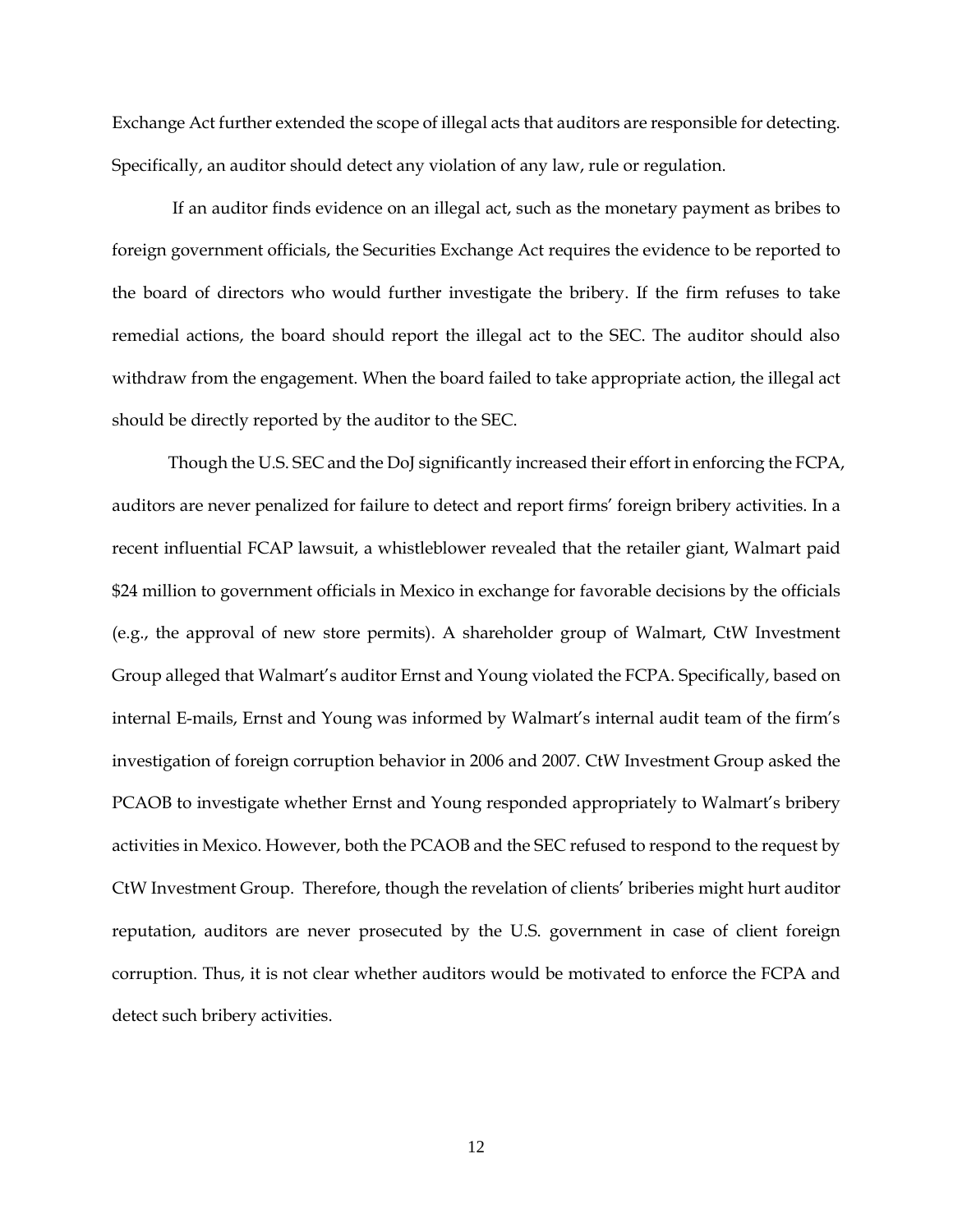### *2.5 Hypotheses*

We are interested in examining how auditors respond to a firm's foreign corruption risk. As discussed above, foreign corruption risk may have two countervailing effects on audit risk and audit efforts. We rely on audit fees and going concern opinions to infer audit risk and audit efforts. Higher audit fees can be a result of a higher audit risk premium and/or greater audit efforts. Going concern opinions are also used to infer audit risk and more specifically the perceived business risk of clients. Higher perceived business risk increases the probability of going concern opinions. On the one hand, auditors are required by the FCPA, Auditing Standard 2405 and other security laws to assess the risk that a public firm's management bribes a foreign government. If the FCPA and other rules are effectively enforced by an auditor, we expect higher foreign corruption risk to increase the auditor's workload and audit effort. This would result in higher audit fees. Also, auditors may increase the probability of issuing going concern opinions to firms with higher foreign corruption risk, if there are significant legal costs of foreign bribery to the clients.

However, on the other hand, firms may gain significant economic benefits from foreign bribery. This argument is supported by recent FCPA enforcement cases. For example, Walmart secured permits to open new stores in Mexico through bribery. Similarly, Ralph Lauren bribed foreign government officials to sell its products to Argentina without the necessary paperwork and inspections.<sup>10</sup> JP Morgan's subsidiary in Asia hired more than 100 interns and employees at the request of foreign governments officials and obtained more than \$100 million in revenue.<sup>11</sup> Given the extreme difficulty to detect foreign bribery (e.g., OECD 2017), the expected legal costs of foreign bribery are likely much smaller than the economic benefits. Further, Karpoff, Lee and

 $\overline{a}$ 

<sup>10</sup> [https://www.sec.gov/news/press-release/2013-2013-65htm](https://urldefense.proofpoint.com/v2/url?u=https-3A__www.sec.gov_news_press-2Drelease_2013-2D2013-2D65htm&d=DwMFaQ&c=U0G0XJAMhEk_X0GAGzCL7Q&r=E1K3MROTP7VcnqlKi904E_MYXh_Q3iE0HArHd5RqV24&m=9VAaHUoiXC6OUmbRsdaoP5HlRxVVef7sCQL1HEsnqfk&s=-AcKTKv75lcvzFcCQcwpXCMb0IImKpne6uj16ggc7_s&e=)

<sup>11</sup> [https://www.sec.gov/news/pressrelease/2016-241.html](https://urldefense.proofpoint.com/v2/url?u=https-3A__www.sec.gov_news_pressrelease_2016-2D241.html&d=DwMFaQ&c=U0G0XJAMhEk_X0GAGzCL7Q&r=E1K3MROTP7VcnqlKi904E_MYXh_Q3iE0HArHd5RqV24&m=9VAaHUoiXC6OUmbRsdaoP5HlRxVVef7sCQL1HEsnqfk&s=vcaqxaG2Q9fdhvCv41Y1dq2YKY0MJXZIbtfq8t05DSM&e=)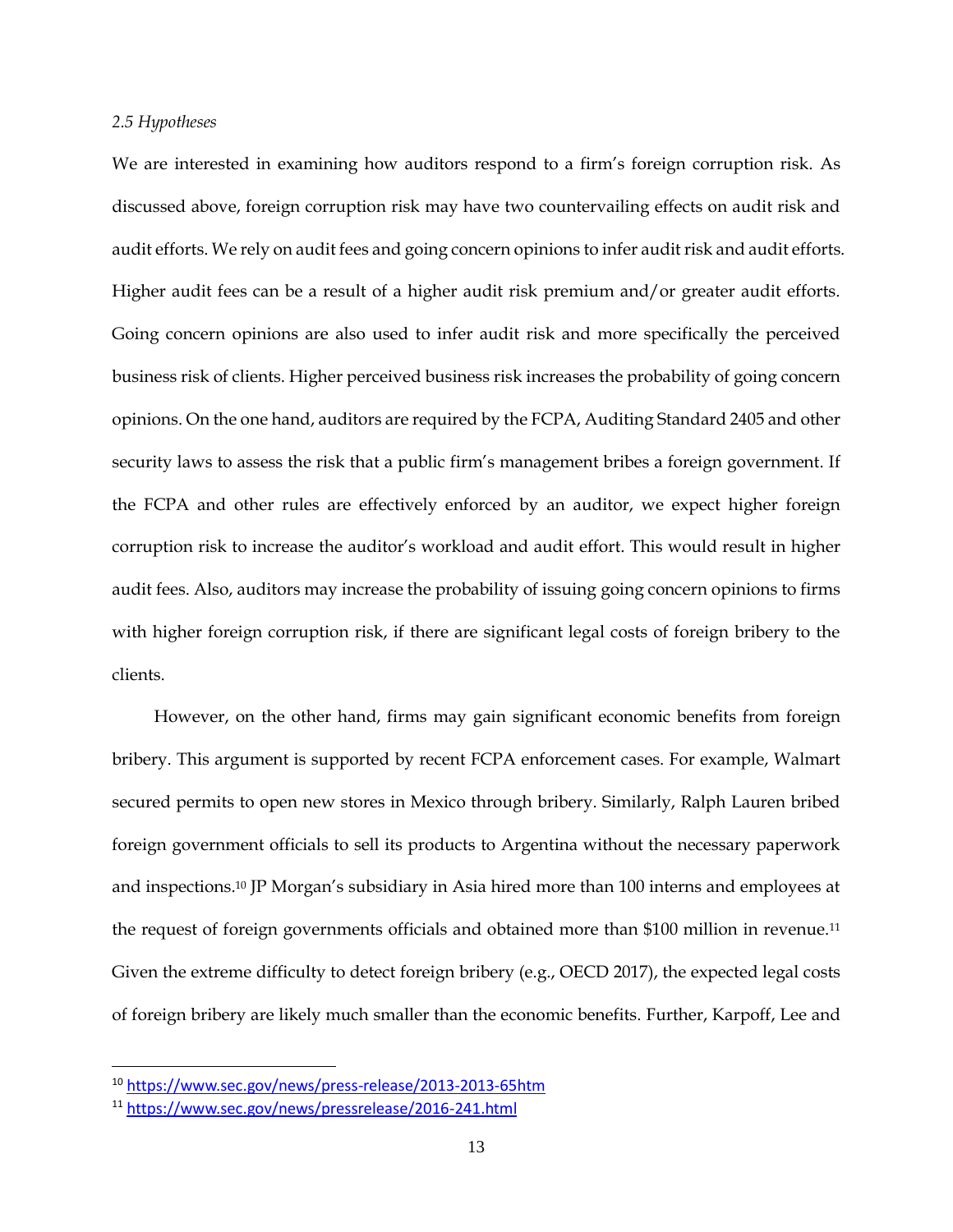Martin (2017) find that even if the foreign bribery is detected, the benefits firms gain from foreign bribery activities is on average larger than the penalties of FCPA enforcements and other costs. Therefore, the economic benefits that a firm can gain from foreign bribery (e.g., the opening of new stores) may lower auditors' perceived business risk of a firm and lower audit risk. The reduced business risk and audit risk would further reduce audit fees and going concern opinions.

Given these competing arguments discussed above, the effects of foreign corruption risk on auditor pricing and going concern opinions are not clear. Therefore, we state our hypotheses in the following null form.

*H1: Audit fees are not associated with a U.S. multinational firm's ex ante foreign corruption risk.*

*H2: Going concern opinions are not associated with a U.S. multinational firm's ex ante foreign corruption risk.*

### **3. Research design**

#### *3.1 Sample Selection*

Our initial sample includes all U.S. firm-year observations (178,215) with available audit fee information from the *Audit Analytics* database for the period 2000–2014. The sample period starts from 2000, the first year in which audit fee information is available in *Audit Analytics*. We then merge the audit fee data with foreign subsidiary data from Scott Dyreng's website. This data captures the number of a firm's material subsidiaries in each country disclosed in Exhibit 21 as required by the SEC (e.g., Dyreng and Lindsey 2009). Our sample is thus restricted to companies with foreign subsidiaries. We require financial data to be available in *Compustat* to compute control variables used in the multiple regression specified in model (1) below. We further exclude financial firms (with SIC code 6011 to 6799) from our sample. Thus, our final sample for audit fees tests consists of 28,191 firm-year observations of U.S. multinational firms. For going concern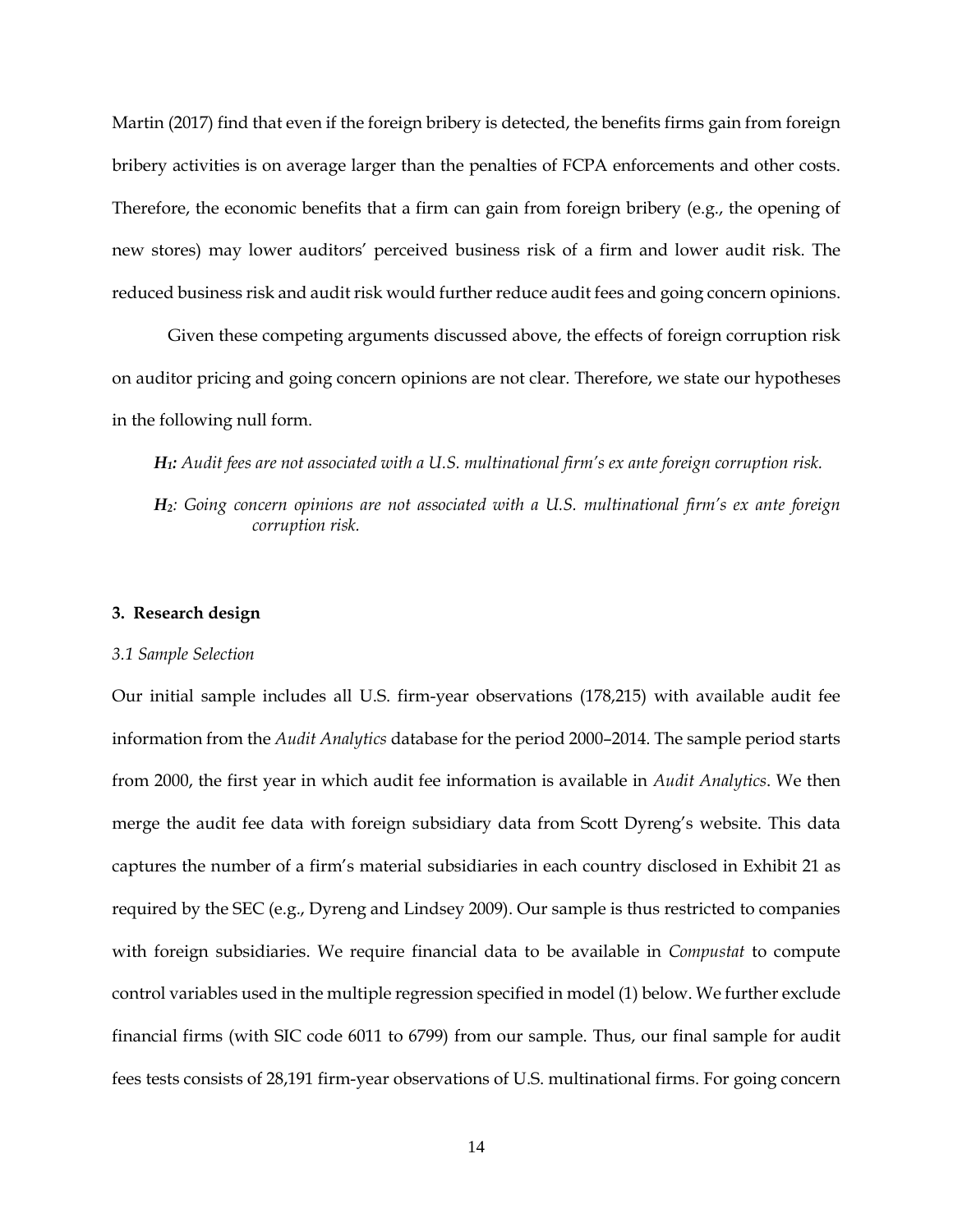opinions tests, we use the subsample of financial distressed firms with negative cash flows or negative earnings (e.g., Francis and Yu 2009). Further, because going concern opinions are sticky (Myers et al. 2014), we focus on firm-time going concern opinion. We remove firms with repeated going concern opinions from our sample. Therefore, our final sample for going concern tests includes 8,193 firm-year observations of U.S. multinational firms.

#### *3.2 Regression Model*

Our first hypothesis is about the effect of U.S. firms' foreign corruption risk on audit fees. We test the hypothesis by estimating the following ordinary-least-squared (OLS) regression model (1):

Audit Fees<sub>it</sub> =  $\alpha_0 + \alpha_1$ Corruption Risk<sub>it</sub> +  $\alpha_2$ Size<sub>it</sub> +  $\alpha_3$ Loss<sub>it</sub> +  $\alpha_4$ Leverage<sub>it</sub> +  $\alpha_5 BM_{i,t}$ +  $\alpha_6$ Tenure<sub>i,t</sub> +  $\alpha_7$ Big N<sub>i,t</sub> +  $\alpha_8$ #Countries<sub>i,t</sub> +  $\alpha_9$ #Segment<sub>i,t</sub> +  $\alpha_{10}$ CiviLaw<sub>i,t</sub>  $+\alpha_{11}$ Ruleof Law<sub>it</sub> +  $\alpha_{12}$ Repudiation<sub>it</sub> +  $\alpha_{13}$ Expropriation<sub>it</sub> + Year Indicators  $+$  Firm Indicators  $+$  Error<sub>it</sub>

(1) The dependent variable, *Audit Fees*, is the natural log of total audit fees for client firm *i* in year *t*, as reported by Audit Analytics. The independent variable of interest is *Corruption Risk*, a firm-level of foreign corruption risk of U.S. multinational firms. Specifically, *Corruption Risk* is the negative of the natural log of the weighted average of Corruption Perception Index (CPI) of all the foreign countries in which the firm has subsidiaries, where the weight is the number of subsidiaries in the country. We obtain the CPI data from Transparency International. CPI ranges from 0 to 100, where 0 means the highest level of perceived corruption and 100 means the lowest level of perceived corruption. Thus, to make sure that *Corruption Risk* is a positive measure of foreign corruption risk, we multiply the natural log of the weighted average of CPI by negative one.

As discussed in the last section, foreign corrutpion risk may have two competing effects on audit fees. If auditors make efforts assessing clients' possible foreign corruption behavior as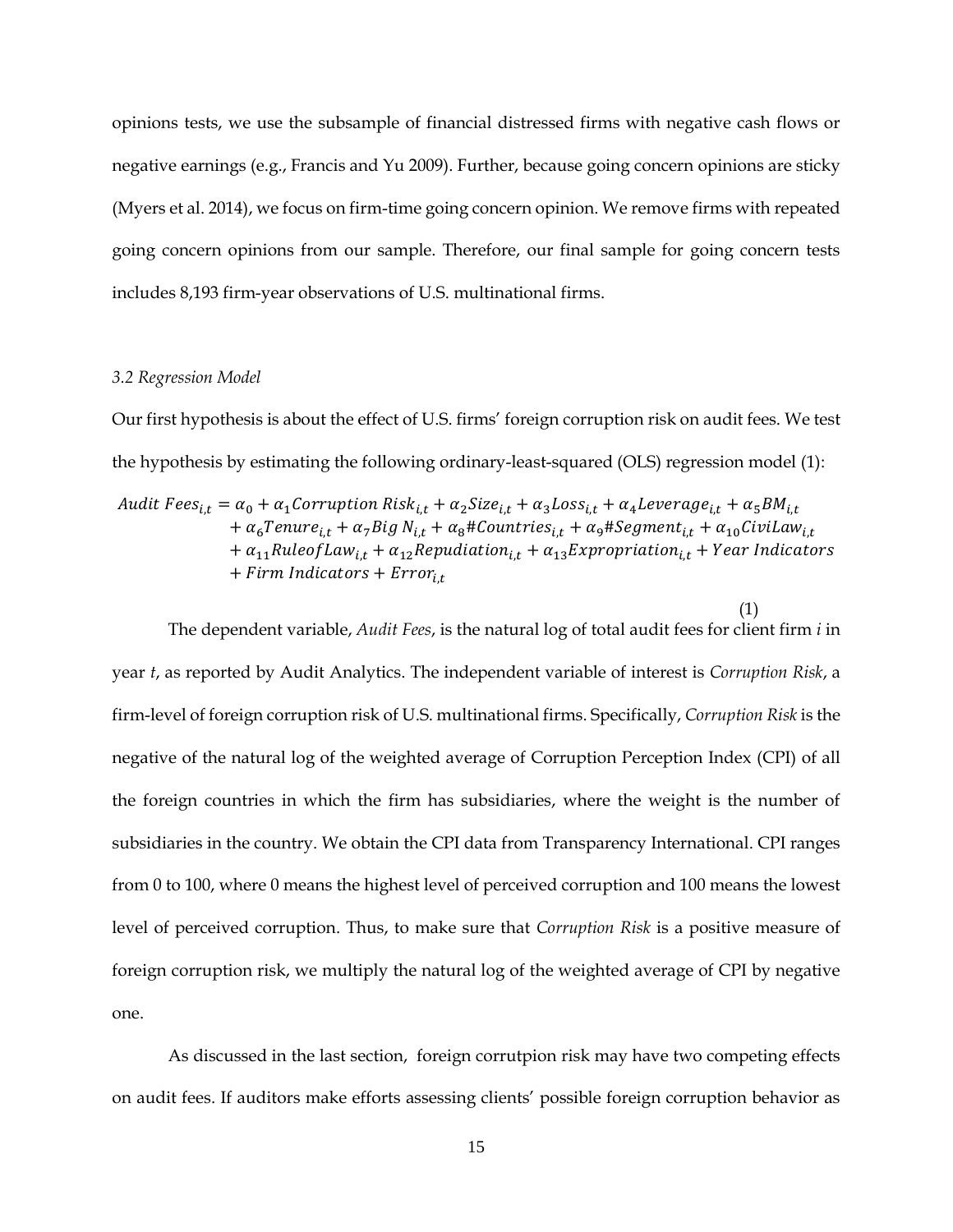required by the FCPA, audit fess should be higehr for clients with higher corruption risk. The coefficient on *Corruption Risk* should be positive. However, if the economic benefits that a firm gains from foreign bribery reduce the auditor's assessed audit risk, audit fees should be lower for clients with higher corruption risk. Then, the coefficient on *Corruption Risk* is expected to be negative.

Model (1) includes separate indicator variables for each unique firm in the sample.<sup>12</sup> These firm fixed effects control for any time-invariant characteristics by transforming the model into a "within-company" model. This approach significantly limits the number of unobserved correlated omitted variables that might threaten our inferences (Armstrong et al. 2012). However, there are four additional points to consider that we explicitly account for in model (1). First, the period that we study, 2000-2014, was a time of significant changes in the audit market that is correlated with audit fees. For this reason, we also include year fixed effects in model (1) to account for any time-varying trends in audit fees.

We also include several additional control variables based on prior research (e.g. Simunic 1980, Beatty 1993). Audit fees are expected to be higher when clients are larger (*Size*), have higher leverage (*Leverage*), and lower book-to-market ratios (*BM*), are less profitable (*Loss*), are audited by big 4 auditors (*Big4*), have more segments (*#Segments*). Audit fees are also expected to be affected by audit firm tenure (*Tenure*). We also control for the number of foreign countries in which a company has subsidiaries (*#Countries*). In addition, following prior studies (e.g., La Porta et al. 1998), we control for several other potentially correlated characteristics of the foreign countries where the firm has subsidiaries. *CivilLaw* is an indicator variable that equals 1 if any of the foreign countries in which the firm has subsidiaries has a civil law system. Countries with

l

<sup>&</sup>lt;sup>12</sup> Our primary test results remain similar if we use industry effects instead of firm fixed effects.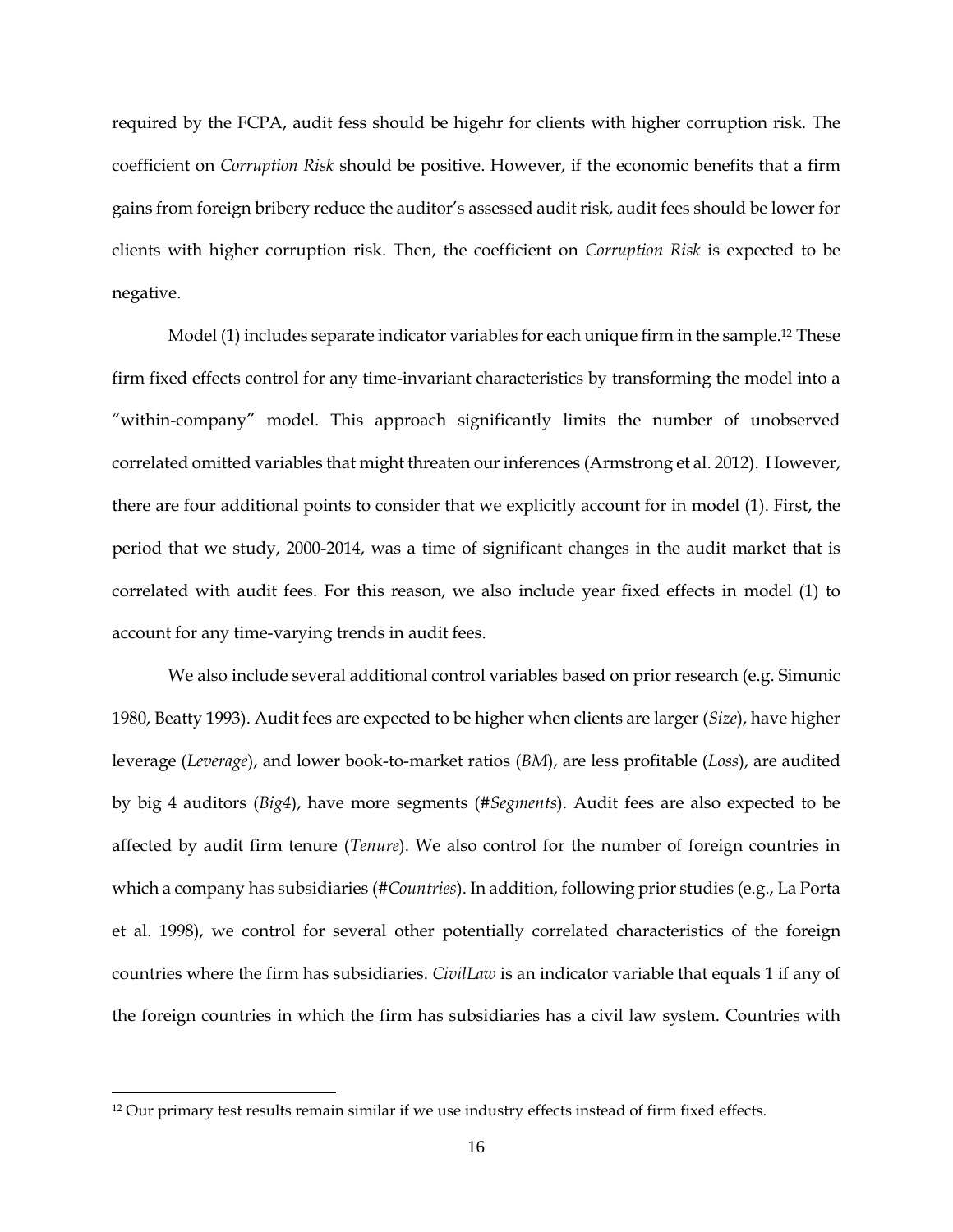civil law systems are expected to have weaker investor protection. *RuleofLaw* measures how the rule of law is experienced and perceived by the general public in those foreign countries. *Repudiation* and *Expropriation* measure the risk of contract repudiation and expropriation by management in foreign countries where the firm has subsidiaries. Stronger rule of law, lower risk of contract repudiation and lower management expropriation risks are associated with better investor protection and stronger corporate governance (Bertowitz et al. 2003, Klapper and Love 2004). Data used for *CivilLaw*, *RuleofLaw, Repudiation* and *Expropriation* are from Rafael La Porta's website. Appendix A provides additional details on the definitions of these variables.

Our second hypothesis is concerned about the effect of U.S. firms' foreign corruption risk on going concern opinions. We test our hypothesis by estimating the following Probit regression model (2):

```
Probability (Going\ Concern_{i,t} = 1)
```
 $= \alpha_0 + \alpha_1$ Corruption Risk<sub>i,t</sub> +  $\alpha_2$ Size<sub>i,t</sub> +  $\alpha_3$ Loss<sub>i,t</sub> +  $\alpha_4$ Leverage<sub>i,t</sub> +  $\alpha_5 BM_{i,t}$ +  $\alpha_6$ Tenure<sub>i,t</sub> +  $\alpha_7$ Big N<sub>i,t</sub> +  $\alpha_8$ #Countries<sub>i,t</sub> +  $\alpha_9$ #Segment<sub>i,t</sub> +  $\alpha_{10}$ RepLag<sub>i,t</sub>  $+\alpha_{11}$ CiviLaw<sub>i.t</sub> +  $\alpha_{12}$ RuleofLaw<sub>i.t</sub> +  $\alpha_{13}$ Repudiation<sub>i.t</sub> +  $\alpha_{14}$ Expropriation<sub>i.t</sub>  $+$  Year Indicators  $+$  Industry Indicators  $+$  Error<sub>it</sub>

(2)

The dependent variable *Going Concern* is an indicator for a firm *i* that received a going concern opinion for the first time in year *t*. We include industry effects instead of firm effects in this table, because many firms never receive a going concern opinion in our sample. In addition, we include all the controls from Model  $(1)$  and audit report lag ( $RepLag$ ). Longer audit report lags are associated with a higher probability of issuing going concern opinions. The key variable of interest is *Corruption Risk*. If the economic benefits that a firm gains from foreign bribery reduce the auditor's assessed business risk of the firm, we expect the coefficient on *Corruption Risk* to be negative.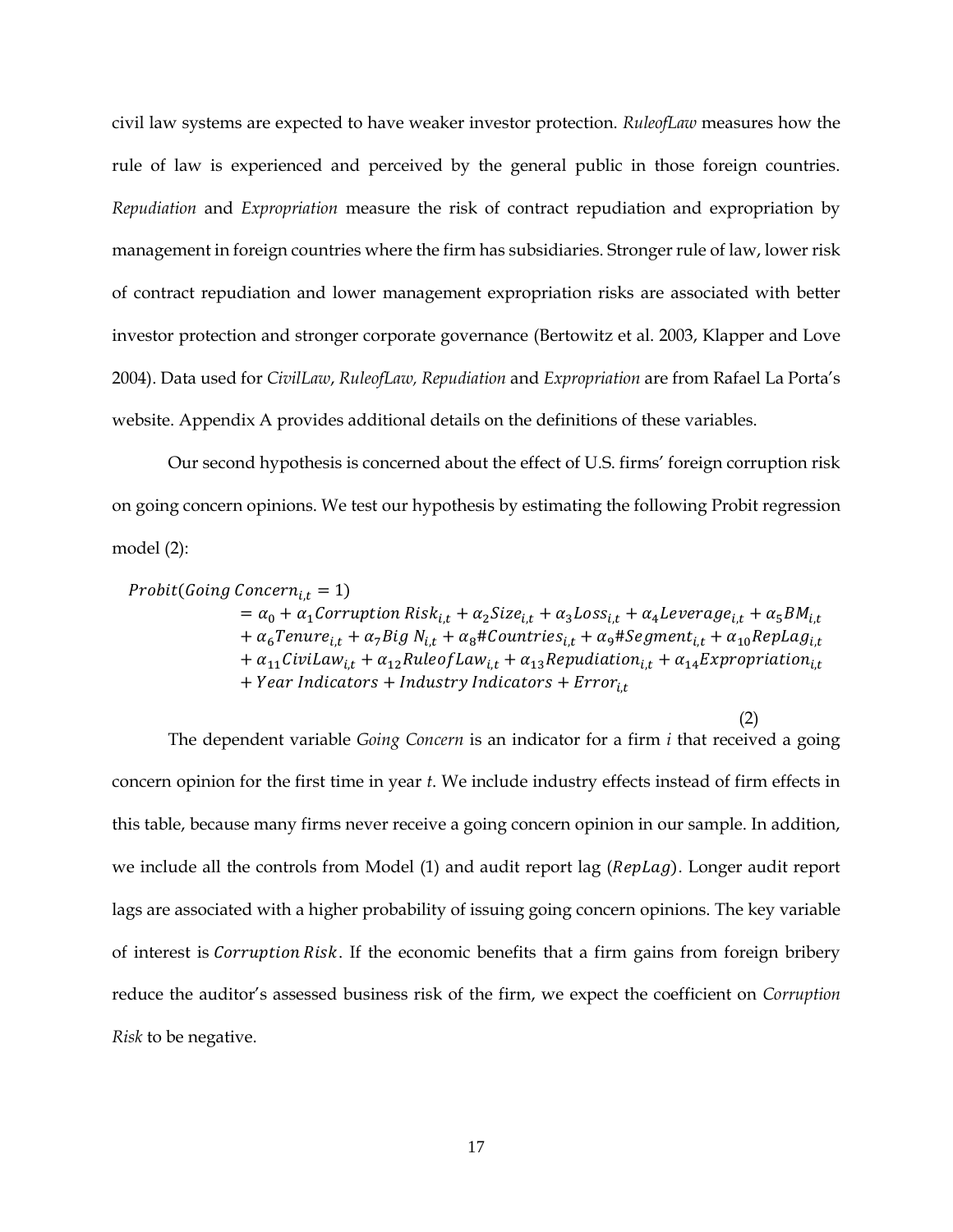#### **4. Empirical Analyses**

#### *4.1 Descriptive Statistics*

Table 1 Panel A provides the distribution of foreign subsidiaries in our sample by country. Specifically, we report the average CPI of each country during our sample period and the number of firm-years and subsidiary-years in each country. As shown in Table 1 Panel A, the three countries with most observations of U.S. firms are U.K., Canada and Germany. The five most corrupt countries in our sample are South Georgia, Gambia, Gaza Strip, Mauritania, and Chad. There are 24, 6, 52, 6 and 55 observations in these countries, respectively. The five least corrupt countries in our sample are Tonga, Christmas Island, Canada, Nauru and United Kingdom. There are 1, 12, 15,328, 2 and 15,371 observations in these countries, respectively.

Table 1 Panel B shows the average corruption risk in each year. We find the average corruption risk decreases throughout our sample period. Table 1 Panel C shows the average corruption risk in each industry. There are significant variations in average corruption risk across different industries. The three industries with highest corruption risk are Agricultural Production – Livestock, Hotels and other lodging places and Local and Interurban Passenger Transit.

Table 2 Panel A provides summary statistics for the variables used in our regressions for the full sample. We winsorize all the continuous variables at the  $1<sup>st</sup>$  and  $99<sup>th</sup>$  percentiles. The average *Audit Fees* in our sample is approximately \$1,014,595 (based on the mean value of 13.83). The average corruption risk is -4.21, indicating an average CPI of approximately 67.04. In terms of subsample comparisons, as shown in table 2 Panel B, companies in the higher foreign corruption group are larger, less profitable, have higher book-to-market ratio, have long auditor tenure, have operations in more foreign countries and have more segments. In addition, the frequency of hiring Big 4 auditors is equivalent between subsamples with low and high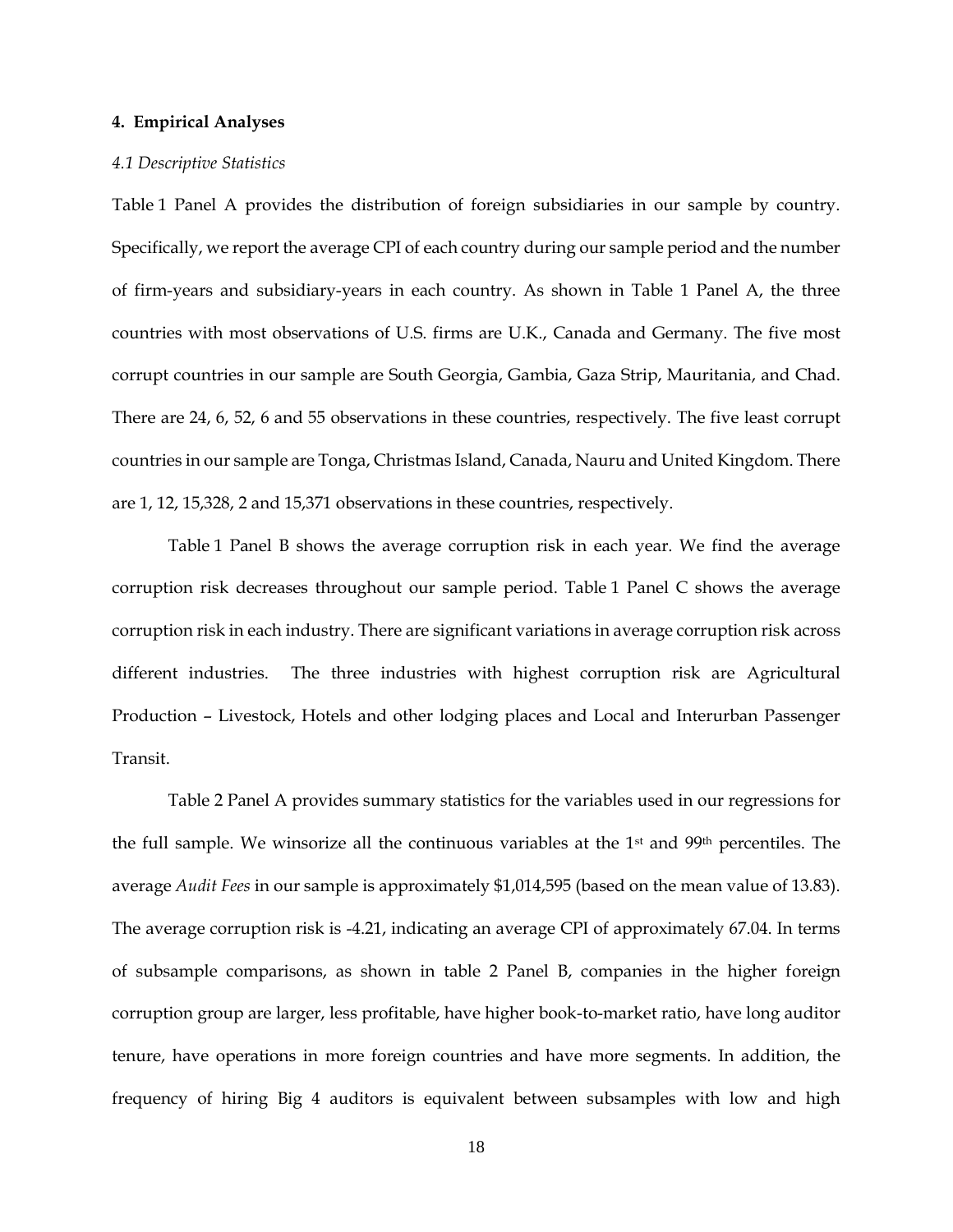corruption risk. Therefore, there is not likely a significant association between audit quality and foreign corruption risk.

Table [2](http://onlinelibrary.wiley.com/doi/10.1111/1911-3846.12096/full#care12096-tbl-0002) Panel C provides Pearson correlations among variables used in our primary analysis. Foreign corruption risk is negatively associated with audit fees (-0.095), suggesting lower auditor effort and lower audit risk. But, the correlation between foreign corruption risk and going concern opinions is insignificant. These findings do not control for correlated variables. So, we base our conclusions on the multiple regressions next. Other correlations are also consistent with expectations. For example, audit fees are positively correlated with *Size*, *Leverage* and *Big4*. The highest correlation is between *Audit Fees* and *#Countries*. But we do not observe any correlation large enough to cause concerns over multi-collinearity.<sup>13</sup>

## *4.2 The Effect of Foreign Corruption Risk On Audit Fees*

Our first hypothesis examines the association between foreign corruption risk and audit fees. If auditors spend efforts on detecting foreign corruption behavior as required by the FCPA and other business laws, we expect a positive association between foreign corruption risk and audit fees. However, if firms gain economic benefits from foreign corruption activities, we expect firms with high foreign corruption risk to have lower audit risk and lower audit fees. Table 3 reports regression results of Model (1). The dependent variable is *Audit Fees*, the natural log of total audit fees. The standard errors reported are clustered by firm.<sup>14</sup> We first estimate the effect of foreign corruption risk in the full sample. The results in Column 1 show that the coefficient on *Corruption Risk* is significantly negative (coefficient= -0.141, p<0.01), indicating that higher

 $\overline{a}$ 

<sup>13</sup> We also estimate the variance inflated factors (VIFs) for all the independent variables in Models (1) and (2). We do not find any VIF greater than 10.

<sup>&</sup>lt;sup>14</sup> All the regressions later also use firm-clustered standard errors.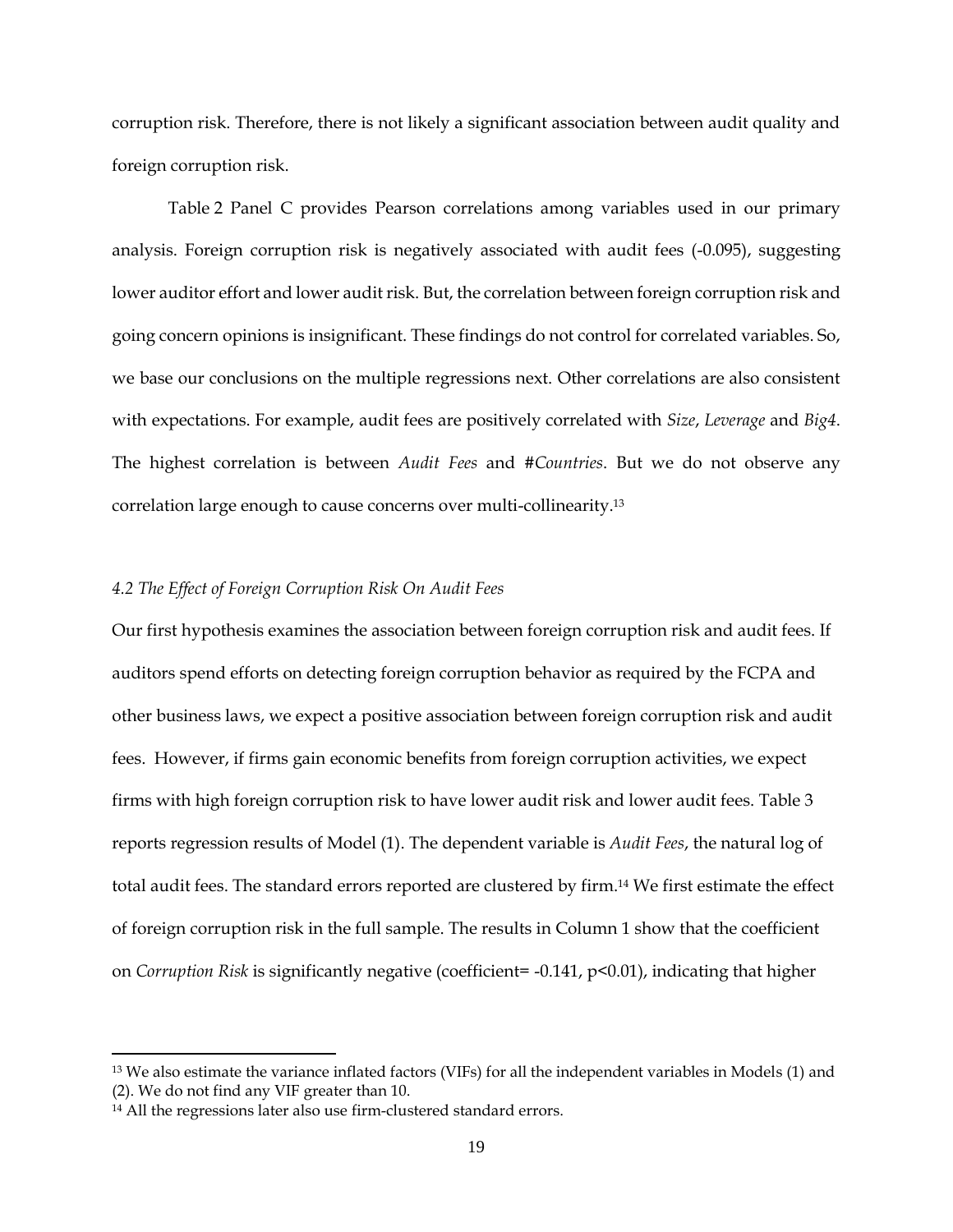corruption risk is associated with lower audit fees. This is consistent with the argument that firms gain economic benefits from foreign bribery and reduce auditors' perceived business risk. Because both *Audit Fees* and *Corruption Risk* are logged variables, the coefficient in this log-log regression shows the elasticity of *Audit Fees* to *Corruption Risk*. Therefore, when *Corruption Risk*  increases by 1 percent*, Audit Fees* decrease by 0.141 percent. Further, compared with firms with *Corruption Risk* at the top quartile, firms with *Corruption Risk* at the bottom quartile have 7.05 percent lower audit fees. Therefore, our findings are economically significant.

With regards to control variables, consistent with prior literature (Simunic 1980, Beatty 1993), audit fees are significantly higher for companies that are larger(*Size*), less profitable (*Loss*), have less leverage (*Leverage*), have big 4 auditors (*Big4*) and have more operational and geographic segments (*#Segments*). Moreover, audit fees are also significantly higher for companies that have subsidiaries in more foreign countries (*#Countries*). In addition, the adjusted R-square of the regression is 0.930, suggesting that the model fits very well overall.

Even though the findings above suggest that foreign corruption risk reduces audit fees, it does not necessarily mean that auditors never spend any effort on detecting foreign corruption behavior. It is possible that auditors pay attention to foreign corruption risk only when the likelihood of foreign corruption is high. Thus, in the full sample, the negative effect of economic benefits on audit fees may outweigh the positive effect of legal liabilities required by the FCPA and other laws in the full sample. To exclude this possibility, we further split the sample based on the median of corruption risk. When foreign corruption risk is high, firms are more likely to actually bribe in foreign countries, possibly attracting more attention from auditors. Therefore, if the positive effect on audit fees exists, we should be able to observe it in the subsample with high corruption risk. As shown in Column 2, the coefficient on *Corruption Risk* is significantly negative for the sub sample with high corruption risk (coefficient=-0.203,  $p<0.01$ ). In Column 3, the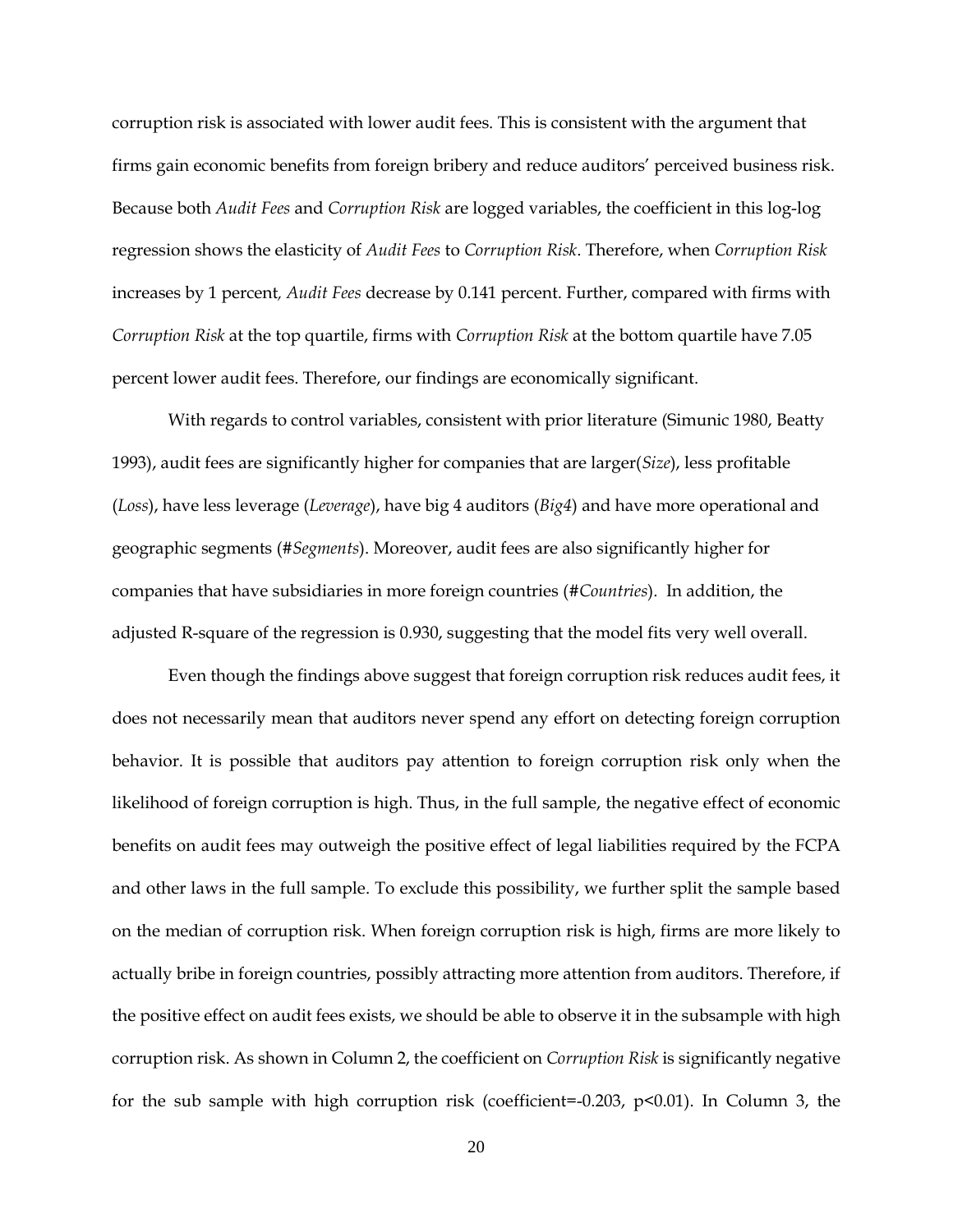coefficient on corruption risk is still negative though statistically insignificant for the sub sample with low corruption risk. This is possibly because economic benefits that firms gain through foreign bribery are limited when foreign corruption risk is low. Thus, in both subsamples, we do not find evidence of auditors making efforts detecting corruption activities required by the FCPA. These findings instead suggest that firms with higher corruption risk gain more economic benefits from foreign bribery. Overall, our findings are consistent with the argument that firms operating in high-corruption foreign countries benefit from bribery, leading to lower audit risk, and thus are charged lower audit fees.

*4.3 The Effects of Foreign Corruption Risk on Going Concern Opinions and Bankruptcy Risk* Our primary test suggests that firms operating in high-corruption foreign countries is associated with lower audit fees. We interpret the lower audit fees as results of lower audit risk and lower auditor effort. In this subsection, we directly examine the effect of foreign corruption risk on auditors' assessed bankruptcy risk. When a firm engages in foreign corruption activities, economic benefits gained from bribery may reduce the auditor's assessed bankruptcy risk of the firm, reducing the probability of the auditor issuing a going concern opinion. Table 4 Panel A reports a Probit model analyses of the effect of foreign corruption risk on going concern opinions. The dependent variable *Going Concern* is an indicator for a firm that received a going concern opinion for the first time. The coefficient on Corruption Risk is negative and significant, indicating that foreign corruption risk is associated with a lower probability of audit issuing going concern opinions. Similar to Table 3, Table 4 also runs the regression in the full sample and two subsamples with corruption risk below and above the median. We still find a significant negative coefficient on Corruption Risk in the subsample with high corruption risk. These are consistent with our expectations.

21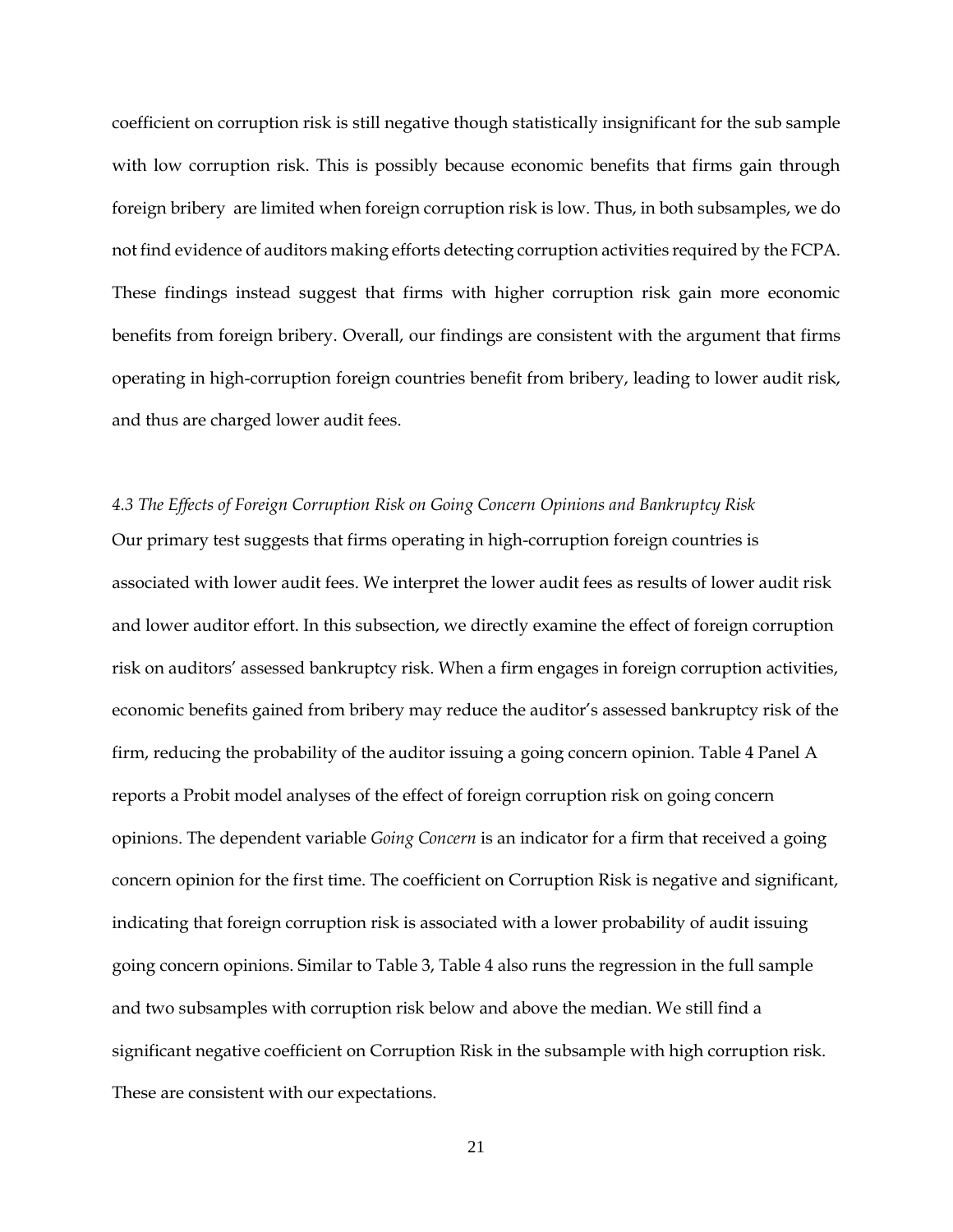We next examine the determinants of Type I (false positive) and Type II (false negative) auditor reporting errors. An auditor commits a Type I error by rendering a going concern opinion to the clients that do not go bankrupt in the next year, while Type II error occurs when the client declares bankruptcy within one year of receiving a clean audit opinion. Column 1 of Table 4 Panel B uses an indicator for Type I errors as the dependent variable; Column 2 of Table 4 Panel B uses an indicator for Type II errors as the dependent variable. The sample for type I error consists all the observations that do not bankrupt in the following fiscal year. The sample for type II error consists all the observations that do not receive going concern opinion in the fiscal year. The results in Table 4 Panel B show that the foreign corruption risk does not affect auditor reporting errors. In other words, the effect of foreign corruption risk on going concern opinions are not due to Type I or Type II errors.

We further directly examined the effect of foreign corruption risk on a measure of bankruptcy risk. In Table 4 Panel C, the dependent variable is *Z-Score*, which is a bankruptcy risk measure from the Zmijewski (1984) bankruptcy prediction model. Higher *Z-Score* indicated greater bankruptcy risk. We include most control variables from Model (1). The result shows that foreign corruption risk is associated with significantly lower bankruptcy risk the full sample and in the subsample with high corruption risk. These findings lend further support to our argument that foreign corruption risk lowers a firm's audit risk by reducing business risk. With regards to the control variables, bankruptcy risk is higher for companies with higher leverage.

#### **5. Additional tests**

#### *5.1 The Moderating Effect of Political Connections*

We consider the moderating effect of corporate political connections. Prior studies (e.g., Correria 2014) suggest that political connections weaken SEC 's and other government agencies' legal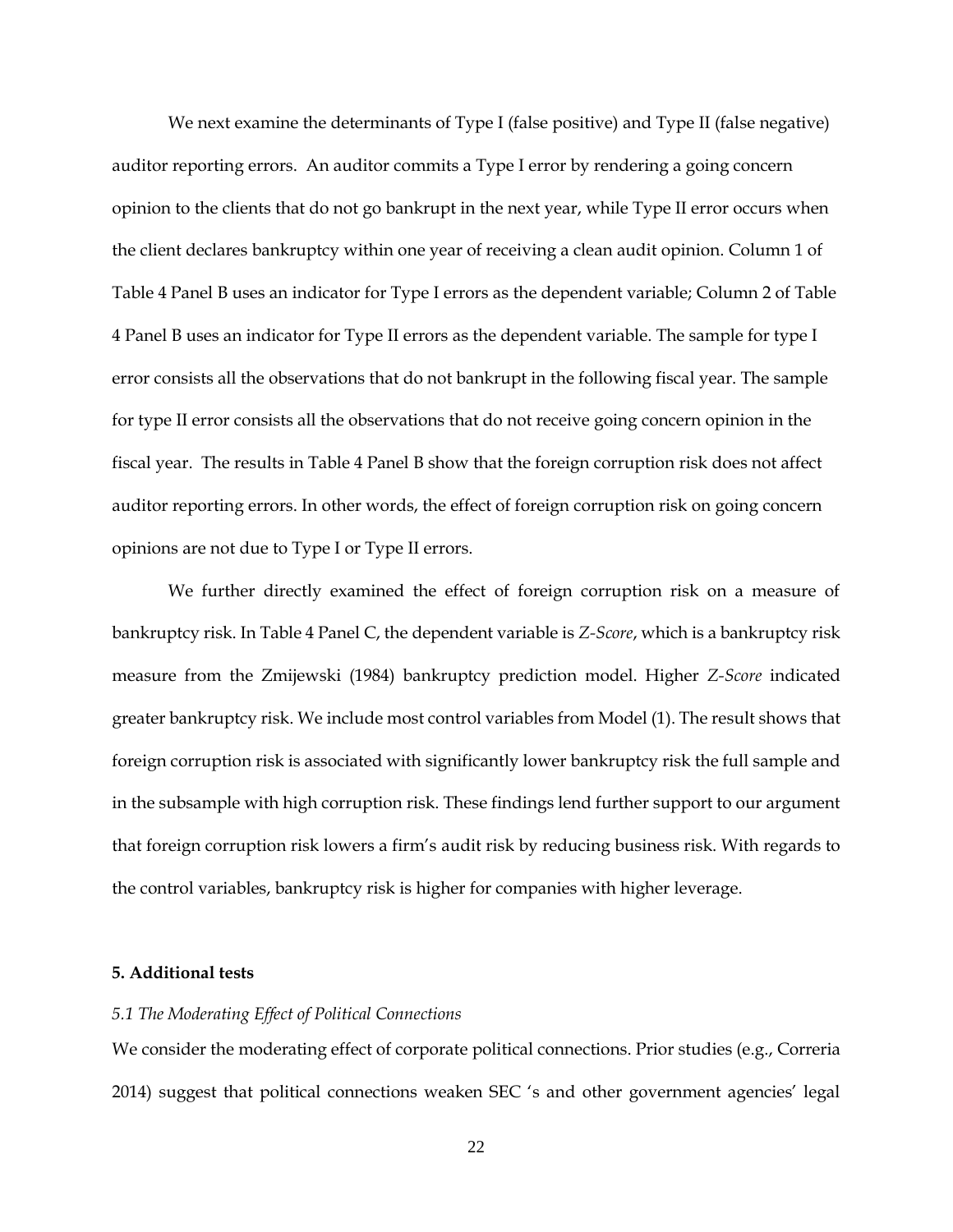enforcements against financial frauds and other illegal behavior. Therefore, a politically connected firm may be less likely to be prosecuted of foreign bribery by the SEC or DoJ. Such weak enforcement may encourage the firm to engage in more foreign bribery, and its auditor will be even less concerned about FCPA and pay more attention to the economic benefits. Following Correria (2014), we use two alternative measures of political connections: 1) a firm' contributions to political action committees in the prior three years (*PAC*) and 2) lobbying expenditures made in the prior three years (*Lobby*). Data of *PAC* are manually collected from the Federal Election Commission's (FEC) website [\(www.fec.gov\)](http://www.fec.gov/); data of *Lobby* are collected from OpenSecrets [\(www.opensecrets.org\)](http://www.opensecrets.org/). Political action committees collect donations from individuals, corporations and organizations to [campaign](https://en.wikipedia.org/wiki/Political_campaign) for or against political candidates. Firms could also directly spend capital on lobbying to build political connections.

To test the moderating effects of political connections, we interact political connections with *Corruption Risk* in the regression models.<sup>15</sup> We drop observations with missing data of political connections. For the going concern tests, we use linear probability models rather than Probit models because interaction effects in Probit models are hard to interpret (e.g., Ai and Norton 2003). Results are reported in Table 5. Consistent with our expectation, we find significant negative interaction effects of political connections and *Corruption Risk* in both regressions at the 10 percent level or better. Therefore, the negative effects of foreign corruption risk on audit fees and going concern opinions are more pronounced for firms with stronger political connections.

 $\overline{\phantom{a}}$ 

<sup>15</sup> We demean *Corruption Risk*, *PAC* and *Lobby* for all the regressions in Table 5. To make the coefficients on the main effects easier to interpret, Jaccard, Turrisi, and Wan (1990) suggest centering when examining an interaction effect between continuous variables. For example, after centering, the coefficient on *Corruption Risk* shows the effect of corruption risk on audit fee or going concern opinion when political connection is at sample mean. The coefficients on the interactions terms are not affected by centering.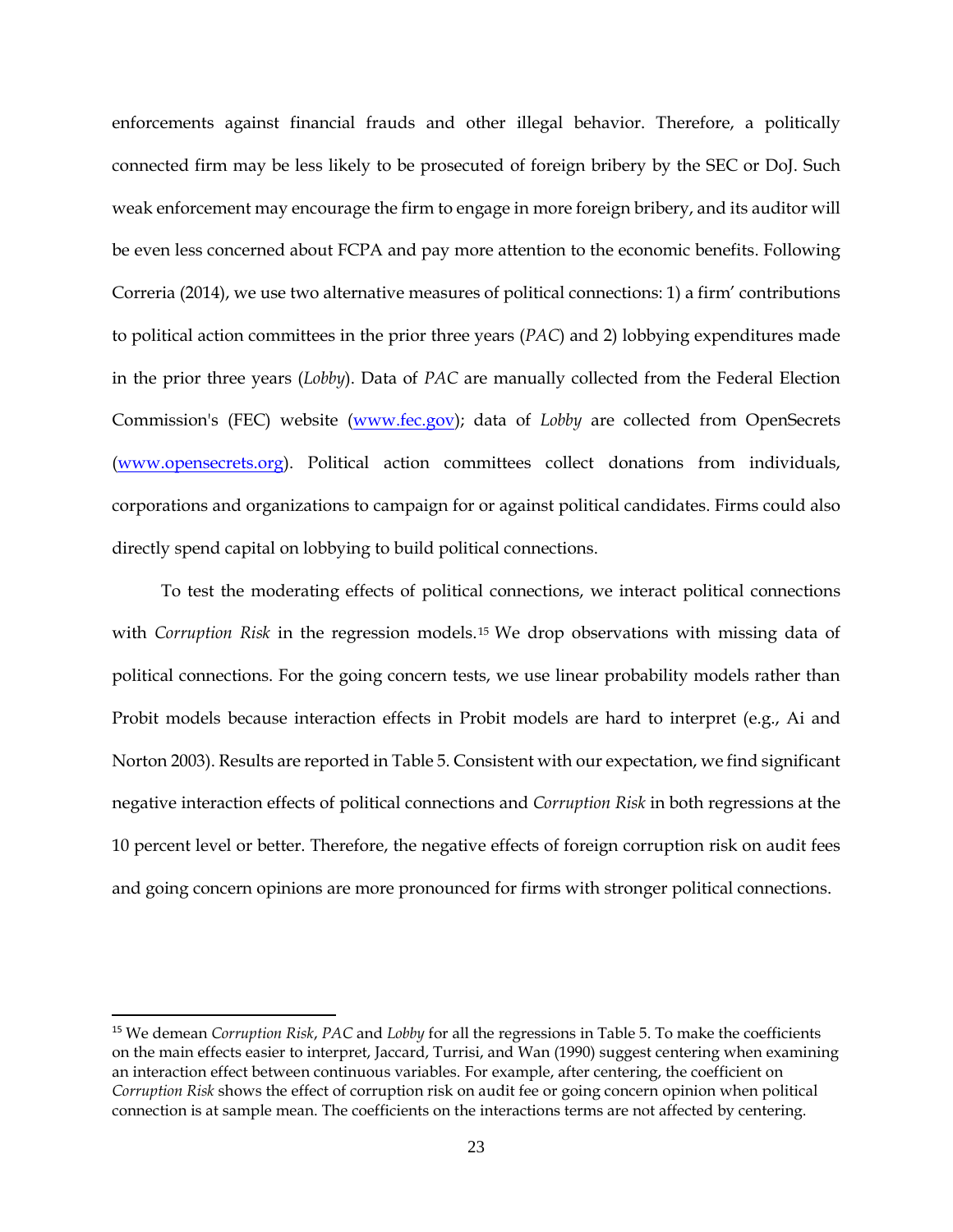## *5.2 The Moderating Effect of Corporate Governance*

Next, we examine the moderating effects of corporate governance. We use two measures of governance: institutional ownership (*InstitOwn*) and management ownership (*MgmtOwn*). Prior studies suggest that both institutional and managerial ownership has positive impacts on firm's governance and performance (e.g., Core and Larcker 2002; Elyasiani and Jia, 2010; Schmidt and Fahlenbrach, 2017). The strong performance of a well governed firm naturally reduces the need to further gain economic benefits through illegal foreign bribery. Therefore, we expect stronger governance to mitigate the negative effects of foreign corruption risk on audit fees and going concern opinions. To test the moderating effect of governance, we interact *InstitOwn* and *MgmtOwn* with *Corruption Risk*. Again, going concern tests are based on linear probability models. Also consistent with our expectation, Table 6 suggests find that higher institutional ownership and higher management ownership mitigates the negative effects of foreign corruption risk on audit fees and going concern opinions.

#### *5.3 The Effects of An Exogenous Event That Deters Foreign Corruption*

To provide stronger evidence on the causal effects of foreign corruption risk on audit fees, we provide several additional tests in Table 7 based on plausibly exogenous events that deter firms from foreign bribery. Following recent literature (e.g. Ke et al. 2017, Liu et al. 2017), we use the Chinese corruption crackdown in 2012 as another plausible exogenous shock to the corruption risk. A nationwide campaign against corruption that has instilled fear in China's bureaucrats (Chow 2017) and therefore reduce the chance for the companies to gain economic benefits through bribery. As a result, we expect to see a weaker association between foreign corruption risk and audit fees for companies with subsidiaries in China in the post 2012 period. Specifically,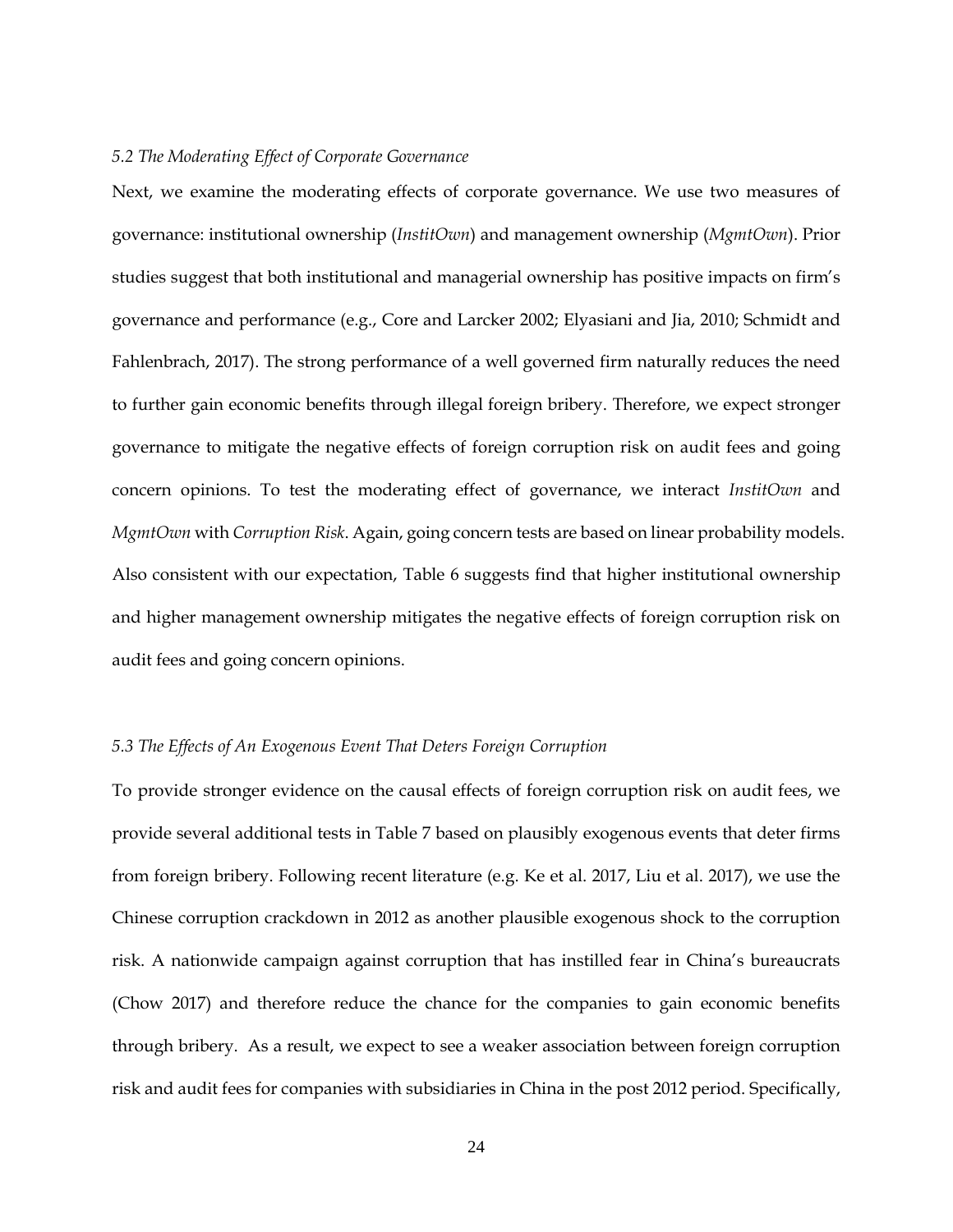we calculate the percentage of foreign subsidiaries that are operated in China for each firm-year (*%China*), and then interact it with *Post12* which is an indicator variable that equals 1 if a firmyear observation is in the post 2012 period.<sup>16</sup>

Regression result are reported in Table 7. To mitigate concerns about firms' self-selection to have presence in China, we require all the observations in the sample to have at least one material subsidiary in China. As shown in Table 7 Column 1, the coefficient on the interaction term is significantly positive, suggesting that audit fees increase for U.S. firms with more subsidiaries in China after the 2012 corruption crackdown. In Table 7 Column 2, we employ a linear probability model for the going concern test. The coefficient on the interaction term is significantly positive, indicating that the probability of auditor issuing a going concern opinion also increases for U.S. firms with more subsidiaries in China after the 2012 corruption crackdown.

All the findings above suggest that audit fees and going concern opinions are increased by a plausibly exogenous event that deters firms from foreign bribery. These are consistent with the findings that corruption risk is negatively associated with audit fees and going concern opinions. These findings also make it harder to evasion alternative explanations based on endogeneity or reverse causality.

#### *5.4 The Association Between Foreign Corruption Risk and Audit Quality*

 $\overline{a}$ 

An alternative explanation to the negative association between foreign corruption risk and audit fees is that firms with higher foreign corruption risk self-select auditors with lower quality who also charge lower audit fees. If so, the audit fee effect we find in Table 3 may not be due to

<sup>16</sup> We do not have expectations for the coefficient on *%China*. In column 1, the coefficient on *%China* is negative and significant, possibly because Chinese market has high economic growth. Thus, operating in China may reduce the business risk.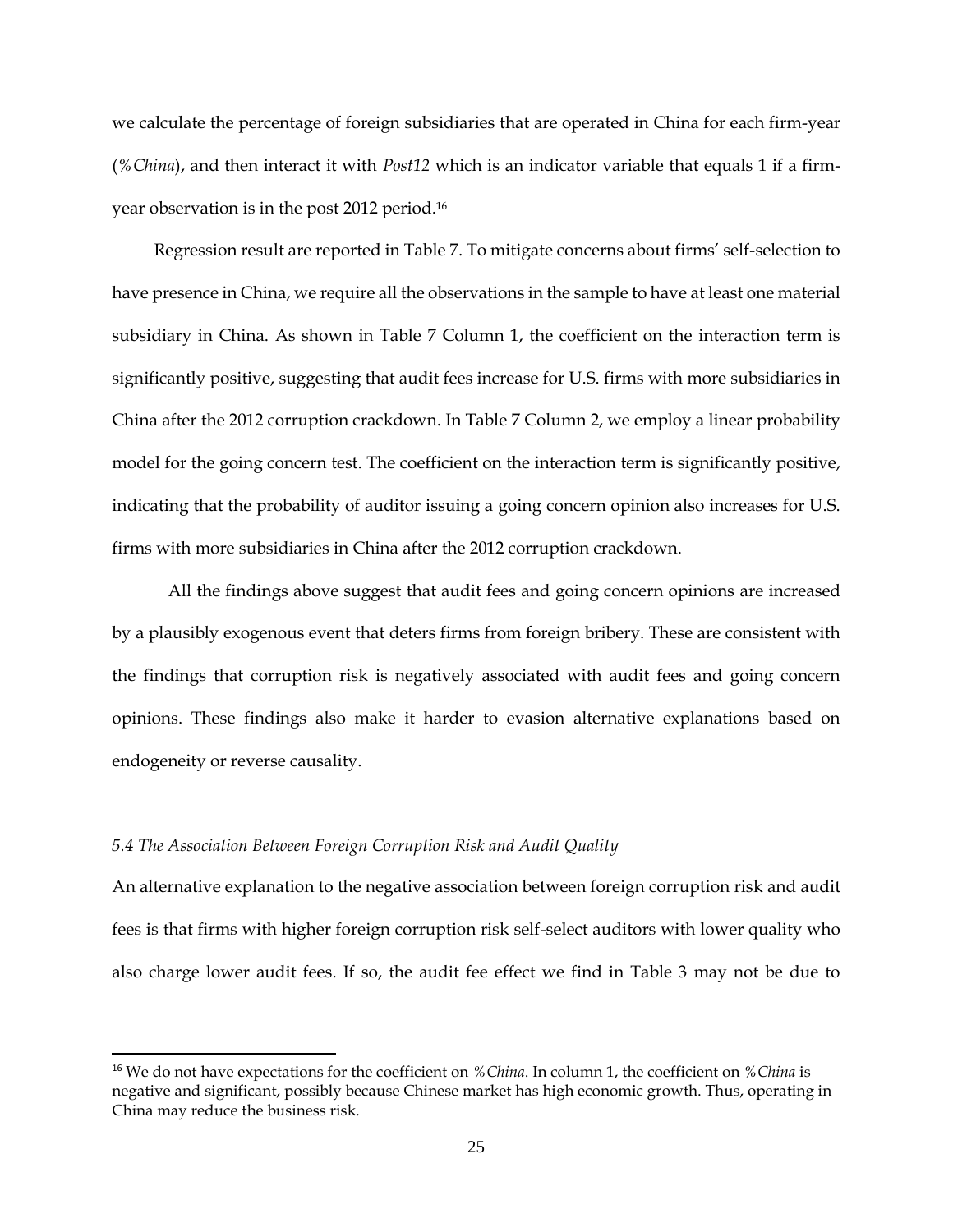differences in auditor efforts or audit risk but attributable to difference in audit quality. To rule out this alternative explanation, we examine the association between foreign corruption risk and audit quality.

Following prior research (e.g. Francis and Yu 2009, Lennox and Caramanis 2008, Lennox and Li 2014, DeFond and Zhang 2014), we use three measures of audit quality: the absolute value of abnormal accruals from Modified Jones Model, <sup>17</sup> the upward income increasing abnormal accruals and the incidence of restatements in subsequent years. We control for several common control variables that affect audit quality including company size (*Size*), profitability *(Loss*), leverage (*Leverage*), book to market ratio (*BM*), auditor tenure (*Tenure*) and whether the company has a big 4 auditor (*Big4*). We also include the number of countries in which the company has subsidiaries (*#Countries*) and the number of segments (*#Segments*). We control for year fixed effects in all the tests. In addition, firm-fixed effects are included in the abnormal accruals tests. Industry fixed effects are used instead of firm-fixed effects in the restatement test because many firms in our sample never have restatements.

As shown in Table 8 Panels A, B and C, the coefficients on *Corruption Risk* are insignificant, indicating that firms with higher foreign corruption risk do not have lower audit quality. These results mitigate the alternative argument that the difference in audit fees is due to difference in audit quality rather than auditor efforts. Coefficients on the control variables are also generally consistent with our expectations. For example, audit quality is lower for companies that are less profitable and have higher leverage, while audit quality is higher for companies with big auditors.

l

<sup>&</sup>lt;sup>17</sup> We require each industry year to have at least 10 observations for the estimation of the Modified Jones model.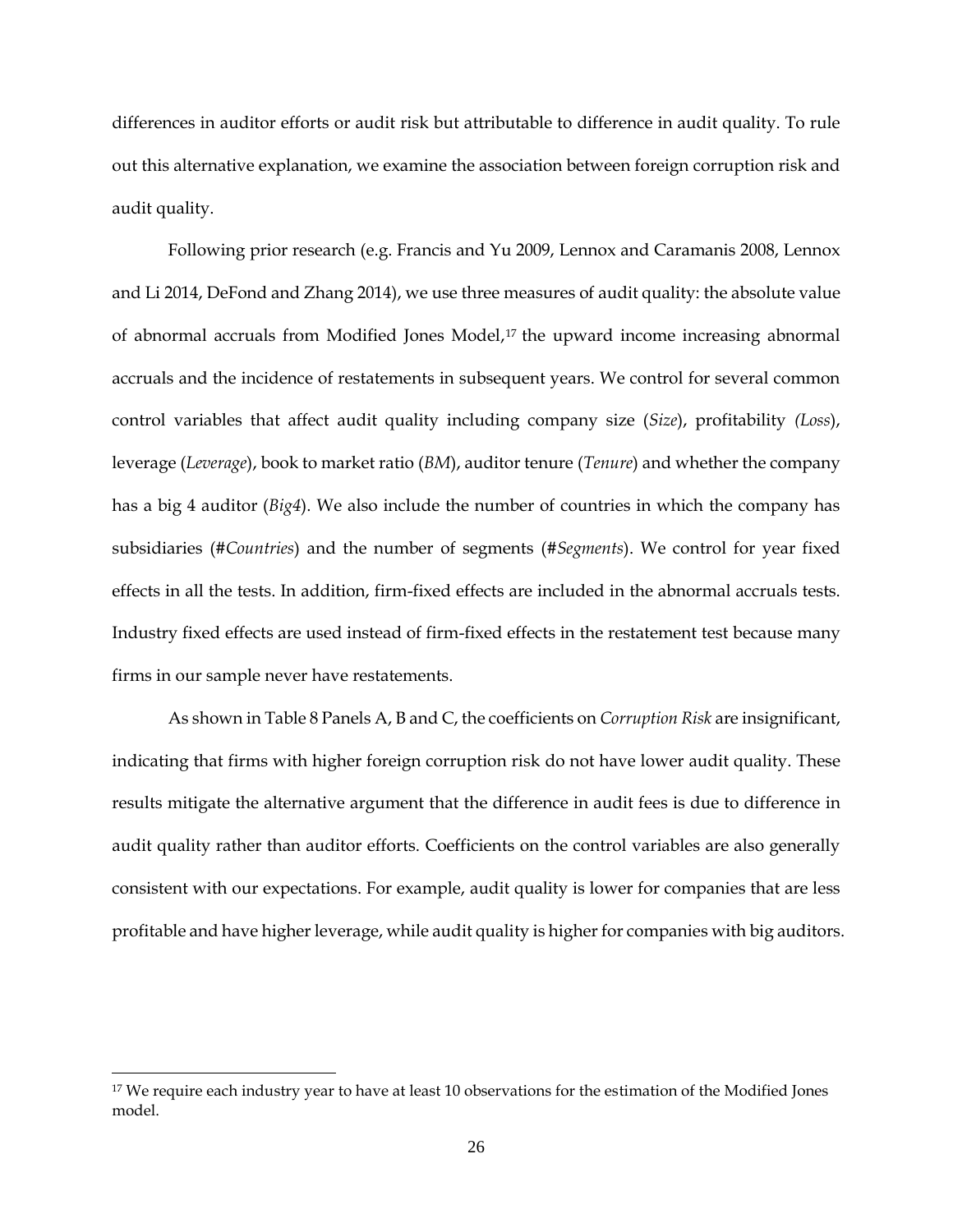#### *5.5 Other Additional Tests*

We provide several untabulated additional tests. First, we calculate two additional measures of foreign corruption risk. To mitigate concerns about using the number of subsidiaries as the weight, we use the equally weighted average CPI of all the foreign countries in which a company has subsidiaries. We further use a size-adjusted corruption risk measure to further mitigate other possible concerns related to firm size, such as non-linear relations between firm size and audit behavior. Specifically, we classify all the observations of each 2-digit SIC industry into 10 groups based on firm size. Then, size-adjusted corruption risk is measured as a firm's corruption risk (*Corruption Risk*) minus the average corruption risk of the group that the firm belongs to. Using these two alternative measures, the results are qualitatively similar to our main findings. Second, to eliminate the concern that a very high portion of our observation all have subsidiaries in three foreign countries (i.e., United Kingdom, Canada, Germany), we exclude subsidiaries in these three countries when calculating the weighted average CPI and re-run the regression models. The results remain robust. Third, to further show the robustness of our conclusions, we split the full sample into subsamples by big 4 audit firms or not, the median of firm size and other firm characteristics that are included in the regression models. We do not find evidence that auditors follow the requirements by the FCPA in any subsample.

#### **6. Conclusion**

The PCAOB is currently considering whether there is a need to provide better guidance to auditors regarding their responsibilities with respect to clients' possible illegal acts. This study responds to the regulator's concerns by examining how auditors respond to U.S. firms' foreign corruption risk. According to the Foreign Corrupt Practices Act of 1977 (FCPA), U.S. firms are subject to criminal and civil penalties for bribing foreign government officials. Auditors are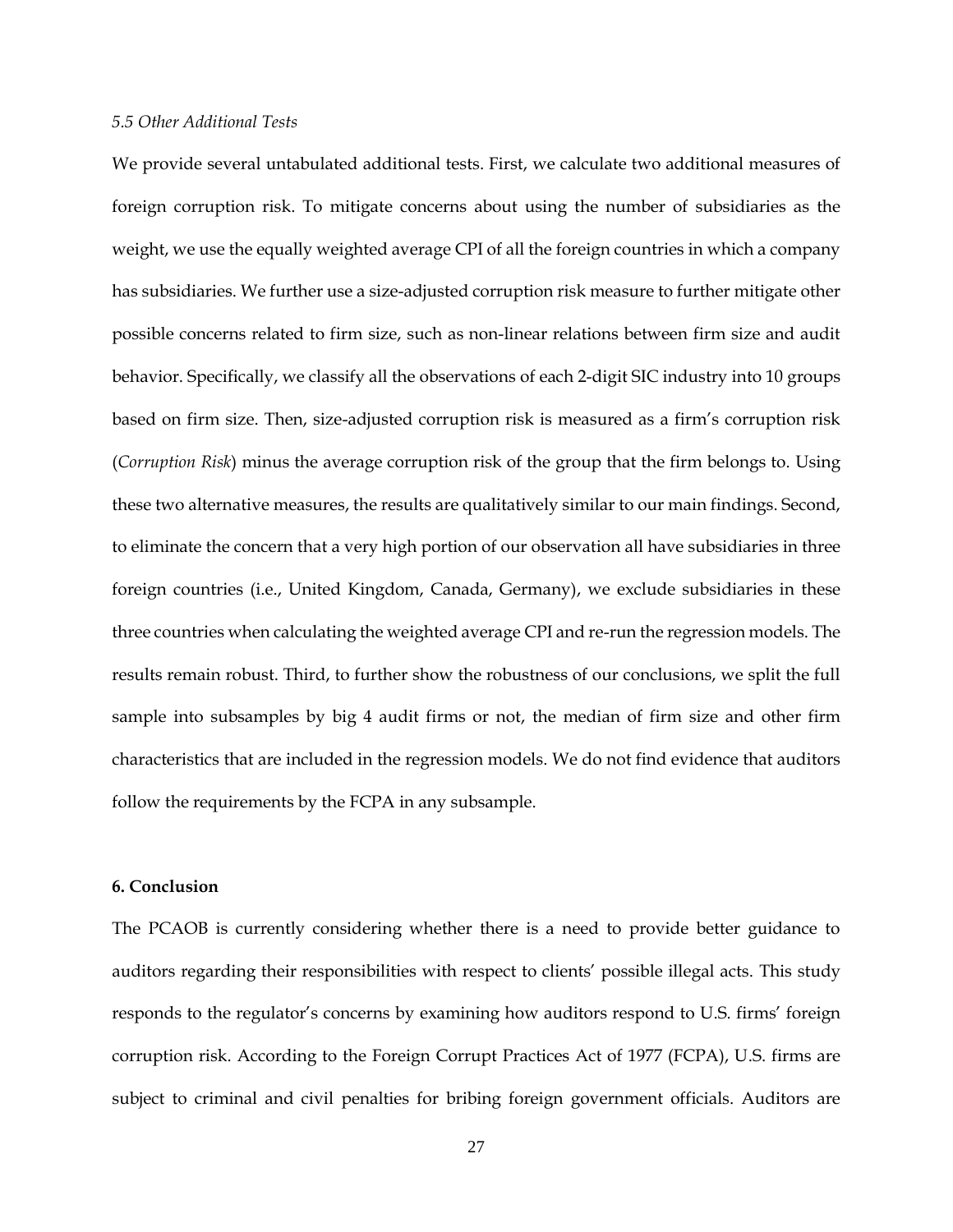required by the FCPA, Auditing Standard 2405 and other security laws to assess the risk that a public firm's management bribes a foreign government official. However, to date, auditors have never been prosecuted by the U.S. government in case of client foreign corruption. So, it is not clear whether auditors would exert effort to detect such bribery activity. Further, on the other hand, prior studies (e.g., Graham and Stroup 2016, Karpoff, Lee and Martin 2017) suggest that firms may gain significant economic benefits from engaging in foreign corruption behavior. Such economic benefits (e.g. permits to open new stores) may lower auditors' perceived business risk of the firms, reducing audit risk and effort. Given these competing arguments, the effect of foreign corruption risk on auditor behavior is an empirical research question.

Following prior studies (e.g., Wilhelm, 2002), we infer a foreign country's corruption level based on the annual Corruption Perceptions Index (CPI) provided by Transparency International since 1996. We construct our firm-level measure of foreign corruption risk as the weighted average CPI with the number of foreign subsidiaries in each country as the weight. Using a sample of 28,191 firm-year observations of U.S. multinational firms from 2000 to 2014, we find that foreign corruption risk is negatively associated with audit fees and going concern opinions, consistent with economic benefits gained from foreign bribery significantly reducing audit fees and auditors' perceived business risk of clients. We further split the sample based on the median of corruption risk. In neither subsample, we find evidence that auditors respond to foreign corruption risk as required by the FCPA.

We provide several additional tests. First, we find that higher foreign corruption risk is associated with lower bankruptcy risk and not associated with type I or type II errors in going concern opinions. Second, the effects of foreign corruption risk are more pronounced for firms with stronger political connections and firms with weaker governance. Third, we provide tests using a plausibly exogenous event that deters firms from foreign bribery. Consistent with our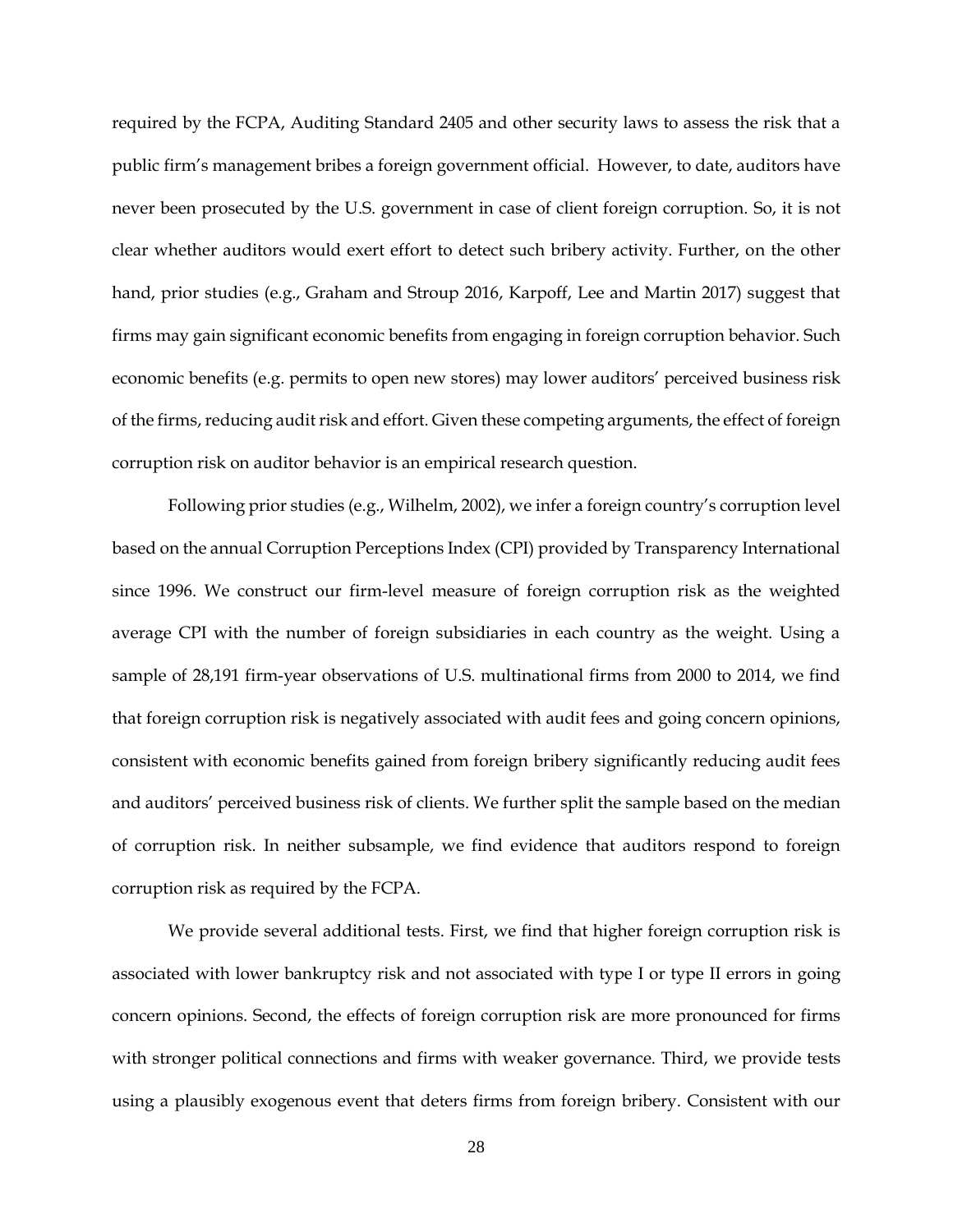primary findings, we find that such an event significantly increases audit fees and going concern opinions Finally, foreign corruption risk does not seem to be associated with audit quality. Thus, the difference in audit fee is not due to firms with higher corruption risk self-selecting auditors with different quality.

In conclusion, all these findings suggest that auditors don't seem to assess foreign corruption risk as required by the FCPA. We believe these findings have significant implications for the PCAOB and other regulators interested in enforcing the FCPA.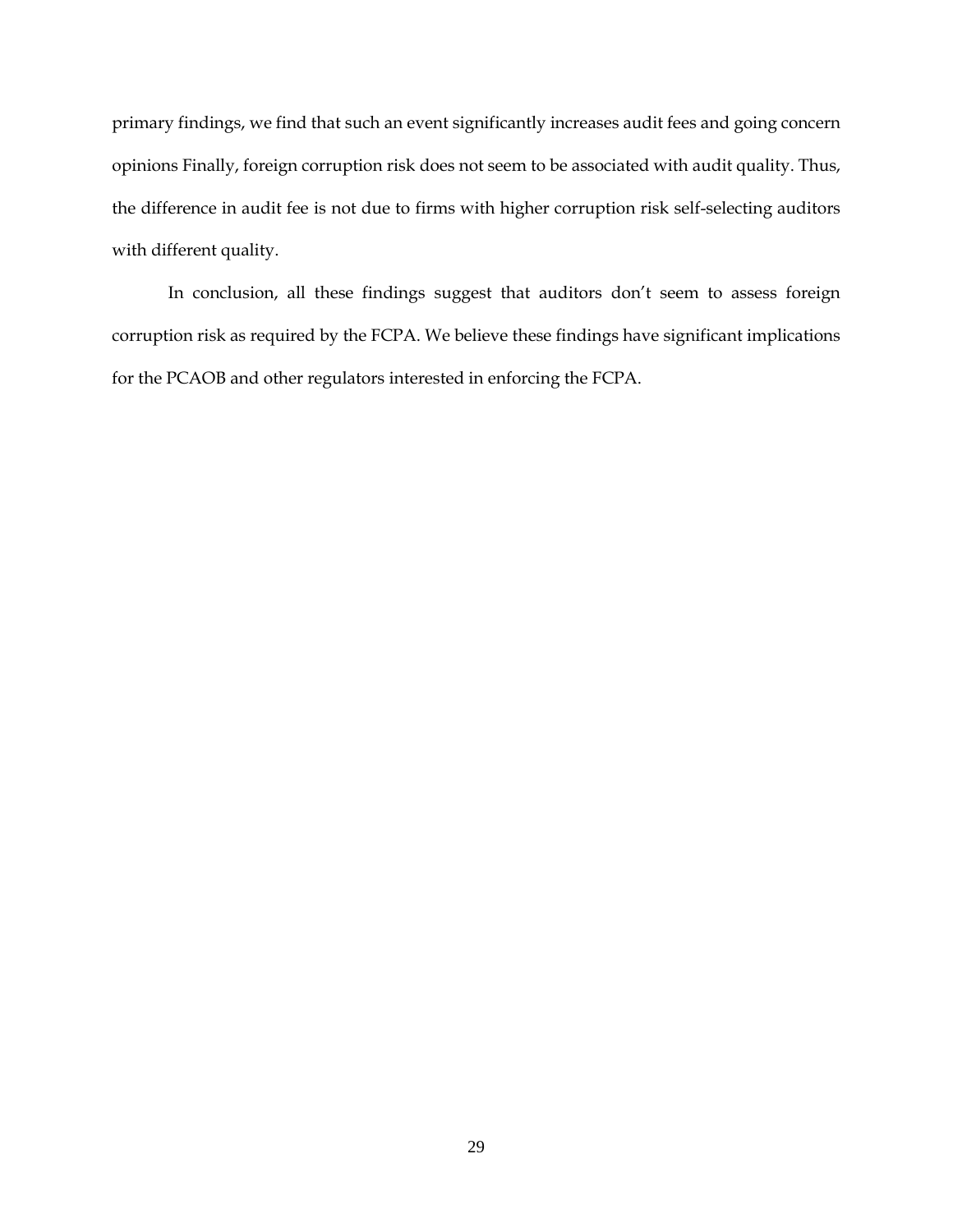#### **References**

- Armstrong, C. S., Balakrishnan, K., and Cohen, D. (2012). Corporate governance and the information environment: Evidence from state antitakeover laws. *Journal of accounting and economics, 53*(1-2), 185-204.
- Beatty, R. P. (1993). The economic determinants of auditor compensation in the initial public offerings market*. Journal of accounting research*, 294-302.
- Bell, T. B., Landsman, W. R., and Shackelford, D. A. (2001). Auditors' perceived business risk and audit fees: Analysis and evidence*. Journal of accounting research, 39*(1), 35-43.
- Berkowitz, D., Pistor, K., and Richard, J. F. (2003). Economic development, legality, and the transplant effect. *European economic review, 47*(1), 165-195.
- Claessens, S., Feijen, E., and Laeven, L. (2008). Political connections and preferential access to finance: The role of campaign contributions. *Journal of financial economics, 88*(3), 554-580.
- Cheng, S. and B.J. Epstein. (2012). Auditor liability and litigation: FCPA violations and other illegal acts by issuer clients. Retrieved from *[http://www.jdsupra.com/legalnews/auditor](http://www.jdsupra.com/legalnews/auditor-liability-and-litigation-fcpa-v-89041/)[liability-and-litigation-fcpa-v-89041/](http://www.jdsupra.com/legalnews/auditor-liability-and-litigation-fcpa-v-89041/)*
- Chow, D. C. (2017). China's anti-corruption crackdown and the foreign corrupt practices act. Retrieved from *[https://papers.ssrn.com/sol3/papers.cfm?abstract\\_id=3055688](https://papers.ssrn.com/sol3/papers.cfm?abstract_id=3055688)*
- Core, J. E., and Larcker, D. F. (2002). Performance consequences of mandatory increases in executive stock ownership. *Journal of financial economics, 64*(3), 317-340.
- Correia, M. M. (2014). Political connections and SEC enforcement. *Journal of accounting and economics, 57*(2-3), 241-262.
- Cuervo-Cazurra, A. (2008). The effectiveness of laws against bribery abroad. *Journal of international business studies, 39*(4), 634-651.
- DeFond, M., and Zhang, J. (2014). A review of archival auditing research. *Journal of accounting and economics, 58*(2-3), 275-326.
- Dyreng, S. D., and Lindsey, B. P. (2009). Using financial accounting data to examine the effect of foreign operations located in tax havens and other countries on US multinational firms' tax rates. *Journal of accounting research, 47*(5), 1283-1316.
- Elyasiani, E., and Jia, J. (2010). Distribution of institutional ownership and corporate firm performance. *Journal of banking and finance, 34*(3), 606-620.
- Ernst and Young. (2010). A step towards anti-bribery and corruption fraud investigation and dispute service. Retrieved from *[http://www.ey.com/Publication/vwLUAssets/A\\_step\\_towards\\_anti\\_bribery\\_and\\_corruption/\\$FI](http://www.ey.com/Publication/vwLUAssets/A_step_towards_anti_bribery_and_corruption/$FILE/A_step_towards_anti_bribery_and_corruption_Oct%202011.pdf) [LE/A\\_step\\_towards\\_anti\\_bribery\\_and\\_corruption\\_Oct%202011.pdf](http://www.ey.com/Publication/vwLUAssets/A_step_towards_anti_bribery_and_corruption/$FILE/A_step_towards_anti_bribery_and_corruption_Oct%202011.pdf)*
- Faccio, M., Masulis, R. W., and McConnell, J. (2006). Political connections and corporate bailouts. *The Journal of Finance, 61*(6), 2597-2635.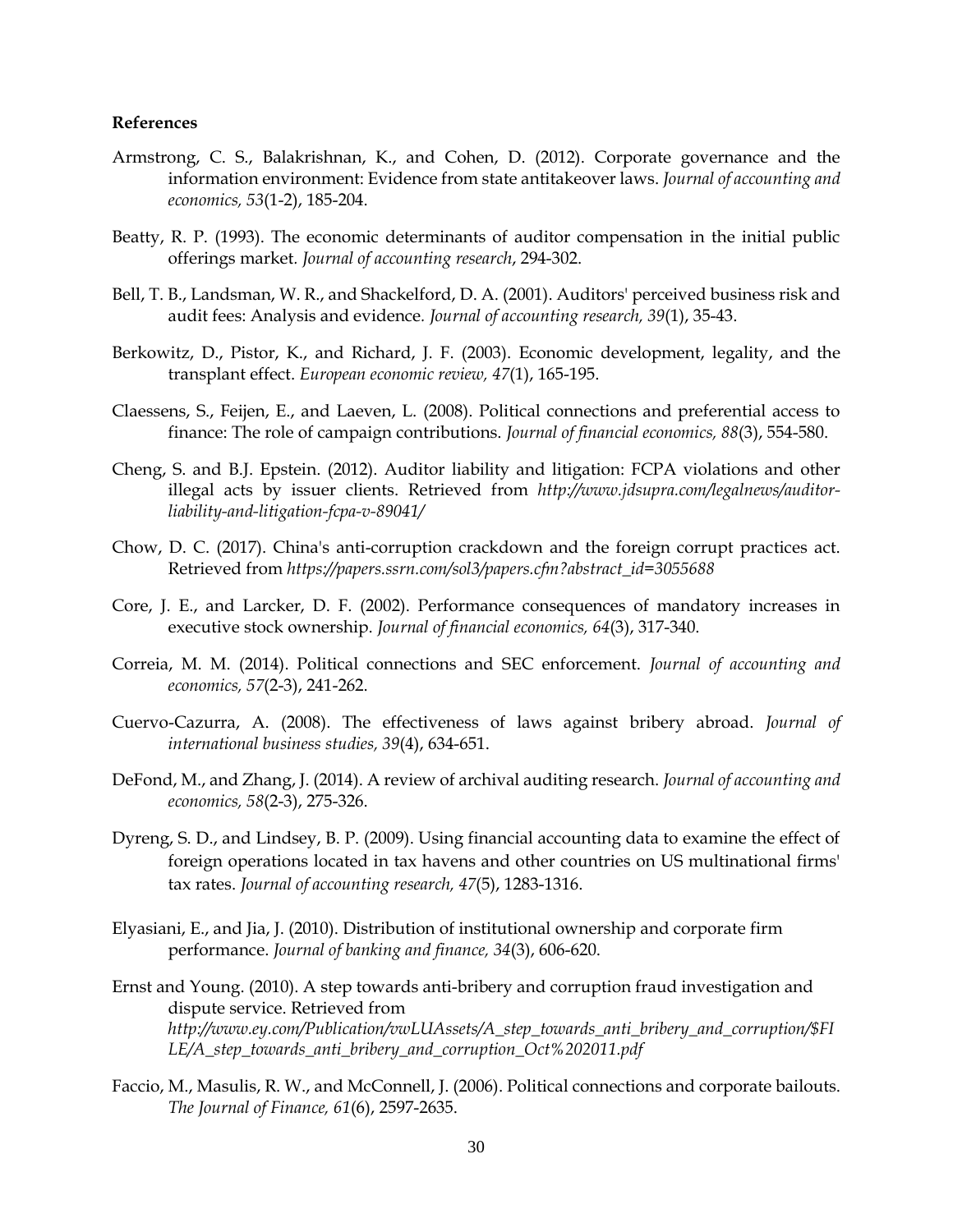- Francis, J. R., and Yu, M. D. (2009). Big 4 office size and audit quality*. The accounting review, 84*(5), 1521-1552.
- Graham, B., and Stroup, C. (2016). Does anti-bribery enforcement deter foreign investment?. *Applied economics letters, 23*(1), 63-67.
- Graham, J. L. (1984). The foreign corrupt practices act: A new perspective. *Journal of international business studies, 15*(3), 107-121.
- Guedhami, O., Pittman, J. A., and Saffar, W. (2014). Auditor choice in politically connected firms. *Journal of accounting research, 52*(1), 107-162.
- Gul, F. A. (2006). Auditors' response to political connections and cronyism in Malaysia. *Journal of accounting research, 44*(5), 931-963.
- Hines, J. R. and R. James. (1995). Forbidden payment: Foreign bribery and American business after 1977. Retrieved from *<http://www.nber.org/papers/w5266>*
- Hogan, C. E., and Wilkins, M. S. (2008). Evidence on the audit risk model: Do auditors increase audit fees in the presence of internal control deficiencies?. *Contemporary accounting research, 25*(1), 219-242.
- Jaccard, J., R., Turrisi, and C. Wan. 1990. Interaction effects in multiple regression. Newbury Park: Sage.
- Karpoff, J. M., Koester, A., Lee, D. S., and Martin, G. S. (2017). Proxies and databases in financial misconduct research. *The accounting review, 92*(6), 129-163.
- Ke, B., N. Liu, and S. Tang. (2017). The effect of anti-corruption campaign on shareholder value in a weak institutional environment: Evidence from China. Retrieved from *[https://papers.ssrn.com/sol3/papers.cfm?abstract\\_id=2963478](https://papers.ssrn.com/sol3/papers.cfm?abstract_id=2963478)*
- Klapper, L. F., and Love, I. (2004). Corporate governance, investor protection, and performance in emerging markets. *Journal of corporate finance, 10*(5), 703-728.
- Porta, R. L., Lopez-de-Silanes, F., Shleifer, A., and Vishny, R. W. (1998). Law and finance. *Journal of political economy, 106*(6), 1113-1155.
- Lennox, C., and Li, B. (2014). Accounting misstatements following lawsuits against auditors. *Journal of accounting and economics, 57*(1), 58-75.
- Caramanis, C., and Lennox, C. (2008). Audit effort and earnings management. *Journal of accounting and economics, 45*(1), 116-138.
- Liu, L. X., Shu, H., and Wei, K. J. (2017). The impacts of political uncertainty on asset prices: Evidence from the Bo scandal in China. *Journal of financial economics, 125*(2), 286-310.
- Lyon, J. D., and Maher, M. W. (2005). The importance of business risk in setting audit fees: Evidence from cases of client misconduct. *Journal of accounting research, 43*(1), 133-151.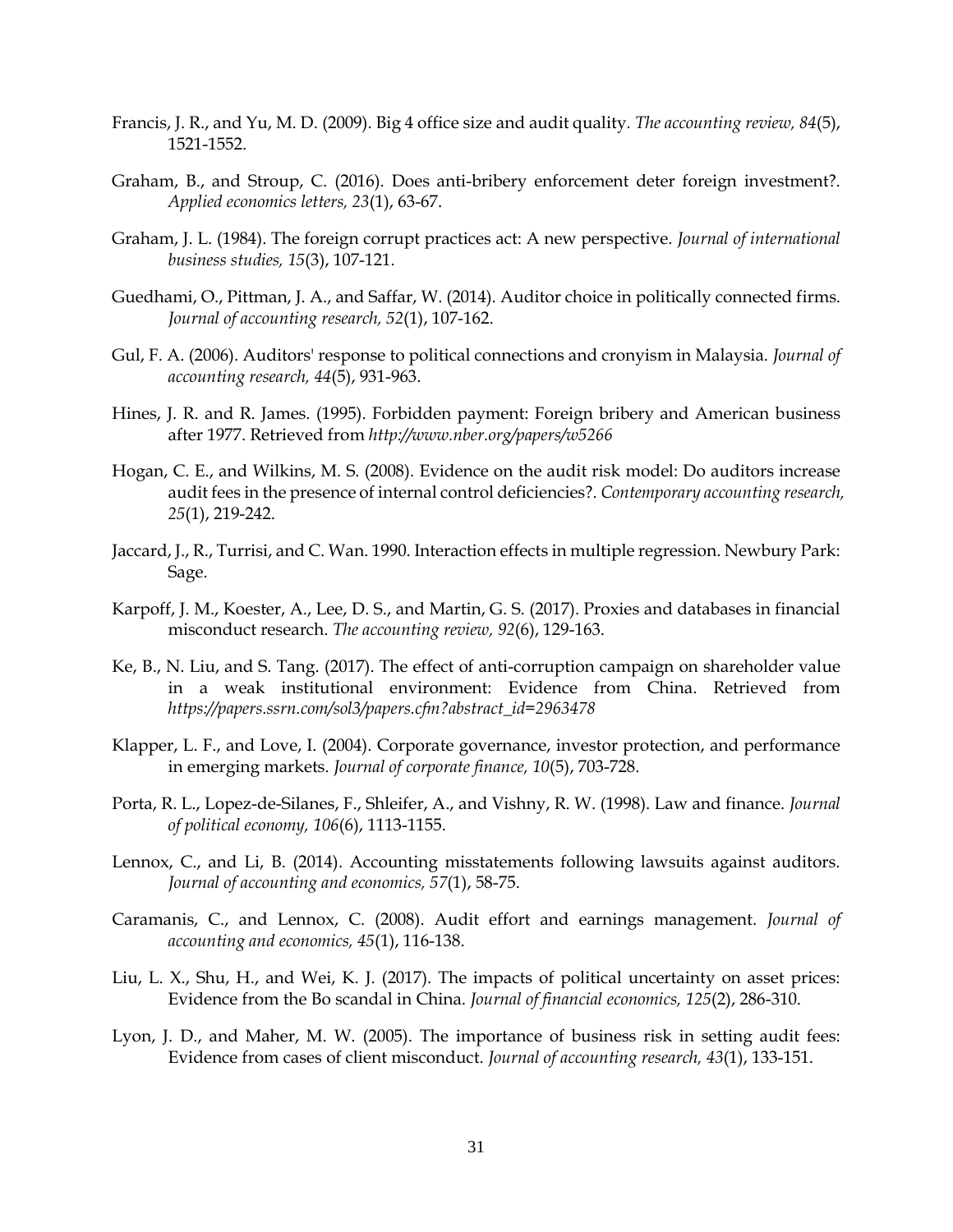- Myers, L. A., Schmidt, J., and Wilkins, M. (2014). An investigation of recent changes in going concern reporting decisions among Big N and non-Big N auditors. *Review of quantitative finance and accounting, 43*(1), 155-172.
- Organization for Economic Co-operation and Development (OECD). (2017). The Detection of Foreign Bribery, *[www.oecd.org/corruption/the-detection-of-foreign-bribery.htm](http://www.oecd.org/corruption/the-detection-of-foreign-bribery.htm)*
- Pratt, J., and Stice, J. D. (1994). The effects of client characteristics on auditor litigation risk judgments, required audit evidence, and recommended audit fees. *Accounting review*, 639- 656.
- Schmidt, C., and Fahlenbrach, R. (2017). Do exogenous changes in passive institutional ownership affect corporate governance and firm value?. *Journal of Financial Economics, 124*(2), 285-306.
- Simunic, D. A. (1980). The pricing of audit services: Theory and evidence. *Journal of accounting research*, 161-190.
- Simunic, D. A., and Stein, M. T. (1996). Impact of litigation risk on audit pricing: A review of the economics and the evidence. *Auditing*, 15, 119.
- Taylor, D. and A. Mcneal. (2012). What's your fraud IQ?. Journal of Accountancy. Retrieved from *http://www.journalofaccountancy.com/issues/2012/may/fraud-iq-20124994.html*
- Wilhelm, P. G. (2002). International validation of the corruption perceptions index: Implications for business ethics and entrepreneurship education*. Journal of business ethics, 35*(3), 177- 189.
- Zmijewski, M. E. (1984). Methodological issues related to the estimation of financial distress prediction models*. Journal of accounting research*, 59-82.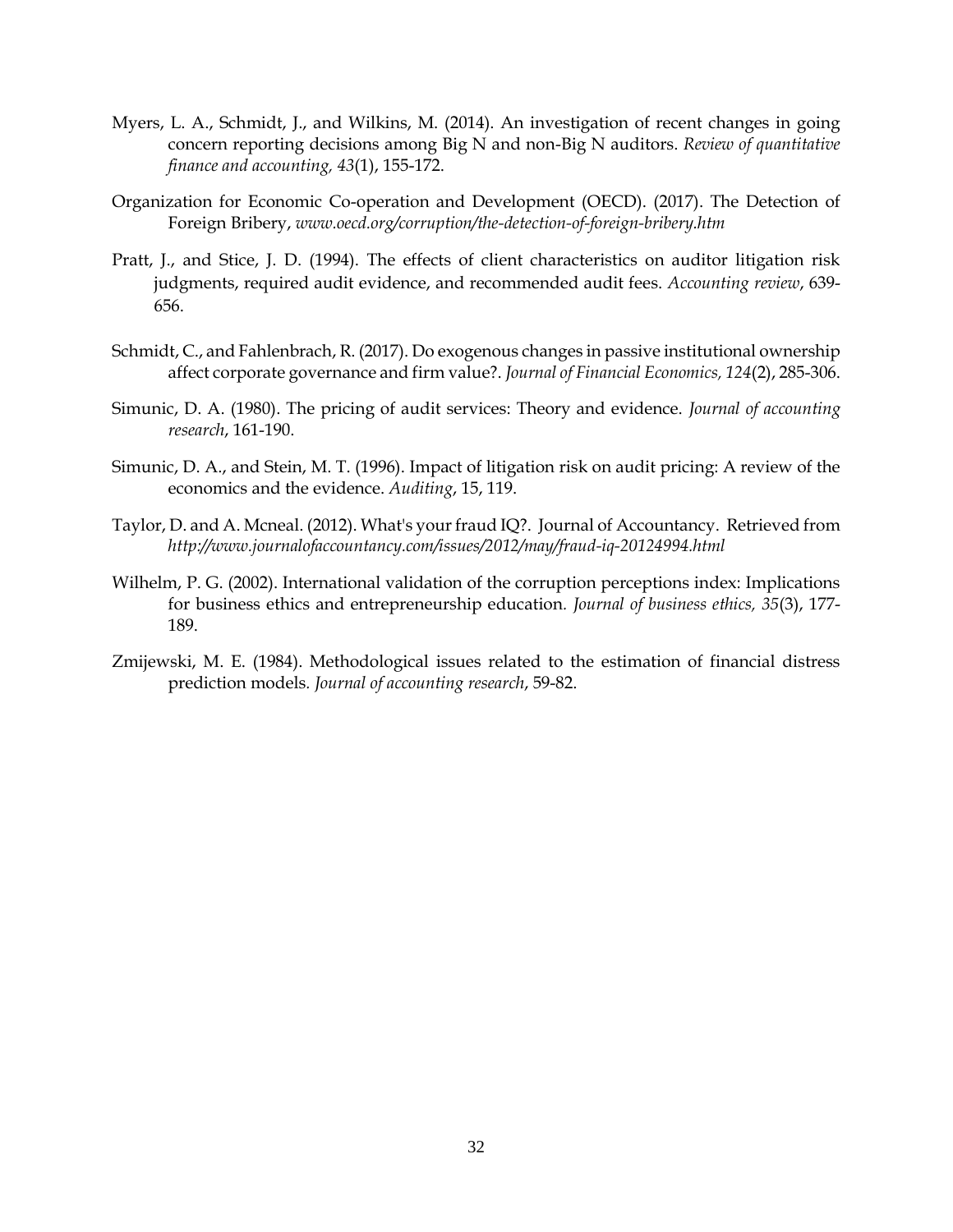# **Table 1. Sample Descriptions**

| ◡<br>◡<br>Countries with the most firm-year |            |        | Most corrupt countries |            | Least corrupt countries |                     |         |        |
|---------------------------------------------|------------|--------|------------------------|------------|-------------------------|---------------------|---------|--------|
| observations                                |            |        |                        |            |                         |                     |         |        |
| Country                                     | Average    | N      | Country                | Average    | N                       | Country             | Average | N      |
|                                             | <b>CPI</b> |        |                        | <b>CPI</b> |                         |                     | CPI     |        |
| United<br>Kingdom                           | 68.66      | 15,371 | South<br>Georgia       | 38.93      | 24                      | Tonga               | 89.50   | 1      |
| Canada                                      | 68.76      | 15,328 | Gambia                 | 39.20      | 6                       | Christmas<br>Island | 75.43   | 12     |
| Germany                                     | 66.75      | 10,345 | Gaza Strip             | 39.36      | 52                      | Canada              | 68.76   | 15,328 |
| France                                      | 65.92      | 9.921  | Mauritania             | 42.32      | 6                       | Nauru               | 68.67   | 2      |
| <b>Netherlands</b>                          | 63.65      | 9,848  | Chad                   | 46.92      | 55                      | United<br>Kingdom   | 68.66   | 15,371 |

*Panel A Sample Distribution by Country*

*Panel B Average Corruption risk by Year*

| Year                                           | <b>Average Corruption Risk</b> |
|------------------------------------------------|--------------------------------|
| 2000                                           | 71.23                          |
| 2001                                           | 70.28                          |
| 2002                                           | 67.02                          |
| 2003                                           | 66.18                          |
| 2004                                           | 65.76                          |
| 2005                                           | 65.71                          |
| 2006                                           | 65.86                          |
| 2007                                           | 65.83                          |
| 2008                                           | 65.24                          |
| 2009                                           | 64.91                          |
| 2010                                           | 64.56                          |
| 2011                                           | 64.93                          |
| 2012                                           | 65.18                          |
| 2013                                           | 64.49                          |
| 2014                                           | 64.79                          |
| Panel C Average Corruption risk by Industry    |                                |
| Industry                                       | <b>Average Corruption Risk</b> |
| <b>Agricultural Services</b>                   | 84.44                          |
| <b>Legal Services</b>                          | 75.93                          |
| Security and Commodity Brokers                 | 75.82                          |
| Apparel and Accessory Stores                   | 73.19                          |
| Coal Mining                                    | 73.07                          |
| <b>General Building Contractors</b>            | 53.32                          |
| <b>Automative Dealers and Service Stations</b> | 51.49                          |
| Local and Interurban Passenger Transit         | 50.65                          |

**Note:**

This table shows the sample descriptions. Panel A shows the distribution of firm-year observations by country. For each country we calculate the average CPI during the sample period. Panel B shows the distribution of firm-years and average *Corruption Risk* by year. *Corruption Risk* is the negative of the natural

Hotels and Other Lodging Places 49.89 Agricultural Production – Livestock and the set of the 44.30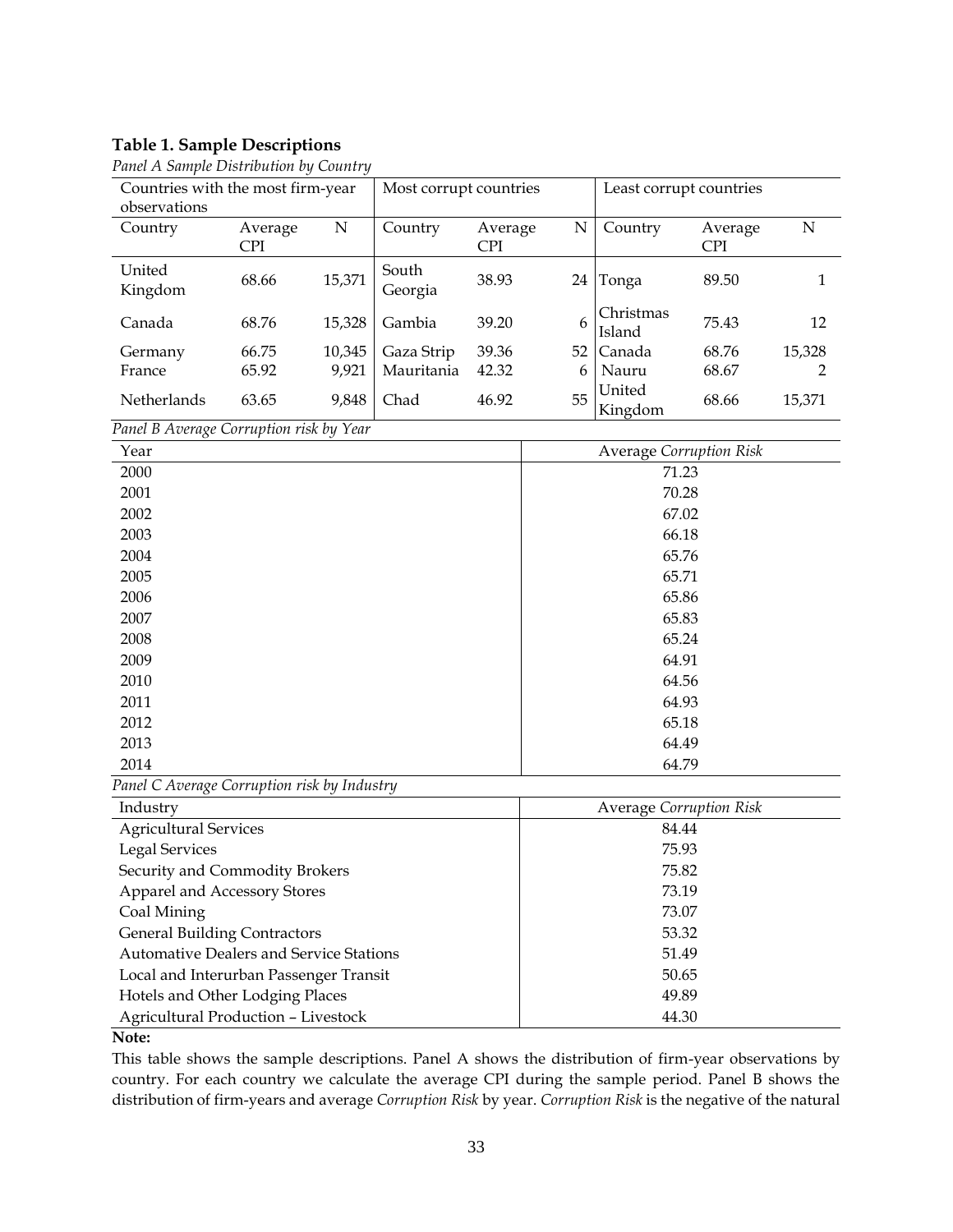log of the weighted average of corruption index of all the foreign countries in which the firm has subsidiaries. Panel C shows the distribution of firm-years and average corruption risk by industry.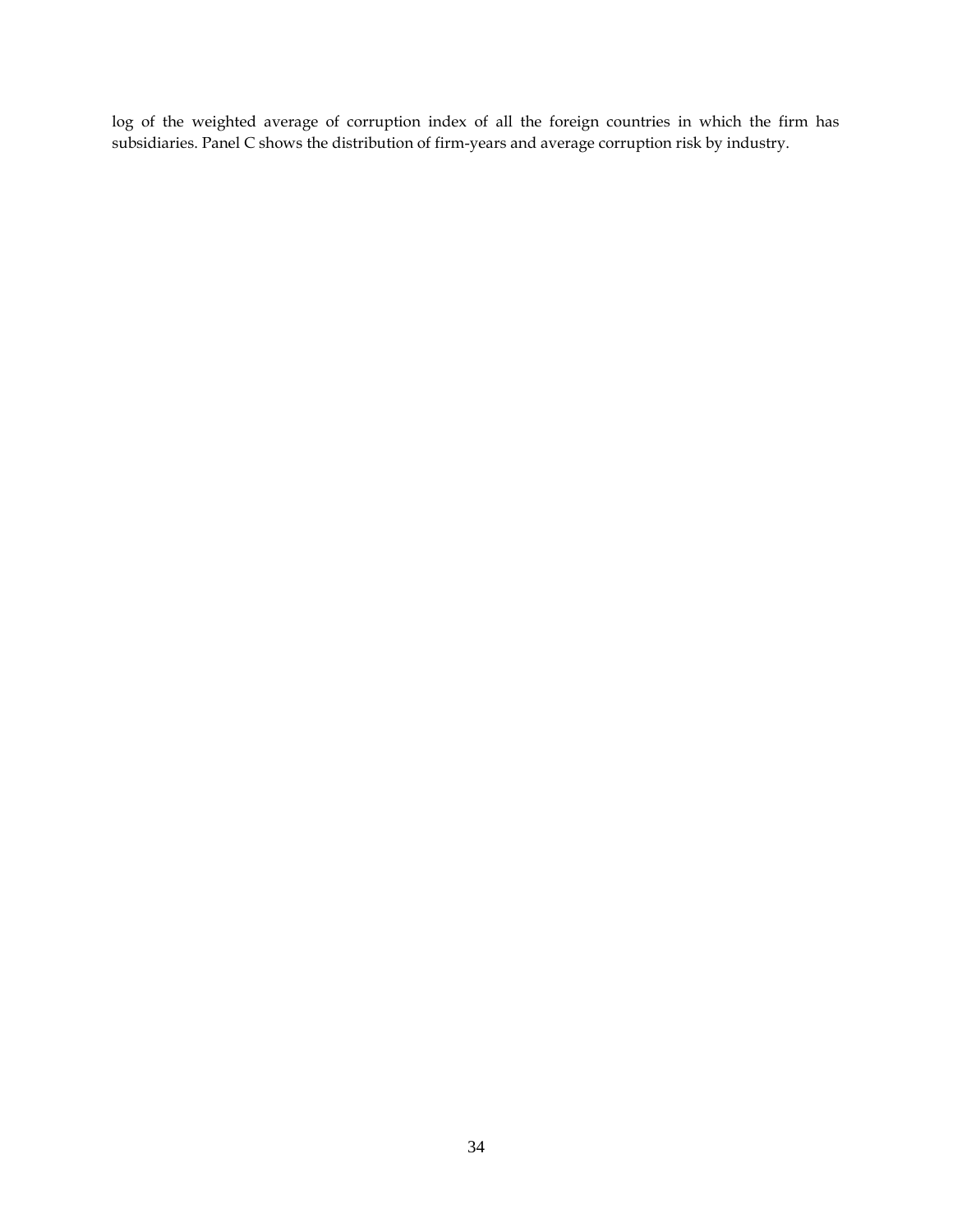# **Table 2. Descriptive Statistics**

| Variable          | $\mathbf N$ | Mean    | S.D.  | Q <sub>1</sub>   | Median           | Q <sub>3</sub> |
|-------------------|-------------|---------|-------|------------------|------------------|----------------|
| <b>Audit Fees</b> | 28,191      | 13.83   | 1.35  | 12.92            | 13.87            | 14.72          |
| Going Concern     | 28,191      | 0.02    | 0.15  | $\theta$         | $\boldsymbol{0}$ | $\theta$       |
| Corruption Risk   | 28,191      | $-4.21$ | 0.23  | $-4.37$          | $-4.25$          | $-4.11$        |
| Size              | 28,191      | 6.53    | 2.15  | 5.15             | 6.59             | 7.97           |
| Loss              | 28,191      | 0.33    | 0.47  | $\boldsymbol{0}$ | $\boldsymbol{0}$ | $\mathbf{1}$   |
| Leverage          | 28,191      | 0.30    | 4.10  | 0.02             | 0.17             | 0.34           |
| BM                | 28,191      | 0.53    | 0.69  | 0.25             | 0.46             | 0.75           |
| Tenure            | 28,191      | 10.16   | 8.58  | $\overline{4}$   | 8                | 13             |
| Big4              | 28,191      | 0.83    | 0.38  | 1                | 1                | 1              |
| #Countries        | 28,191      | 10.20   | 12.93 | $\overline{2}$   | 5                | 13             |
| #Segments         | 28,191      | 2.07    | 1.21  | 1.61             | 2.48             | 2.94           |
| CivilLaw          | 28,191      | 0.43    | 0.33  | $\theta$         | 0.48             | 0.67           |
| RuleofLaw         | 28,191      | 8.39    | 1.25  | 7.80             | 8.57             | 9.23           |
| Repudiation       | 28,191      | 8.65    | 0.81  | 8.33             | 8.89             | 9.17           |
| Expropriation     | 28,191      | 9.10    | 0.71  | 8.75             | 9.27             | 9.67           |

# *Panel A Summary Statistics*

# *Panel B Comparative Statistics*

|               |                      |                     | Difference in |
|---------------|----------------------|---------------------|---------------|
| Variable      | High corruption risk | Low corruption risk | mean          |
| Size          | 6.90                 | 6.21                | $0.69***$     |
| Loss          | 0.29                 | 0.36                | $-0.07***$    |
| Leverage      | 0.24                 | 0.35                | $-0.11**$     |
| BМ            | 0.54                 | 0.53                | 0.01          |
| <i>Tenure</i> | 11.33                | 9.15                | $2.18***$     |
| Big4          | 0.85                 | 0.81                | $0.04***$     |
| #Countries    | 14.51                | 6.52                | 7.99***       |
| #Segments     | 2.17                 | 1.97                | $0.20***$     |
| CivilLaw      | 0.54                 | 0.33                | $0.22***$     |
| RuleofLaw     | 7.55                 | 9.10                | $-1.55***$    |
| Repudiation   | 8.13                 | 9.10                | $-0.97***$    |
| Expropriation | 8.63                 | 9.51                | $-0.89***$    |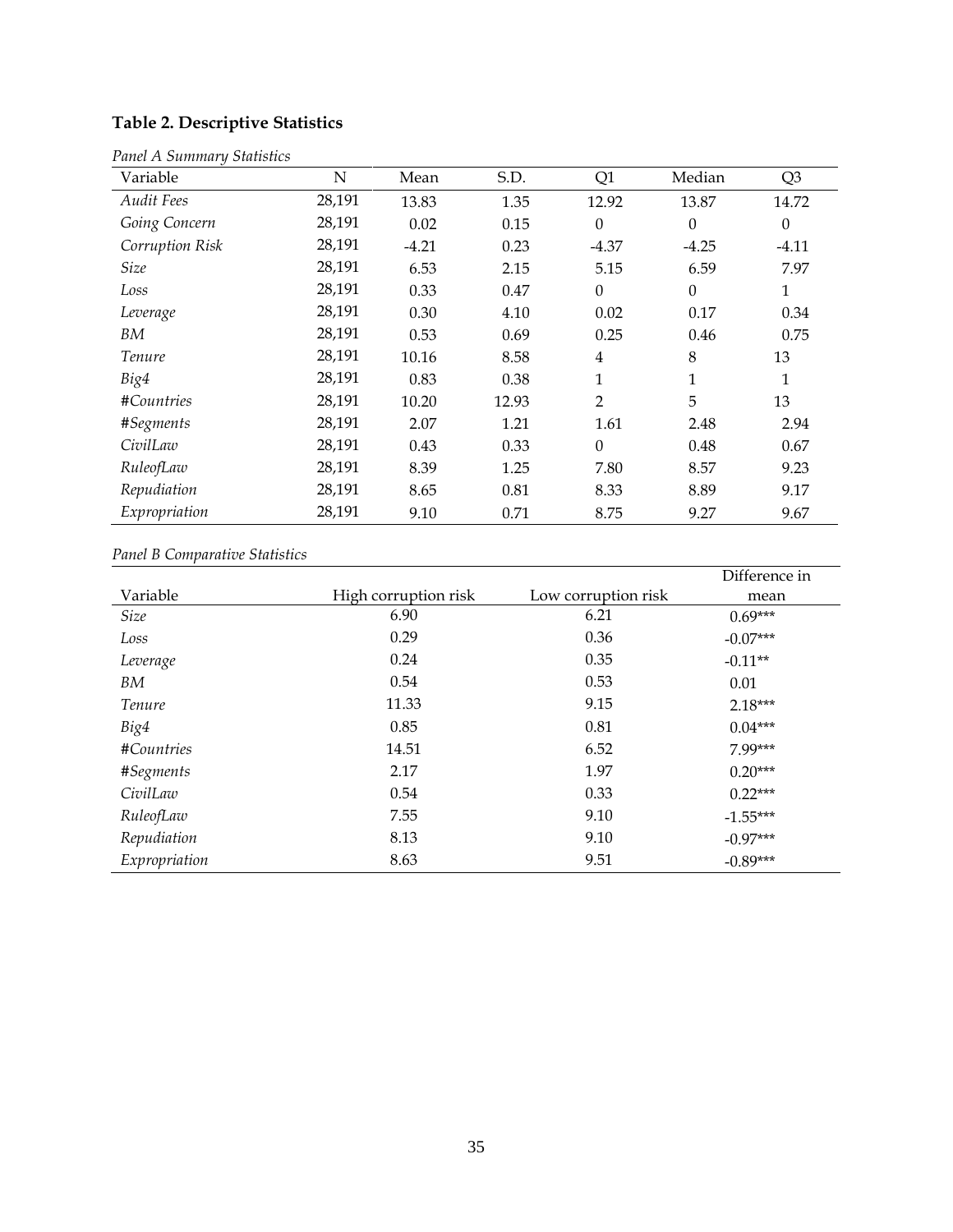*Panel C Pearson Correlation Matrix*

|                | AuditFees   | Going Concern CorruptionRisk Size |             |             | Loss        | Leverage    | BM          | Tenure      | Big4       | #Countries   | #Segments   |             |            | CivilLaw RuleofLaw Repudiation |
|----------------|-------------|-----------------------------------|-------------|-------------|-------------|-------------|-------------|-------------|------------|--------------|-------------|-------------|------------|--------------------------------|
| AuditFees      | $-0.190***$ |                                   |             |             |             |             |             |             |            |              |             |             |            |                                |
| CorruptionRisk | $-0.095***$ | 0.007                             |             |             |             |             |             |             |            |              |             |             |            |                                |
| Size           | $0.767***$  | $-0.238***$                       | $0.073***$  |             |             |             |             |             |            |              |             |             |            |                                |
| Loss           | $-0.280***$ | $0.201***$                        | $-0.054***$ | $-0.435***$ |             |             |             |             |            |              |             |             |            |                                |
| Leverage       | $-0.047***$ | $0.034***$                        | $-0.011*$   | $-0.030***$ | $0.032***$  |             |             |             |            |              |             |             |            |                                |
| BМ             | $-0.016***$ | $-0.099***$                       | $0.023***$  | $-0.123***$ | $0.040***$  | $-0.039***$ |             |             |            |              |             |             |            |                                |
| Tenure         | $0.321***$  | $-0.078***$                       | $0.049***$  | $0.316***$  | $-0.179***$ | $-0.00600$  | $-0.017***$ |             |            |              |             |             |            |                                |
| Big4           | $0.430***$  | $-0.164***$                       | $-0.019***$ | $0.473***$  | $-0.190***$ | $-0.040***$ | $-0.005$    | $0.263***$  |            |              |             |             |            |                                |
| #Countries     | $0.544***$  | $-0.076***$                       | $0.138***$  | $0.471***$  | $-0.167***$ | $-0.012**$  | $-0.060***$ | $0.242***$  | $0.221***$ | $\mathbf{1}$ |             |             |            |                                |
| #Segments      | $0.143***$  | $-0.099***$                       | $0.024***$  | $0.093***$  | $-0.073***$ | $-0.034***$ | 0.00900     | $0.079***$  | $0.095***$ | $0.161***$   |             |             |            |                                |
| CivilLaw       | $0.116***$  | $-0.025***$                       | $0.373***$  | $0.095***$  | $-0.019***$ | 0.00400     | $-0.034***$ | $0.070***$  | $0.088***$ | $0.254***$   | $0.148***$  |             |            |                                |
| RuleofLaw      | $-0.105***$ | 0.005                             | $-0.767***$ | $-0.083***$ | $0.021***$  | $0.014**$   | $-0.006$    | $-0.051***$ | $-0.001$   | $-0.185***$  | $-0.043***$ | $-0.312***$ |            |                                |
| Repudiation    | $-0.095***$ | $-0.002$                          | $-0.772***$ | $-0.090***$ | $0.052***$  | 0.009       | $-0.010*$   | $-0.060***$ | $0.012**$  | $-0.158***$  | 0.001       | $-0.249***$ | $0.830***$ |                                |
| Expropriation  | $-0.104***$ | 0.005                             | $-0.774***$ | $-0.094***$ | $0.050***$  | $0.010*$    | $-0.018***$ | $-0.065***$ | 0.007      | $-0.195***$  | $-0.025***$ | $-0.314***$ | $0.891***$ | $0.929***$                     |

#### **Note:**

This table shows the descriptive statistics and correlations. Panel A shows the descriptive statistics, including the number of observations, mean, standard deviation, the bottom quarter, median and top quarter. Panel B shows the comparative statistics between two subsamples with corruption risk above and below median. Panel C shows the Pearson correlations. \*\*\*, \*\* and \* refer to two-tailed significance at the 0.01, 0.05 and 0.10 level, respectively.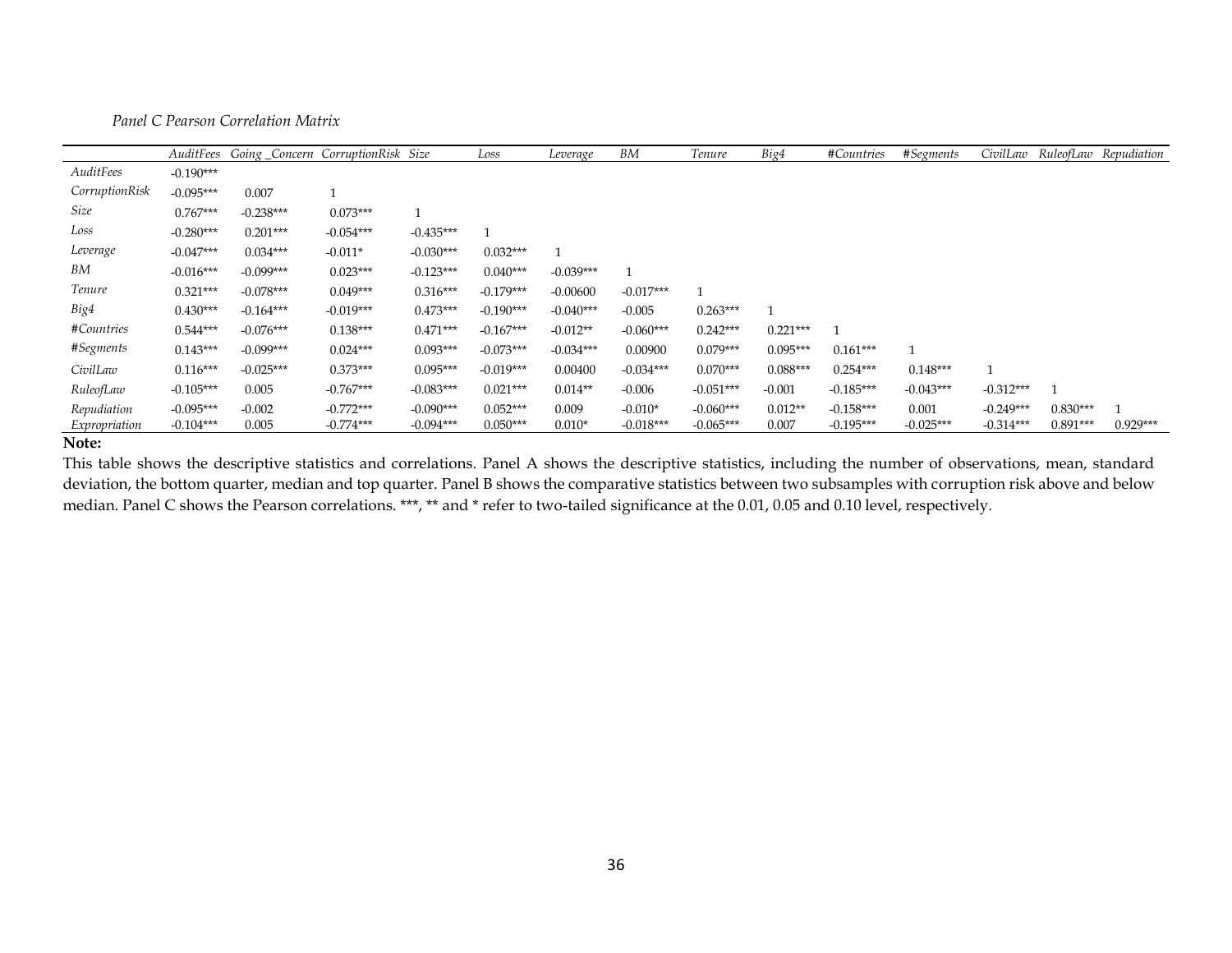|                    | (1)         | (2)                                      | (3)        |
|--------------------|-------------|------------------------------------------|------------|
|                    | Full sample | High Corruption Risk Low Corruption Risk |            |
| Dep. Var. $=$      |             | <b>Audit Fees</b>                        |            |
| Corruption Risk    | $-0.141***$ | $-0.203***$                              | $-0.001$   |
|                    | $(-2.61)$   | $(-2.72)$                                | $(-0.00)$  |
| Size               | $0.100***$  | $0.100***$                               | $0.090***$ |
|                    | (12.41)     | (7.84)                                   | (8.15)     |
| Loss               | $0.096***$  | $0.101***$                               | $0.070***$ |
|                    | (9.99)      | (7.39)                                   | (5.38)     |
| Leverage           | $-0.000$    | $0.076*$                                 | $-0.000$   |
|                    | $(-0.19)$   | (1.95)                                   | $(-0.52)$  |
| BM                 | $0.058***$  | $0.060***$                               | $0.067***$ |
|                    | (6.54)      | (4.71)                                   | (5.43)     |
| Tenure             | 0.002       | 0.001                                    | $0.005***$ |
|                    | (1.53)      | (0.64)                                   | (2.89)     |
| Big4               | $0.354***$  | $0.298***$                               | $0.362***$ |
|                    | (11.97)     | (6.04)                                   | (8.97)     |
| #Countries         | $0.014***$  | $0.011***$                               | $0.022***$ |
|                    | (10.26)     | (7.50)                                   | (6.81)     |
| #Segments          | $0.036***$  | $0.027**$                                | $0.052***$ |
|                    | (4.91)      | (2.55)                                   | (4.99)     |
| CivilLaw           | 0.024       | 0.054                                    | $-0.018$   |
|                    | (0.77)      | (1.12)                                   | $(-0.40)$  |
| RuleofLaw          | $-0.009$    | 0.015                                    | $-0.022$   |
|                    | $(-0.49)$   | (0.52)                                   | $(-0.74)$  |
| Repudiation        | $-0.042$    | $-0.036$                                 | $-0.046$   |
|                    | $(-1.29)$   | $(-0.72)$                                | $(-0.83)$  |
| Expropriation      | 0.021       | 0.004                                    | 0.065      |
|                    | (0.48)      | (0.06)                                   | (0.88)     |
| Intercept          | 12.664***   | 12.546***                                | 12.858***  |
|                    | (50.99)     | (39.88)                                  | (20.29)    |
| Year Fixed Effects | Yes         | Yes                                      | Yes        |
| Firm Fixed Effects | Yes         | Yes                                      | Yes        |
| Observations       | 28,191      | 12,996                                   | 15,195     |
| Adjusted R-squared | 0.930       | 0.939                                    | 0.927      |

**Table 3. The effect of foreign corruption risk on audit fees**

#### **Note:**

This table examines the effect of foreign corruption on the audit fees. *Audit Fees* is the natural log of audit fees in the fiscal year. *Corruption Risk* is the negative of the natural log of the weighted average of corruption index of all the foreign countries in which the firm has subsidiaries. The OLS regressions all control for year and firm fixed effects. We clustered standard errors by firms in all the regressions. Variable definitions are provided in Appendix 1. *t-*statistics are reported in parentheses. \*\*\*, \*\* and \* refer to two-tailed significance at the 0.01, 0.05 and 0.10 level, respectively.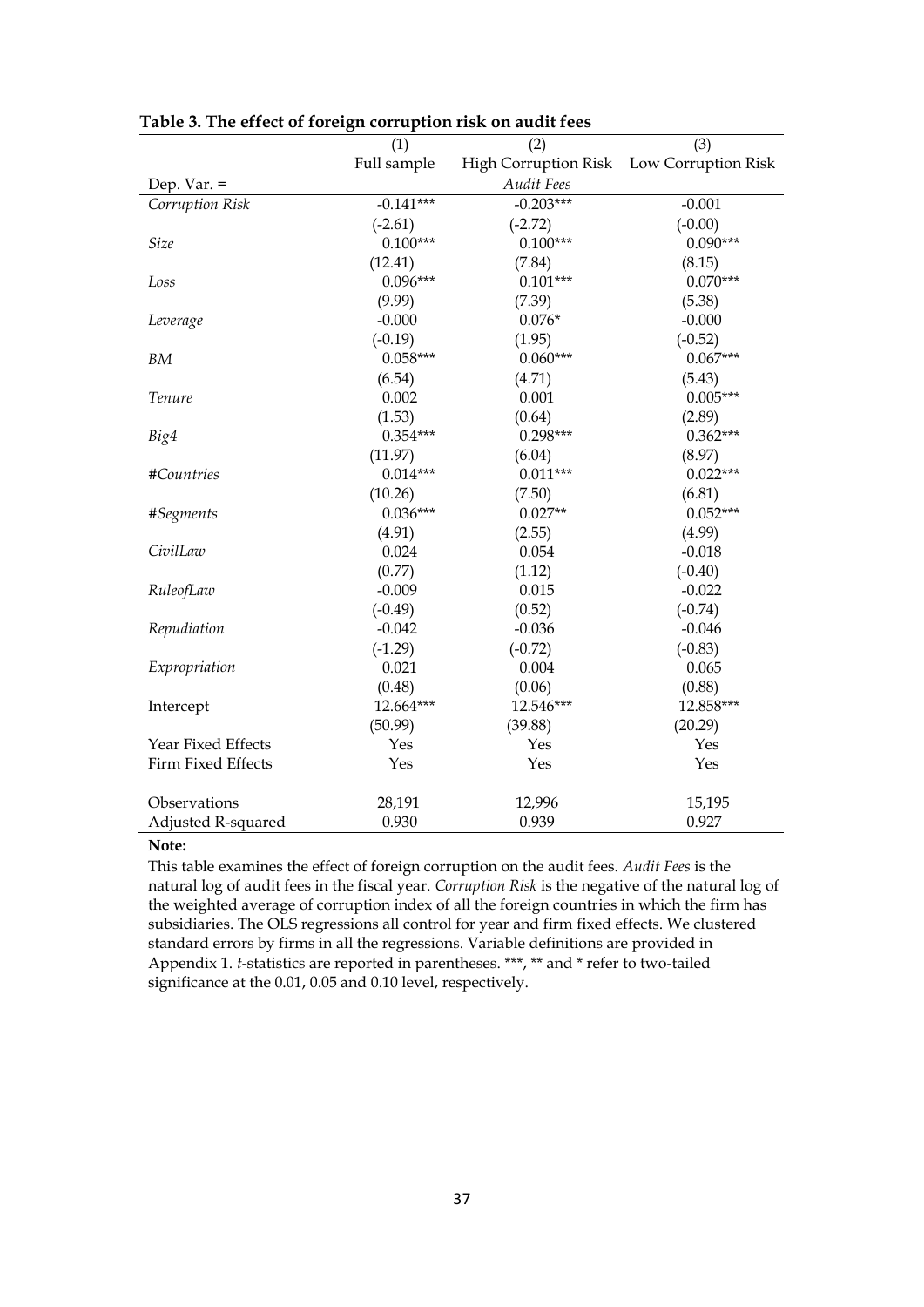|                               | (1)         | (2)                      | (3)                 |
|-------------------------------|-------------|--------------------------|---------------------|
|                               | Full sample | High Corruption Risk     | Low Corruption Risk |
| Dep. Var. $=$                 |             | Probit (Going_Concern=1) |                     |
| Corruption Risk               | $-0.766**$  | $-1.103*$                | $-1.009$            |
|                               | $(-1.99)$   | $(-1.85)$                | $(-0.97)$           |
| Size                          | $-0.735***$ | $-0.876***$              | $-0.677***$         |
|                               | $(-18.82)$  | $(-11.53)$               | $(-14.09)$          |
| Loss                          | $1.296***$  | 2.380***                 | $1.005***$          |
|                               | (4.52)      | (3.27)                   | (3.11)              |
| Leverage                      | $1.113***$  | $1.117***$               | $1.060***$          |
|                               | (7.46)      | (3.83)                   | (5.76)              |
| <b>BM</b>                     | $-0.287***$ | $-0.210***$              | $-0.379***$         |
|                               | $(-7.05)$   | $(-3.11)$                | $(-6.61)$           |
| Tenure                        | $-0.010$    | $-0.020$                 | $-0.007$            |
|                               | $(-1.07)$   | $(-1.27)$                | $(-0.58)$           |
| Big4                          | $-0.221*$   | $-0.216$                 | $-0.261*$           |
|                               | $(-1.78)$   | $(-0.90)$                | $(-1.70)$           |
| #Countries                    | $0.027***$  | $0.056***$               | $-0.004$            |
|                               | (2.89)      | (4.42)                   | $(-0.18)$           |
| #Segments                     | $-0.031***$ | $-0.041***$              | $-0.025**$          |
|                               | $(-3.92)$   | $(-3.06)$                | $(-2.43)$           |
| RepLag                        | $1.146***$  | 1.038***                 | 1.324***            |
|                               | (9.10)      | (4.62)                   | (8.00)              |
| CivilLaw                      | 0.168       | 0.394                    | $-0.040$            |
|                               | (1.12)      | (1.32)                   | $(-0.19)$           |
| RuleofLaw                     | 0.098       | $-0.141$                 | $0.225*$            |
|                               | (1.27)      | $(-1.05)$                | (1.72)              |
| Repudiation                   | 0.010       | $0.628**$                | 0.224               |
|                               | (0.06)      | (2.18)                   | (0.82)              |
| Expropriation                 | $-0.382*$   | $-0.913**$               | $-0.236$            |
|                               | $(-1.82)$   | $(-2.55)$                | $(-0.76)$           |
| Intercept                     | $-8.158$    | $-14.959$                | $-25.452$           |
|                               | $(-1.03)$   | $(-0.04)$                | $(-0.01)$           |
| Year Fixed Effects            | Yes         | Yes                      | Yes                 |
| <b>Industry Fixed Effects</b> | Yes         | Yes                      | Yes                 |
| Observations                  | 8,193       | 3,356                    | 4,837               |
| Pseudo R-squared              | 0.340       | 0.340                    | 0.360               |

# **Table 4. The effect of foreign corruption risk on going concern opinions**

*Panel A the probability of going concern opinions*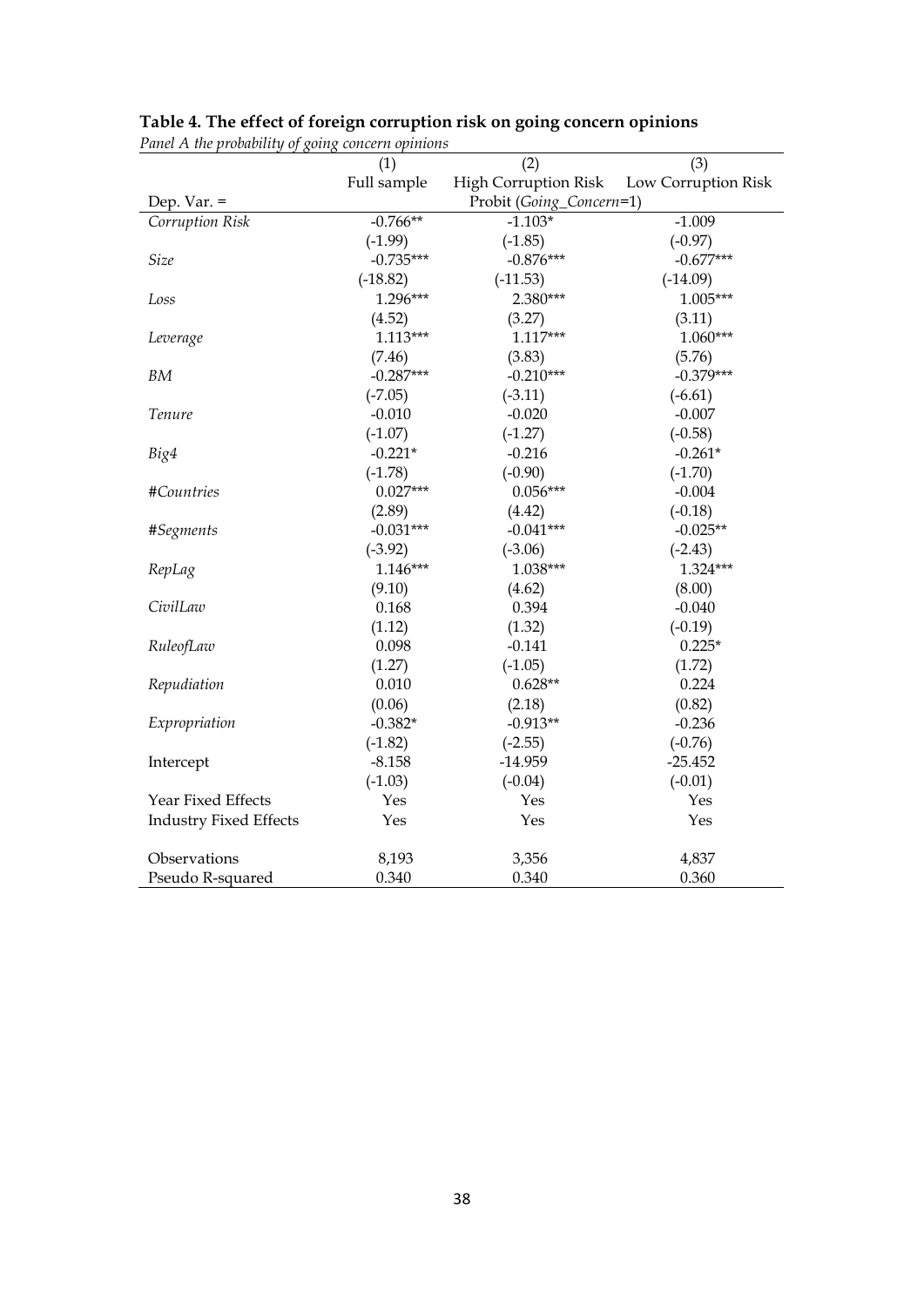|                       | (1)                     | (2)                      |
|-----------------------|-------------------------|--------------------------|
| Dep. Var. $=$         | Probit (Type I error=1) | Probit (Type II error=1) |
| Corruption Risk       | $-0.589$                | 2.244                    |
|                       | $(-1.19)$               | (0.64)                   |
| Size                  | $-0.761***$             | $-0.524$                 |
|                       | $(-14.43)$              | $(-1.27)$                |
| Loss                  | 0.560                   | $-0.919$                 |
|                       | (1.47)                  | $(-0.69)$                |
| Leverage              | 1.075***                | $-1.317$                 |
|                       | (5.58)                  | $(-0.68)$                |
| BM                    | $-0.251***$             | $-0.614$                 |
|                       | $(-4.53)$               | $(-1.64)$                |
| Tenure                | $-0.003$                | 0.015                    |
|                       | $(-0.25)$               | (0.29)                   |
| Big4                  | $-0.316*$               | 1.980                    |
|                       | $(-1.93)$               | (1.32)                   |
| #Countries            | 0.002                   | $0.086*$                 |
|                       | (0.13)                  | (1.82)                   |
| #Segments             | $-0.016$                | $-0.028$                 |
|                       | $(-1.52)$               | $(-0.49)$                |
| RepLag                | $-0.009$                | 1.167                    |
|                       | $(-0.04)$               | (0.77)                   |
| CivilLaw              | $0.180*$                | 0.184                    |
|                       | (1.82)                  | (0.20)                   |
| RuleofLaw             | $-0.010$                | $-2.291$                 |
|                       | $(-0.05)$               | $(-1.11)$                |
| Repudiation           | $-0.373$                | 2.914                    |
|                       | $(-1.39)$               | (1.04)                   |
| Expropriation         | 1.233***                | $2.520**$                |
|                       | (6.72)                  | (2.12)                   |
| Intercept             | $-15.965$               | $-37.310$                |
|                       | $(-0.03)$               | $(-0.00)$                |
| Year fixed effect     | Yes                     | Yes                      |
| Industry fixed effect | Yes                     | Yes                      |
| Pseudo R-squared      | 0.357                   | 0.507                    |
| Observations          | 4,324                   | 3,936                    |

**Table 4.**

*Panel B The effect of foreign corruption risk on going concern opinion type I and II errors*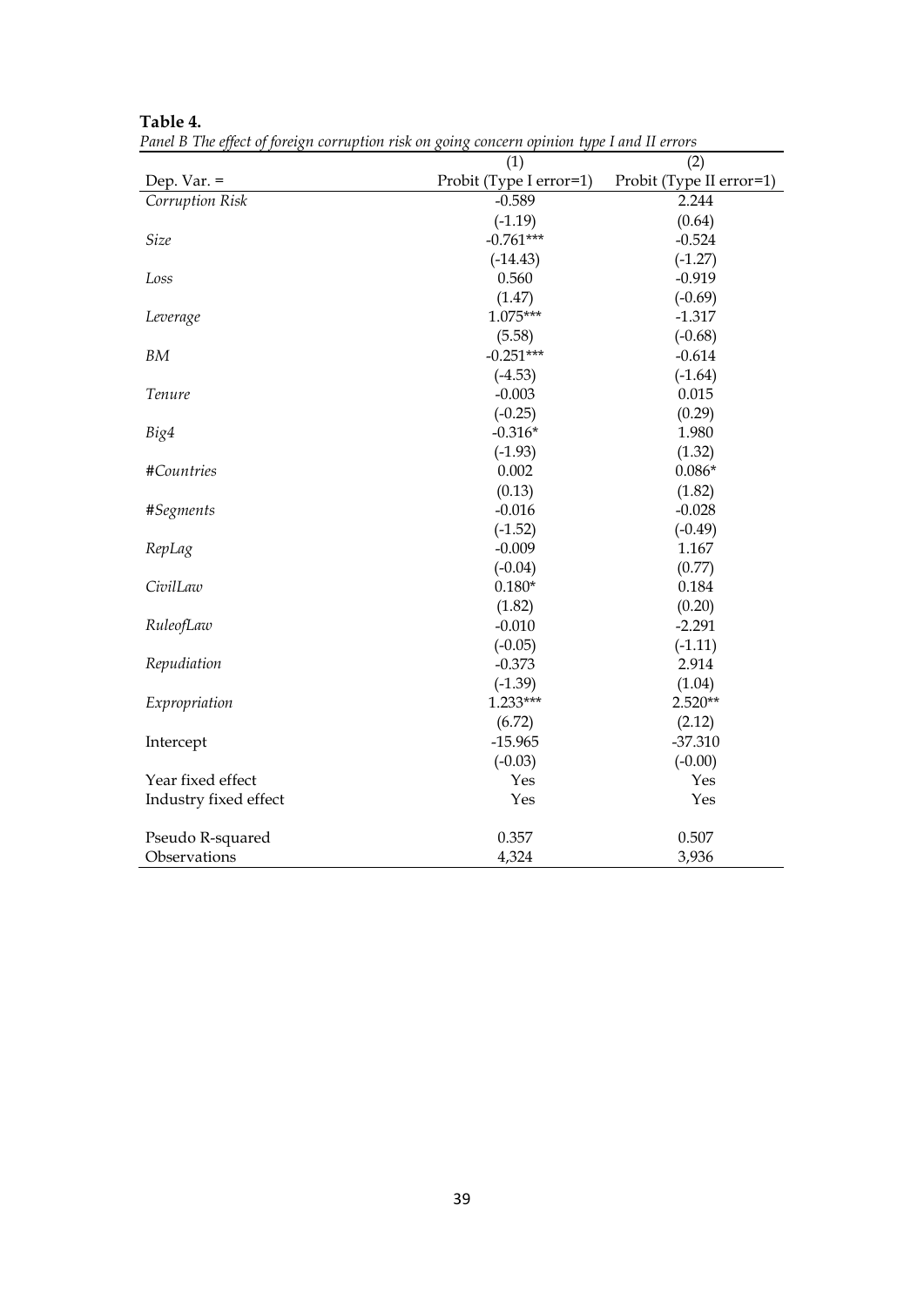|                               | (1)         | (2)                    | (3)                 |
|-------------------------------|-------------|------------------------|---------------------|
|                               | Full sample | High Corruption Risk   | Low Corruption Risk |
| Dep. Var. $=$                 |             | <b>Bankruptcy Risk</b> |                     |
| Corruption Risk               | $-0.267**$  | $-0.325***$            | $-0.019$            |
|                               | $(-2.25)$   | $(-3.16)$              | $(-0.03)$           |
| Size                          | $-0.149***$ | $-0.099***$            | $-0.179***$         |
|                               | $(-8.16)$   | $(-7.39)$              | $(-7.32)$           |
| Loss                          | 1.391***    | 1.081***               | 1.538***            |
|                               | (24.90)     | (21.12)                | (24.12)             |
| Leverage                      | $3.140***$  | 5.148***               | 2.580***            |
|                               | (4.27)      | (11.60)                | (3.59)              |
| <b>BM</b>                     | $-0.439***$ | $-0.098***$            | $-0.605***$         |
|                               | $(-4.14)$   | $(-3.36)$              | $(-4.82)$           |
| Tenure                        | 0.002       | $-0.001$               | $0.008**$           |
|                               | (1.25)      | $(-0.58)$              | (2.50)              |
| Big4                          | $-0.055$    | 0.066                  | $-0.212**$          |
|                               | $(-0.90)$   | (1.13)                 | $(-2.22)$           |
| #Countries                    | $0.008***$  | $0.003***$             | $0.016***$          |
|                               | (4.76)      | (2.89)                 | (4.40)              |
| #Segments                     | $-0.003**$  | $-0.001$               | $-0.004*$           |
|                               | $(-2.22)$   | $(-1.23)$              | $(-1.74)$           |
| RepLag                        | 0.016       | $-0.008$               | $-0.092$            |
|                               | (0.23)      | $(-0.15)$              | $(-0.71)$           |
| CivilLaw                      | $-0.011$    | $-0.084**$             | 0.048               |
|                               | $(-0.30)$   | $(-2.19)$              | (0.67)              |
| RuleofLaw                     | $-0.172**$  | $-0.067$               | $-0.057$            |
|                               | $(-2.50)$   | $(-1.23)$              | $(-0.49)$           |
| Repudiation                   | $0.188**$   | $0.156**$              | 0.134               |
|                               | (2.27)      | (2.52)                 | (0.92)              |
| Intercept                     | $-4.240***$ | $-5.348***$            | $-4.018*$           |
|                               | $(-7.54)$   | $(-14.08)$             | $(-1.75)$           |
| <b>Industry Fixed Effects</b> | Yes         | Yes                    | Yes                 |
| Year Fixed Effects            | Yes         | Yes                    | Yes                 |
|                               |             |                        |                     |
| Observations                  | 20,753      | 9,834                  | 10,919              |
| Adjusted R-squared            | 0.553       | 0.723                  | 0.512               |

**Table 4.** *Panel C The effect of foreign corruption risk on bankruptcy risk*

#### **Note:**

This table examines the effect of foreign corruption on audit opinions and bankruptcy risk. In Panel A, we examine the effect of foreign corruption on the going concern opinions. *Going\_Concern* is an indicator variable if a company receives a first time going concern opinion in the fiscal year. *Corruption Risk* is the negative of the natural log of the weighted average of corruption index of all the foreign countries in which the firm has subsidiaries. In Panel B, we further examine the going concern opinion errors. Type I error is an indicator for observations that have going concern opinion but do not bankrupt in the next year. Type II error is an indicator for observations that do not have going concern opinion but bankrupt in the next year. The sample for type I error consists all the observations that do not bankrupt in the following fiscal year. The sample for type II error consists all the observations that do not receive going concern opinion in the fiscal year. In Panel C, we further use the bankruptcy risk as the dependent variable in OLS regressions. The Probit regressions all control for year and industry fixed effects. We clustered standard errors by firms. Variable definitions are provided in Appendix 1. *t-*statistics are reported in parentheses. \*\*\*, \*\* and \* refer to twotailed significance at the 0.01, 0.05 and 0.10 level, respectively.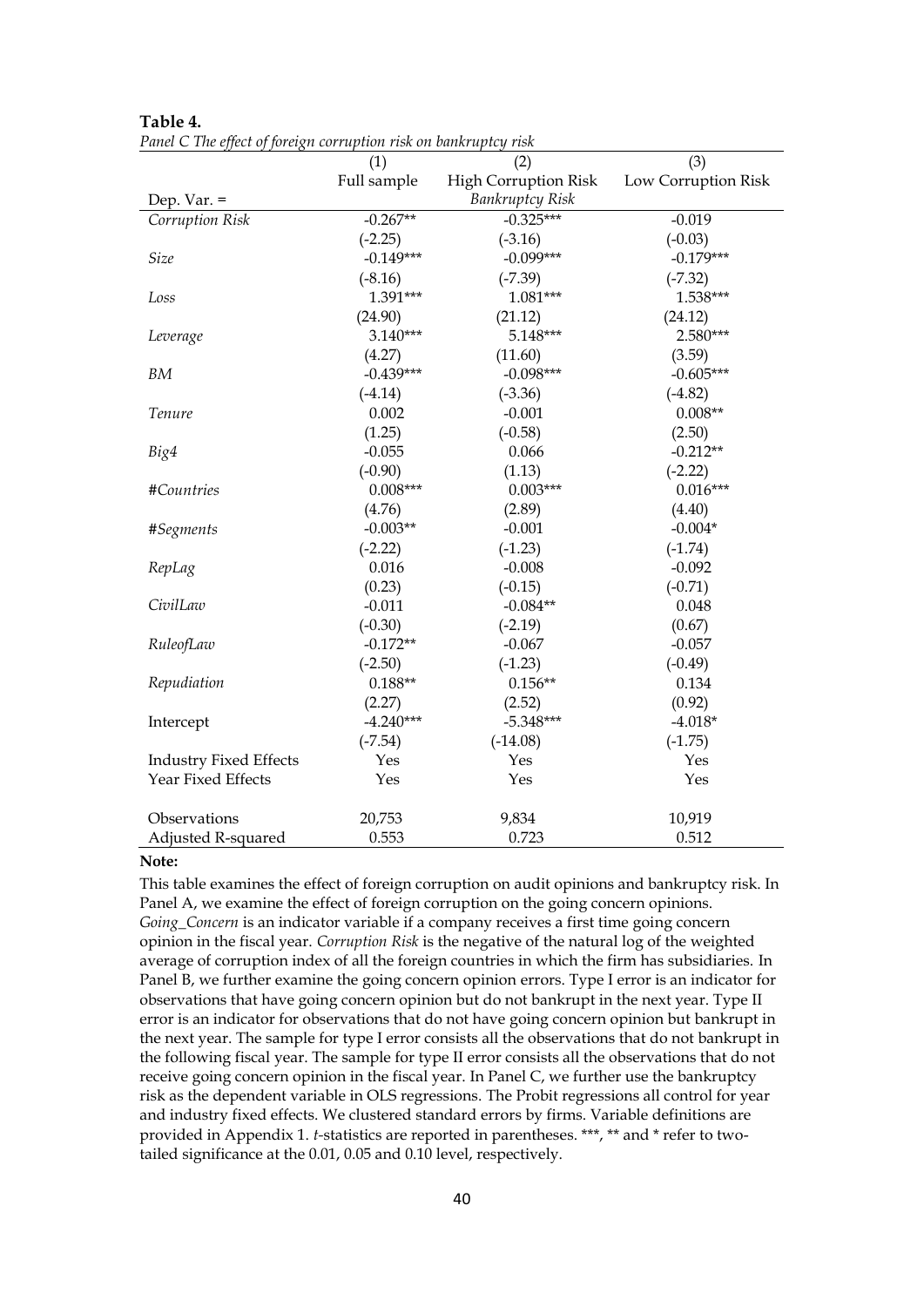| radic 9. The moderating effect of political connection |                   |                   |               |               |
|--------------------------------------------------------|-------------------|-------------------|---------------|---------------|
|                                                        | (1)               | (2)               | (3)           | (4)           |
| Dep. Var. $=$                                          | <b>Audit Fees</b> | <b>Audit Fees</b> | Going concern | Going concern |
| Corruption Risk* PAC                                   | $-0.088**$        |                   | $-0.027*$     |               |
|                                                        | (2.09)            |                   | (1.68)        |               |
| Corruption Risk* LOBBY                                 |                   | $-0.074***$       |               | $-0.032*$     |
|                                                        |                   | (2.73)            |               | (1.70)        |
| Corruption Risk                                        | $-0.173$          | $-0.329**$        | $-0.082$      | 0.001         |
|                                                        | (1.21)            | (2.04)            | (1.48)        | $(-0.01)$     |
| PAC                                                    | 0.028             |                   | 0.008         |               |
|                                                        | (1.48)            |                   | (1.55)        |               |
| LOBBY                                                  |                   | $0.029***$        |               | $-0.001$      |
|                                                        |                   | (3.08)            |               | $(-0.41)$     |
| Size                                                   | $0.102***$        | $0.090***$        | $-0.032***$   | $-0.015$      |
|                                                        | (4.13)            | (2.88)            | $(-3.25)$     | $(-1.22)$     |
| Loss                                                   | $0.104***$        | $0.076**$         | $0.029*$      | 0.005         |
|                                                        | (4.56)            | (2.19)            | (1.70)        | (0.31)        |
| Leverage                                               | $0.305**$         | $0.420**$         | 0.041         | $-0.009$      |
|                                                        | (2.53)            | (2.22)            | (0.95)        | $(-0.20)$     |
| <b>BM</b>                                              | $0.080***$        | 0.033             | $-0.037*$     | $-0.056**$    |
|                                                        | (3.77)            | (0.75)            | $(-1.86)$     | $(-2.16)$     |
| Tenure                                                 | $-0.002$          | $-0.000$          | 0.001         | 0.001         |
|                                                        | $(-0.62)$         | $(-0.15)$         | (1.25)        | (1.20)        |
| Big4                                                   | $0.299***$        | 0.126             | 0.022         | $-0.110*$     |
|                                                        | (3.11)            | (0.45)            | (0.70)        | $(-1.92)$     |
| #Countries                                             | $0.010***$        | $0.007***$        | $0.002***$    | 0.001         |
|                                                        | (4.10)            | (3.47)            | (2.65)        | (1.43)        |
| #Segments                                              | 0.012             | $0.043**$         | $-0.001$      | $-0.001$      |
|                                                        | (0.77)            | (2.39)            | $(-1.16)$     | $(-1.21)$     |
| CivilLaw                                               | 0.029             | 0.038             | $-0.048$      | $-0.103*$     |
|                                                        | (0.41)            | (0.38)            | $(-1.37)$     | $(-1.92)$     |
| RuleofLaw                                              | $-0.085*$         | $-0.139**$        | 0.020         | $-0.034$      |
|                                                        | $(-1.81)$         | $(-2.01)$         | (0.82)        | $(-0.86)$     |
| Repudiation                                            | $-0.074$          | $-0.295***$       | 0.069         | 0.047         |
|                                                        | $(-0.95)$         | $(-2.89)$         | (1.51)        | (1.04)        |
| Expropriation                                          | 0.169             | $0.528***$        | $-0.131*$     | 0.018         |
|                                                        |                   |                   |               |               |
|                                                        | (1.37)            | (3.17)            | $(-1.70)$     | (0.19)        |
| Replag                                                 |                   |                   | $0.075**$     | $-0.020$      |
|                                                        |                   |                   | (2.57)        | $(-0.47)$     |
| Intercept                                              | 13.749***         | 13.436***         | 0.302         | 0.062         |
|                                                        | (28.04)           | (19.36)           | (1.29)        | (0.28)        |
| <b>Firm Fixed Effects</b>                              | Yes               | Yes               |               |               |
| <b>Industry Fixed Effects</b>                          |                   |                   | Yes           | Yes           |
| Year Fixed Effects                                     | Yes               | Yes               | Yes           | Yes           |
| Observations                                           | 5,000             | 2,219             | 739           | 266           |
| Adjusted R-squared                                     | 0.946             | 0.945             | 0.241         | 0.302         |
|                                                        |                   |                   |               |               |

**Table 5. The moderating effect of political connection**

## **Note:**

This table examines the moderating effect of political connection on the associations between foreign corruption and audit fees and opinions. *PAC* is measured as the natural logarithm of the firm's PAC disbursements in the past three years. *LOBBY* is measured as the natural logarithm of the firm's lobby expenses the past three years. Audit fee regressions control for year and firm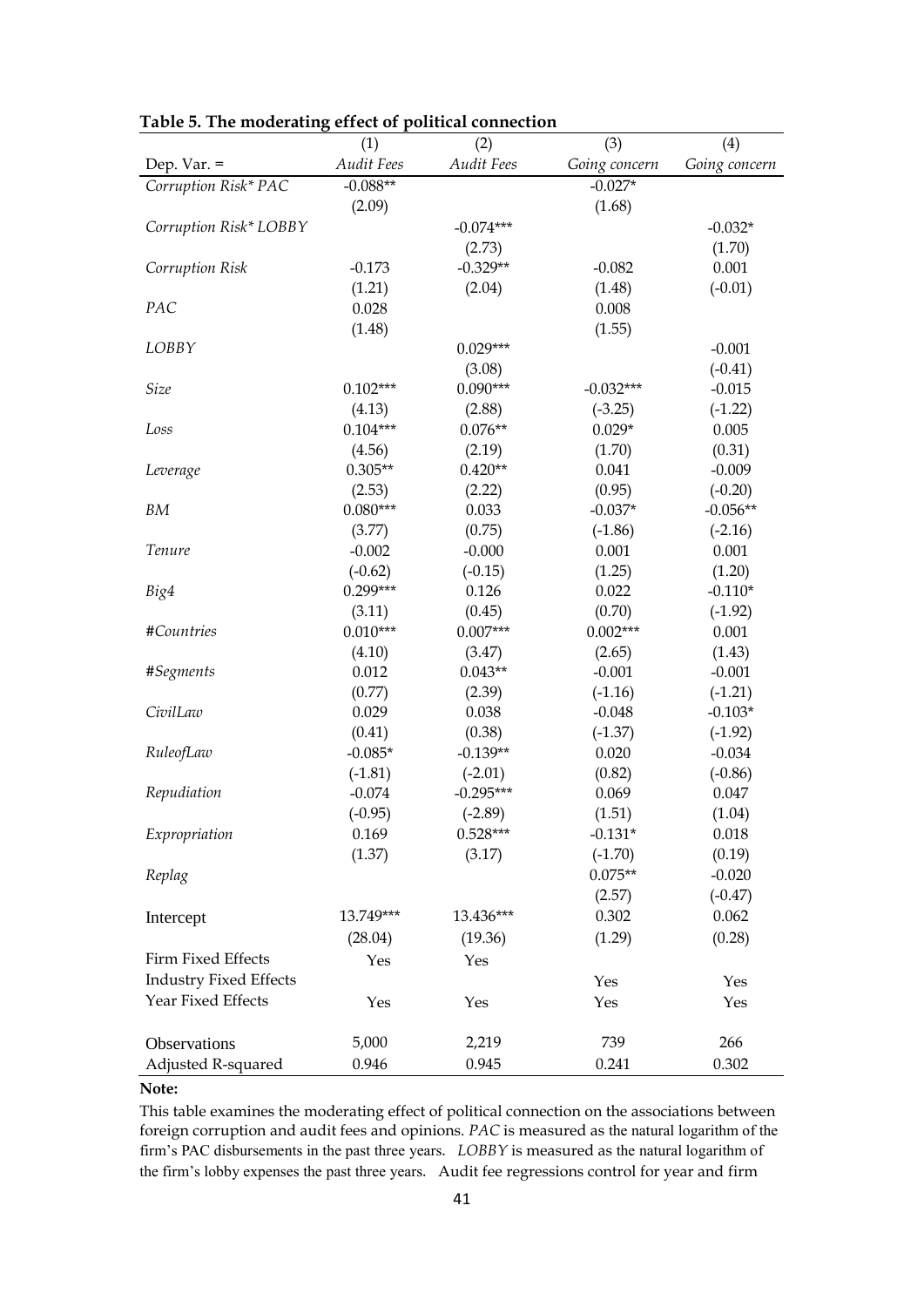fixed effects. Linear probability model regressions of going concern opinions control for year and industry fixed effects. We clustered standard errors by firms. Variable definitions are provided in Appendix 1. *t-*statistics are reported in parentheses. \*\*\*, \*\* and \* refer to twotailed significance at the 0.01, 0.05 and 0.10 level, respectively.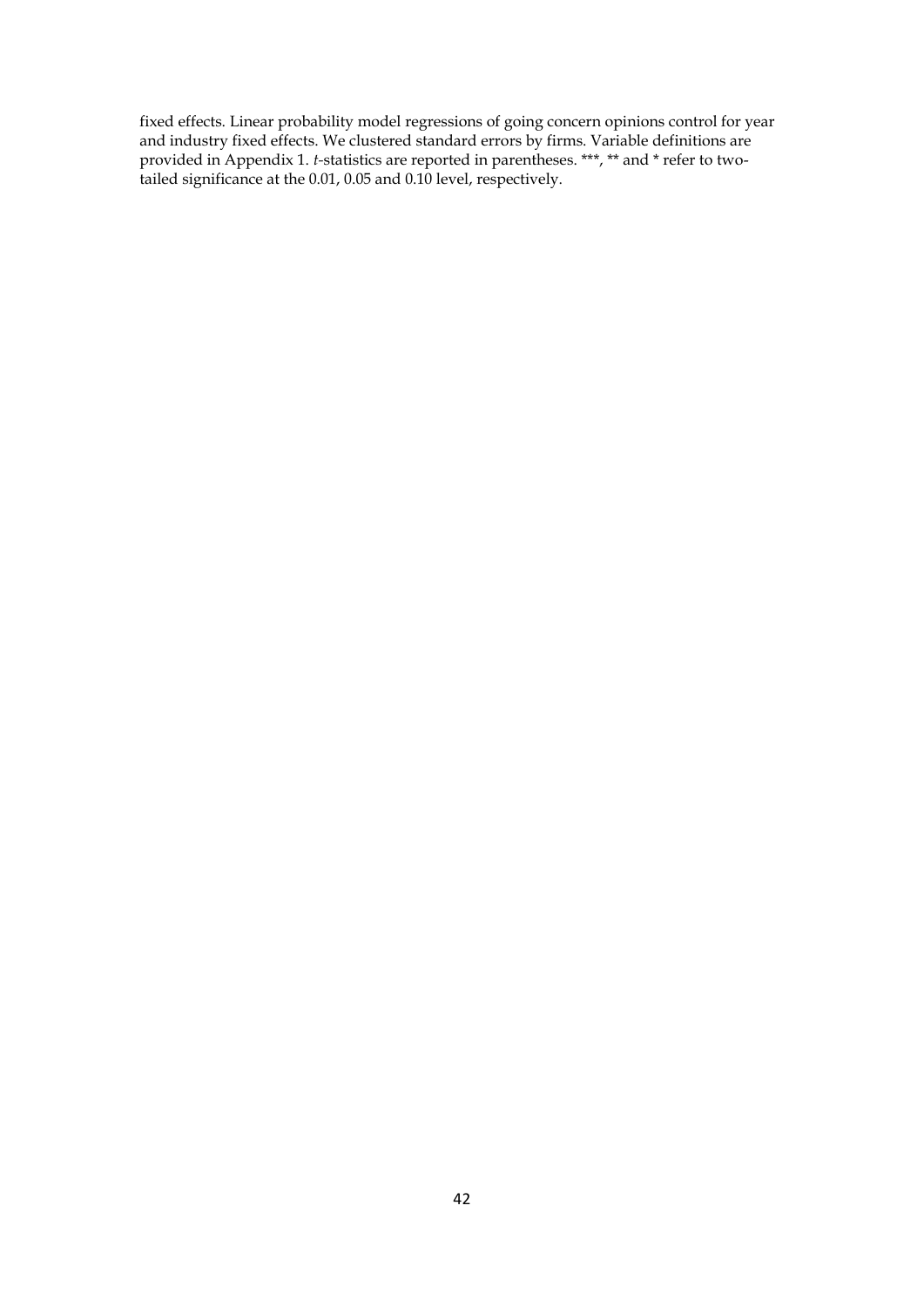|                               | (1)                   | (2)                  | (3)                   | (4)           |
|-------------------------------|-----------------------|----------------------|-----------------------|---------------|
| Dep. $Var =$                  | <b>Audit Fees</b>     | <b>Audit Fees</b>    | Going concern         | Going concern |
| Corruption Risk               | $-0.159***$           | $-0.191***$          | $-0.106***$           | $-0.078**$    |
|                               | $(-2.96)$             | $(-2.82)$            | $(-2.63)$             | $(-2.09)$     |
| <b>InstOwn</b>                | $0.367*$              |                      | $0.292*$              |               |
|                               | (1.88)                |                      | (1.95)                |               |
| Corruption Risk * InstOwn     | $0.084*$              |                      | $0.082**$             |               |
|                               | (1.82)                |                      | (2.30)                |               |
| MgmtOwn                       |                       | $0.046***$           |                       | $0.039*$      |
|                               |                       | (3.56)               |                       | (1.86)        |
| CorruptionRisk*MgmtOwn        |                       | $0.011***$           |                       | $0.009*$      |
|                               |                       | (3.57)               |                       | (1.87)        |
| Size                          | $0.109***$            | $0.112***$           | $-0.041***$           | $-0.027***$   |
|                               | (13.69)               | (9.17)               | $(-12.93)$            | $(-5.47)$     |
| Loss                          | $0.080***$            | $0.090***$           | $0.040***$            | 0.010         |
|                               | (8.69)                | (7.39)               | (5.57)                | (1.31)        |
| Leverage                      | $0.292***$            | $0.361***$           | $0.119***$            | 0.019         |
|                               | (7.33)                | (6.04)               | (5.20)                | (0.91)        |
| BM                            | $0.069***$            | $0.090***$           | $-0.046***$           | $-0.036***$   |
|                               | (8.10)                | (6.06)               | $(-7.29)$             | $(-3.92)$     |
| Tenure                        | 0.002                 | 0.000                | 0.001                 | $-0.000$      |
|                               | (1.41)                | (0.12)               | (1.09)                | $(-0.02)$     |
| Big N                         | $0.329***$            | $0.205***$           | $-0.037***$           | $-0.014$      |
|                               | (11.75)               | (3.60)               | $(-3.10)$             | $(-0.88)$     |
|                               | $0.013***$            | $0.011***$           | $0.002***$            | $0.002***$    |
| #countries                    |                       |                      |                       |               |
|                               | (11.42)<br>$0.031***$ | (7.50)<br>$0.028***$ | (4.79)<br>$-0.002***$ | (3.81)        |
| #segment                      |                       |                      |                       | $-0.000$      |
|                               | (4.25)                | (3.15)               | $(-3.52)$             | $(-0.88)$     |
| CivilLaw                      | $-0.026$              | $-0.008$             | 0.005                 | $-0.023$      |
|                               | $(-0.63)$             | $(-0.14)$            | (0.33)                | $(-1.63)$     |
| RuleofLaw                     | 0.025                 | 0.038                | 0.003                 | $-0.007$      |
|                               | (0.84)                | (1.01)               | (0.42)                | $(-1.00)$     |
| Repudiation                   | $-0.005$              | 0.001                | $-0.003$              | $-0.008$      |
|                               | $(-0.31)$             | (0.05)               | $(-0.19)$             | $(-0.50)$     |
| Expropriation                 | $-0.012$              | $-0.033$             | $-0.016$              | $-0.003$      |
|                               | $(-0.41)$             | $(-0.82)$            | $(-0.66)$             | $(-0.19)$     |
| Replag                        |                       |                      | $0.063***$            | $0.038**$     |
|                               |                       |                      | (6.46)                | (2.46)        |
| Intercept                     | 12.623***             | 12.949***            | $-0.290*$             | $-0.123$      |
|                               | (51.14)               | (41.23)              | $(-1.84)$             | $(-0.87)$     |
| Firm Fixed Effects            | Yes                   | Yes                  |                       |               |
| <b>Industry Fixed Effects</b> |                       |                      | Yes                   | Yes           |
| Year Fixed Effects            | Yes                   | Yes                  | Yes                   | Yes           |
|                               |                       |                      |                       |               |
| Observations                  | 28,191                | 15,827               | 8,193                 | 2.994         |
| Adjusted R-squared            | 0.922                 | 0.921                | 0.217                 | 0.124         |

**Table 6. The moderating effect of Institutional Ownership and Management Ownership**

### **Note:**

This table examines the moderating effect of institutional ownership and management ownership. Institutional ownership (*InstOwn*) is measured as the percentage of shares owned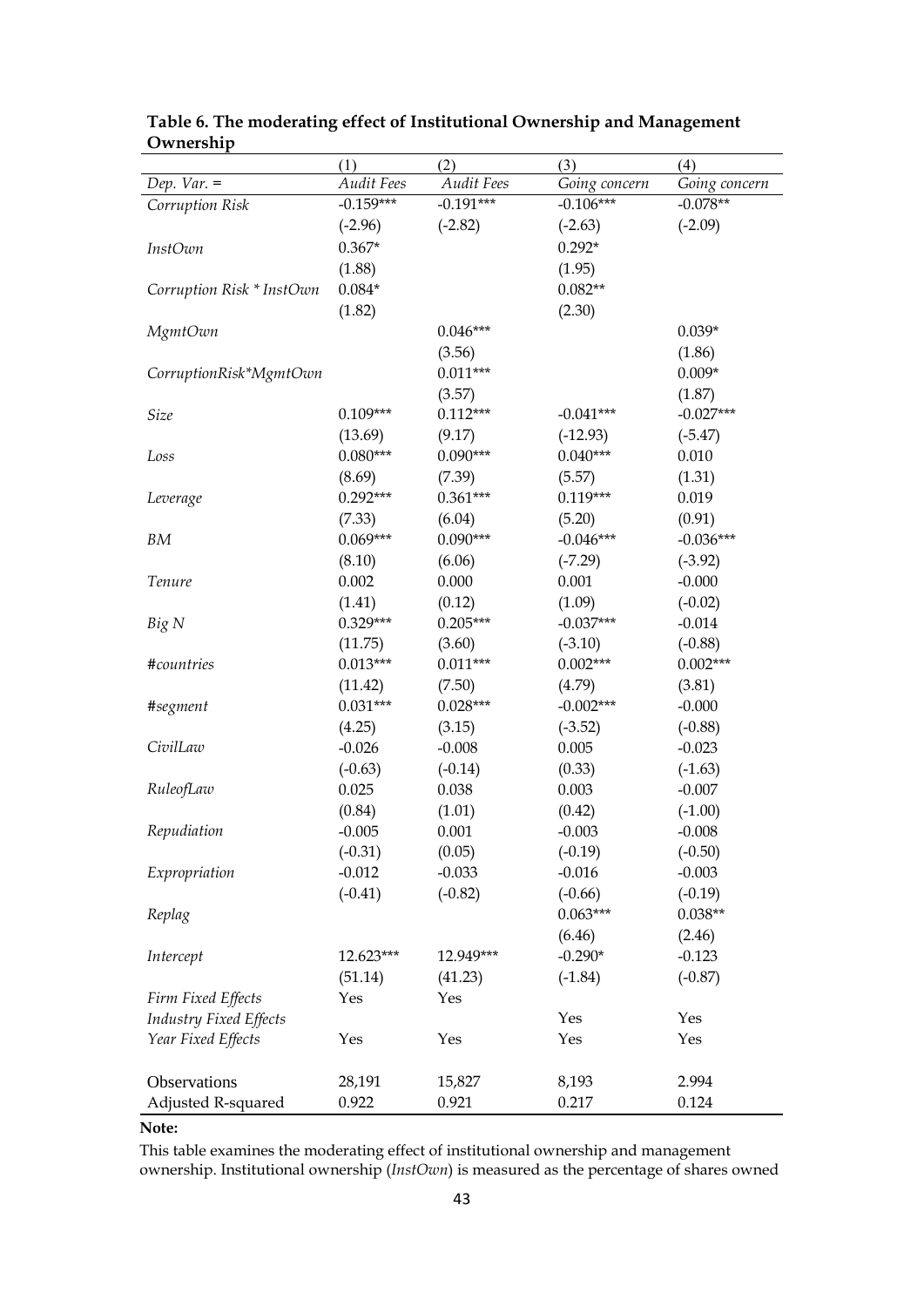by institutional investors and management ownership (*MgmtOwn*) is measured as total percentage of shares owned by the named executive officers covered in ExecuComp. Audit fee regressions control for year and firm fixed effects. Linear probability model regressions of going concern opinions control for year and industry fixed effects. We clustered standard errors by firms. Variable definitions are provided in Appendix 1. *t-*statistics are reported in parentheses. \*\*\*, \*\* and \* refer to two-tailed significance at the 0.01, 0.05 and 0.10 level, respectively.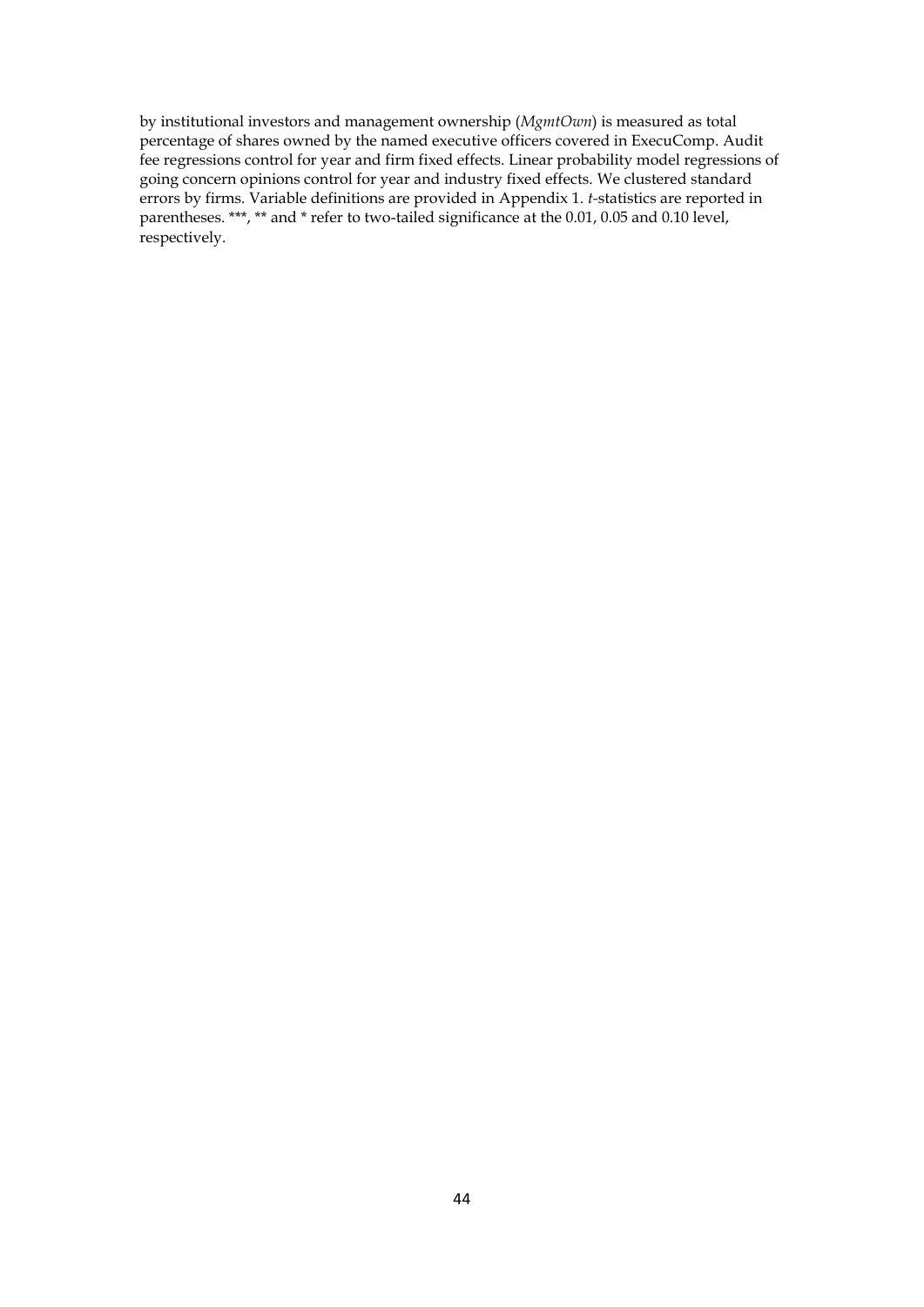|                    | (1)               | (2)           |
|--------------------|-------------------|---------------|
| Dep. Var. $=$      | <b>Audit Fees</b> | Going concern |
| % China *Post12    | $0.336***$        | $0.224**$     |
|                    | (2.61)            | (2.06)        |
| %China             | $-0.476***$       | 0.016         |
|                    | $(-3.23)$         | (0.37)        |
| Size               | $0.113***$        | $-0.036***$   |
|                    | (6.97)            | $(-6.39)$     |
| Loss               | $0.073***$        | $0.049***$    |
|                    | (4.44)            | (5.12)        |
| Leverage           | $0.481***$        | $-0.007$      |
|                    | (5.75)            | $(-0.21)$     |
| BM                 | $0.102***$        | $-0.050***$   |
|                    | (4.88)            | $(-4.47)$     |
| Tenure             | 0.015             | 0.002         |
|                    | (1.05)            | (0.45)        |
| Big4               | $0.210***$        | 0.001         |
|                    | (3.24)            | (0.08)        |
| #Countries         | $0.010***$        | $0.002***$    |
|                    | (7.24)            | (3.90)        |
| #Segments          | $0.026**$         | $-0.001$      |
|                    | (2.33)            | $(-1.16)$     |
| RepLag             |                   | $0.038***$    |
|                    |                   | (3.38)        |
| CivilLaw           | $-0.107$          | 0.009         |
|                    | $(-1.54)$         | (0.35)        |
| RuleofLaw          | 0.062             | 0.018         |
|                    | (1.44)            | (1.39)        |
| Repudiation        | $-0.177***$       | $-0.020$      |
|                    | $(-2.65)$         | $(-0.81)$     |
| Expropriation      | 0.053             | $-0.011$      |
|                    | (0.60)            | $(-0.30)$     |
| Intercept          | 13.945***         | 0.095         |
|                    | (33.25)           | (0.65)        |
| Year Fixed Effects | Yes               | Yes           |
| Firm Fixed Effects | Yes               | Yes           |
|                    |                   |               |
| Observations       | 8,444             | 1,968         |
| Adjusted R-squared | 0.937             | 0.165         |

**Table 7. Effects of China Anti-Corruption Crackdown** 

#### **Note:**

This table examines the effect of anti-corruption crackdown in China on the audit fees and audit opinions. The sample include all the observations with operations in China. *Audit Fees* is the natural log of audit fees in the fiscal year. *Going\_Concern* is an indicator variable that equals one if a company receives a first time going concern opinion in the fiscal year. *Corruption Risk* is the natural log of the weighted average of corruption index of all the foreign countries in which the firm has subsidiaries. %*China* is the proportion of foreign subsidiaries located in China. *Post12* is an indicator variable which equals 1 if the firm-year observation falls in 2012 or after. Audit fee regressions control for year and firm fixed effects. Linear probability model regressions of going concern opinions control for year and industry fixed effects. We clustered standard errors by firms in all the regressions. Variable definitions are provided in Appendix 1. *t-*statistics are reported in parentheses. \*\*\*, \*\* and \* refer to twotailed significance at the 0.01, 0.05 and 0.10 level, respectively.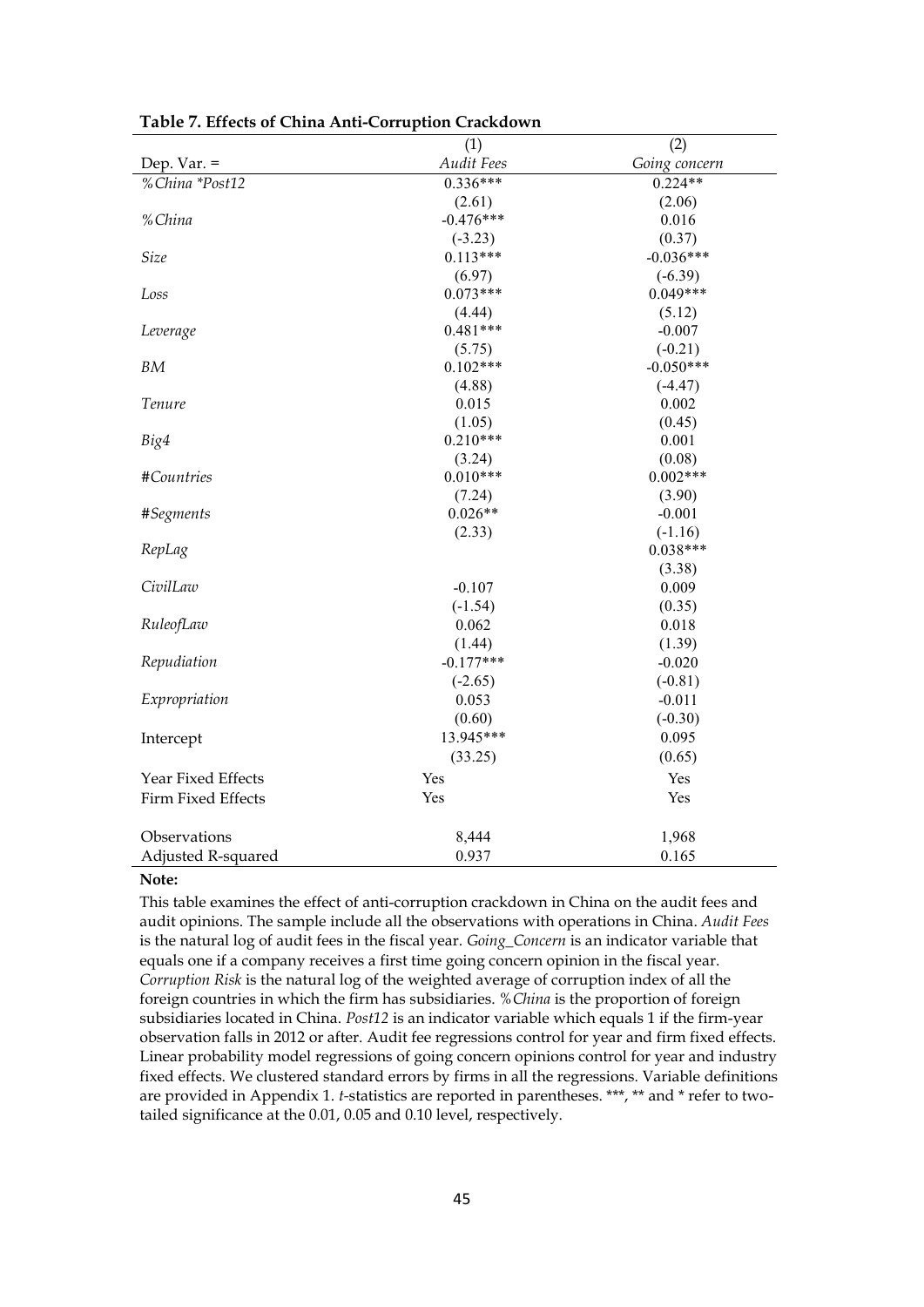|                    | (1)         | (2)                  | (3)                 |
|--------------------|-------------|----------------------|---------------------|
|                    | Full sample | High Corruption Risk | Low Corruption Risk |
| Dep. Var. $=$      |             | Abnormal Accruals    |                     |
| Corruption Risk    | $-0.004$    | $-0.001$             | $-0.007$            |
|                    | $(-0.41)$   | $(-0.06)$            | $(-0.20)$           |
| Size               | 0.001       | 0.001                | 0.005               |
|                    | (0.66)      | (0.22)               | (1.43)              |
| Loss               | $-0.032***$ | $-0.025***$          | $-0.034***$         |
|                    | $(-11.25)$  | $(-6.90)$            | $(-7.70)$           |
| Leverage           | 0.015       | 0.020                | 0.018               |
|                    | (1.16)      | (1.34)               | (0.80)              |
| BM                 | 0.002       | 0.003                | 0.002               |
|                    | (0.60)      | (0.78)               | (0.45)              |
| Tenure             | 0.000       | $-0.000$             | 0.000               |
|                    | (0.04)      | $(-1.63)$            | (1.37)              |
| Big4               | $-0.005$    | 0.008                | $-0.015**$          |
|                    | $(-0.99)$   | (0.93)               | $(-1.97)$           |
| #Countries         | $-0.000$    | 0.000                | $-0.000$            |
|                    | $(-0.91)$   | (0.48)               | $(-0.36)$           |
| #Segments          | $-0.001$    | 0.000                | $-0.002$            |
|                    | $(-0.95)$   | (0.29)               | $(-1.00)$           |
| CivilLaw           | $-0.001$    | 0.015                | $-0.007$            |
|                    | $(-0.19)$   | (1.26)               | $(-0.68)$           |
| RuleofLaw          | $-0.000$    | $-0.001$             | 0.001               |
|                    | $(-0.03)$   | $(-0.18)$            | (0.22)              |
| Repudiation        | $-0.001$    | $-0.002$             | 0.003               |
|                    | $(-0.19)$   | $(-0.18)$            | (0.20)              |
| Expropriation      | $-0.002$    | 0.000                | $-0.007$            |
|                    | $(-0.24)$   | (0.04)               | $(-0.44)$           |
| Intercept          | $-0.001$    | $-0.021$             | $-0.032$            |
|                    | $(-0.03)$   | $(-0.31)$            | $(-0.21)$           |
| Year Fixed Effects | Yes         | Yes                  | Yes                 |
| Firm Fixed Effects | Yes         | Yes                  | Yes                 |
| Observations       | 25,386      | 11,965               | 13,421              |
| Adjusted R-squared | 0.221       | 0.235                | 0.215               |

# **Table 8. The association between foreign corruption risk and audit quality** *Panel A Abnormal Accruals*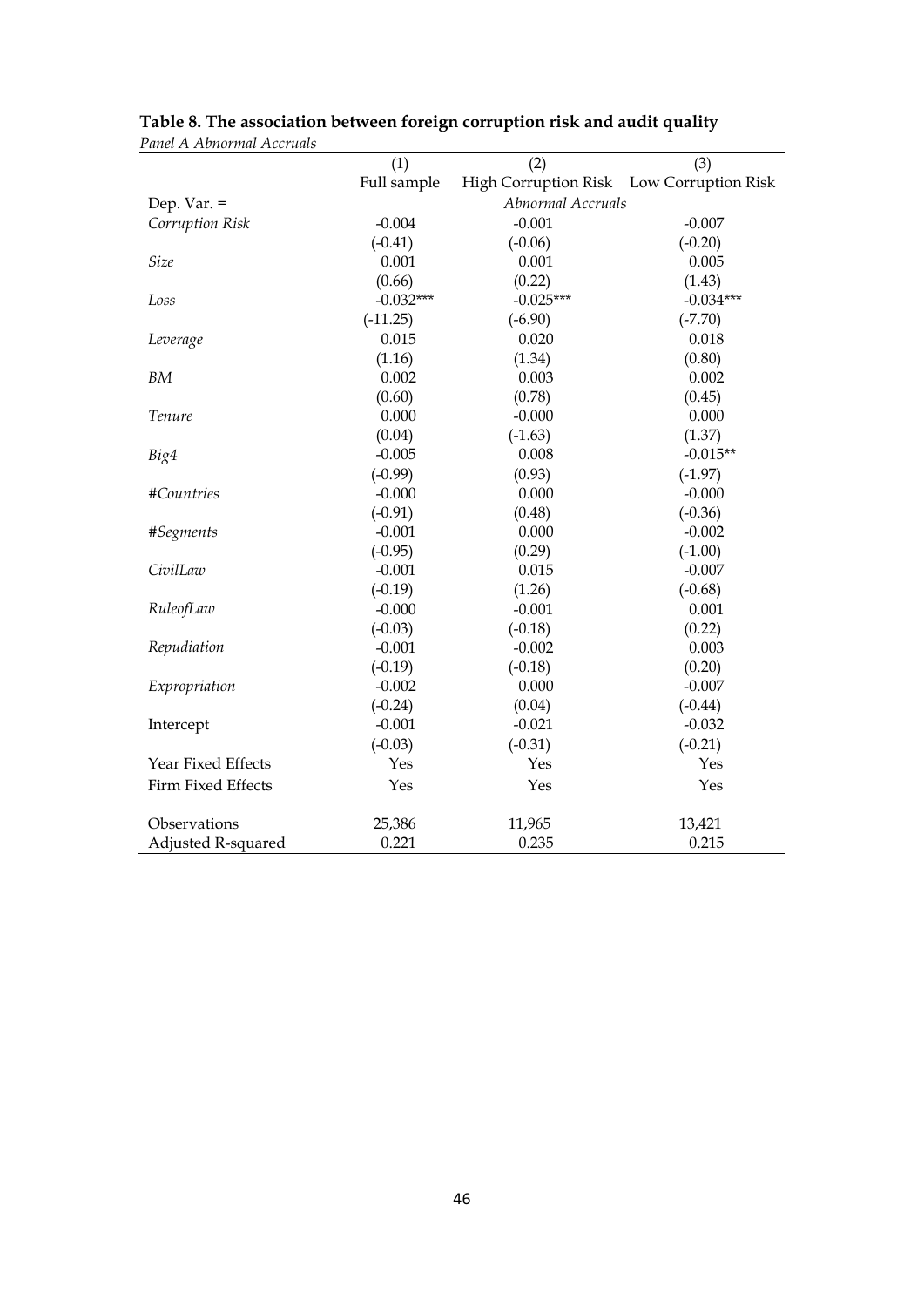|                    | (1)         | (2)                        | (3)                 |
|--------------------|-------------|----------------------------|---------------------|
|                    | Full sample | High Corruption Risk       | Low Corruption Risk |
| Dep. Var. $=$      |             | Positive Abnormal Accruals |                     |
| Corruption Risk    | $-0.002$    | 0.012                      | $-0.008$            |
|                    | $(-0.14)$   | (0.71)                     | $(-0.16)$           |
| Size               | 0.004       | 0.004                      | 0.006               |
|                    | (1.57)      | (1.29)                     | (1.19)              |
| Loss               | $-0.010***$ | $-0.007*$                  | $-0.014**$          |
|                    | $(-2.90)$   | $(-1.68)$                  | $(-2.21)$           |
| Leverage           | $0.041**$   | 0.027                      | $0.057*$            |
|                    | (2.43)      | (1.41)                     | (1.85)              |
| <b>BM</b>          | $-0.008**$  | $-0.008*$                  | $-0.007$            |
|                    | $(-2.53)$   | $(-1.91)$                  | $(-1.18)$           |
| Tenure             | 0.000       | $-0.000$                   | 0.001               |
|                    | (0.37)      | $(-0.70)$                  | (1.09)              |
| Big4               | $-0.009$    | 0.000                      | $-0.019$            |
|                    | $(-1.34)$   | (0.03)                     | $(-1.57)$           |
| #Countries         | $-0.000**$  | $-0.000$                   | $-0.001$            |
|                    | $(-2.23)$   | $(-0.09)$                  | $(-1.31)$           |
| #Segments          | $-0.002$    | $-0.002$                   | $-0.001$            |
|                    | $(-1.04)$   | $(-0.82)$                  | $(-0.45)$           |
| CivilLaw           | $-0.008$    | 0.016                      | $-0.012$            |
|                    | $(-1.12)$   | (1.20)                     | $(-0.97)$           |
| RuleofLaw          | 0.004       | $-0.002$                   | 0.000               |
|                    | (0.94)      | $(-0.33)$                  | (0.03)              |
| Repudiation        | $-0.002$    | 0.018                      | $-0.016$            |
|                    | $(-0.21)$   | (0.86)                     | $(-1.09)$           |
| Expropriation      | $-0.010$    | $-0.019$                   | 0.002               |
|                    | $(-0.73)$   | $(-0.71)$                  | (0.10)              |
| Intercept          | $0.094*$    | 0.098                      | 0.102               |
|                    | (1.67)      | (1.07)                     | (0.53)              |
| Year Fixed Effects | Yes         | Yes                        | Yes                 |
| Firm Fixed Effects | Yes         | Yes                        | Yes                 |
| Observations       | 11,270      | 5,489                      | 5,781               |
| Adjusted R-squared | 0.485       | 0.428                      | 0.516               |

|  |  | Panel B Positive Abnormal Accruals |  |
|--|--|------------------------------------|--|
|--|--|------------------------------------|--|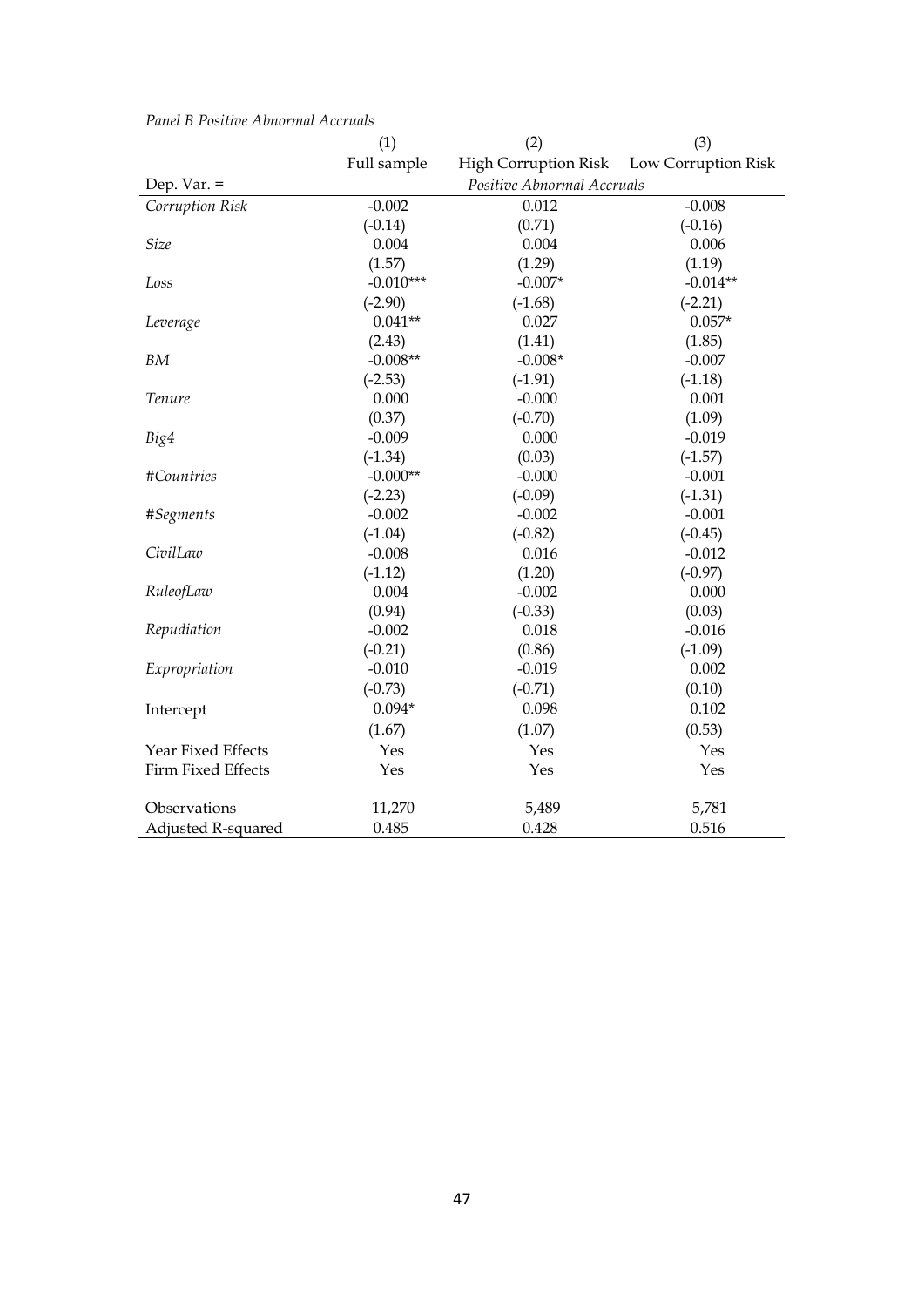|                               | (1)         | (2)                  | (3)                 |
|-------------------------------|-------------|----------------------|---------------------|
|                               | Full sample | High Corruption Risk | Low Corruption Risk |
| Dep. Var. $=$                 |             | Restatement          |                     |
| Corruption Risk               | $-0.215$    | $-0.310$             | $-0.481$            |
|                               | $(-0.94)$   | $(-1.07)$            | $(-0.78)$           |
| Size                          | 0.011       | $-0.026$             | 0.036               |
|                               | (0.60)      | $(-0.97)$            | (1.55)              |
| Loss                          | $0.164***$  | $0.216***$           | 0.107               |
|                               | (2.95)      | (2.64)               | (1.48)              |
| Leverage                      | $-0.002$    | $0.284***$           | $-0.005$            |
|                               | $(-0.90)$   | (2.87)               | $(-1.30)$           |
| BM                            | $0.083**$   | $0.191***$           | 0.013               |
|                               | (2.40)      | (4.14)               | (0.27)              |
| Tenure                        | $-0.005$    | $-0.007$             | $-0.002$            |
|                               | $(-1.53)$   | $(-1.62)$            | $(-0.48)$           |
| Big4                          | $0.280***$  | $0.554***$           | 0.071               |
|                               | (3.18)      | (4.17)               | (0.64)              |
| #Countries                    | 0.004       | 0.002                | $0.010*$            |
|                               | (1.43)      | (0.46)               | (1.77)              |
| #Segments                     | 0.001       | $-0.018$             | $-0.003$            |
|                               | (0.04)      | $(-0.51)$            | $(-0.08)$           |
| CivilLaw                      | 0.054       | 0.031                | 0.146               |
|                               | (0.59)      | (0.22)               | (1.10)              |
| RuleofLaw                     | $-0.049$    | $-0.077$             | $-0.066$            |
|                               | $(-0.95)$   | $(-1.07)$            | $(-0.82)$           |
| Repudiation                   | 0.073       | 0.058                | $-0.124$            |
|                               | (0.74)      | (0.43)               | $(-0.79)$           |
| Expropriation                 | $-0.091$    | 0.055                | $-0.227$            |
|                               | $(-0.67)$   | (0.34)               | $(-1.13)$           |
| Intercept                     | $-3.276***$ | $-4.492***$          | $-1.368$            |
|                               | $(-4.19)$   | $(-4.37)$            | $(-0.53)$           |
| Year Fixed Effects            | Yes         | Yes                  | Yes                 |
| <b>Industry Fixed Effects</b> | Yes         | Yes                  | Yes                 |
| Observations                  | 28,191      | 12,996               | 15,195              |
| Pseudo R-squared              | 0.022       | 0.022                | 0.030               |

#### *Panel C Restatement*

#### **Note:**

This table examines the effect of foreign corruption risk on audit quality. *Abnormal Accruals* are the absolute values of discretionary accruals estimated based on Modified Jones model. *Positive Abnormal Accruals* are the positive values discretionary accruals estimated based on Modified Jones model, and is set to 0 if negative. *Restatement* is an indicator variable that equals 1 if a company's financial statements are subsequently restated. Corruption Risk is the negative of the natural log of the weighted average of corruption index of all the foreign countries in which the firm has subsidiaries. Regressions in Panels A and B all control for year fixed effects and firm fixed effects, and Panel C controls for industry fixed effects and year fixed effects. We clustered standard errors by firms in all the regressions. Variable definitions are provided in Appendix 1. t-statistics are reported in parentheses. \*\*\*, \*\* and \* refer to two-tailed significance at the 0.01, 0.05 and 0.10 level, respectively.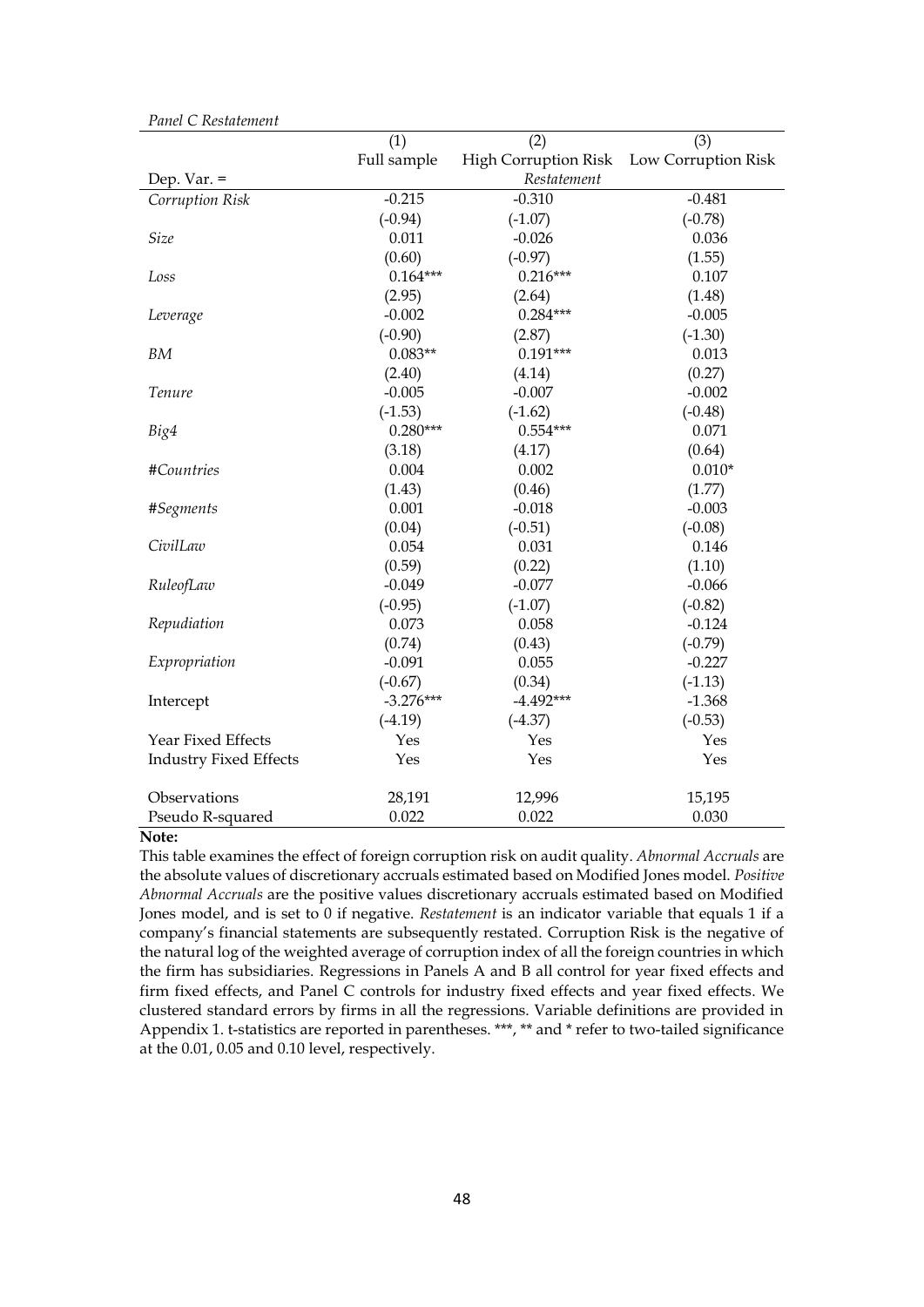| Audit Fees      | $=$ | Natural log of audit fees in the fiscal year. Source: Audit Analytics                                                                                                                                                                                                              |
|-----------------|-----|------------------------------------------------------------------------------------------------------------------------------------------------------------------------------------------------------------------------------------------------------------------------------------|
| Corruption Risk | $=$ | The negative of the natural log of the weighted average of the corruption<br>index of all the foreign countries in which a firm has subsidiaries. The<br>weight is the number of subsidiaries that the firm in that country. Source:<br>Transparency International; Dyreng website |
| <i>Size</i>     | =   | Natural log of the market value of equity. Source: Compustat                                                                                                                                                                                                                       |
| Loss            | =   | Indicator variable that is equal to 1 if the firm has negative net income,<br>and 0 otherwise. Source: Compustat                                                                                                                                                                   |
| Leverage        | $=$ | Total long-term debt divided by total assets at the end of the fiscal year<br>Source: Compustat                                                                                                                                                                                    |
| BМ              | =   | Book to market ratio, the ratio of book value of equity to the market<br>value of equity. Source: Compustat                                                                                                                                                                        |
| Tenure          | $=$ | Natural log of audit firm tenure. Source: Audit Analytics                                                                                                                                                                                                                          |
| Big4            | $=$ | Indicator variable that is equal to 1 if the firm is audited by a Big 4 audit<br>firm during the fiscal year. Source: Compustat                                                                                                                                                    |
| #Countries      | $=$ | Number of foreign countries in which the firm has subsidiaries. Source:<br>Dyreng website                                                                                                                                                                                          |
| Replag          | =   | Natural log of the number of days between the audit report date and the<br>fiscal year end date. Source: Audit Analytics                                                                                                                                                           |
| #Segments       | =   | Natural log of the number of the sum of operating segments and<br>geographic segments. Source: Compustat                                                                                                                                                                           |
| CivilLaw        | $=$ | Indicator variable that equals 1 if any of the foreign countries in which<br>the firm has subsidiaries has a civil law system (La Porta et al. 1998).<br>Source: La Porta website; Dyreng website                                                                                  |
| RuleofLaw       | $=$ | Weighted average of the rule of law index (La Porta et al. 1998) of all the<br>foreign countries in which a firm has subsidiaries. The weight is the<br>number of subsidiaries that the firm in that country. Source: La Porta<br>website; Dyreng website                          |
| Repudiation     | $=$ | Weighted average of the risk of contract repudiation index (La Porta et al.<br>1998) of all the foreign countries in which a firm has subsidiaries. The<br>weight is the number of subsidiaries that the firm in that country. Source:<br>La Porta website; Dyreng website         |
| Expropriation   | =   | Weighted average of the risk of management expropriation index (La<br>Porta et al. 1998) of all the foreign countries in which a firm has<br>subsidiaries. The weight is the number of subsidiaries that the firm in<br>that country. Source: La Porta website; Dyreng website     |

# **Appendix Variable definitions**